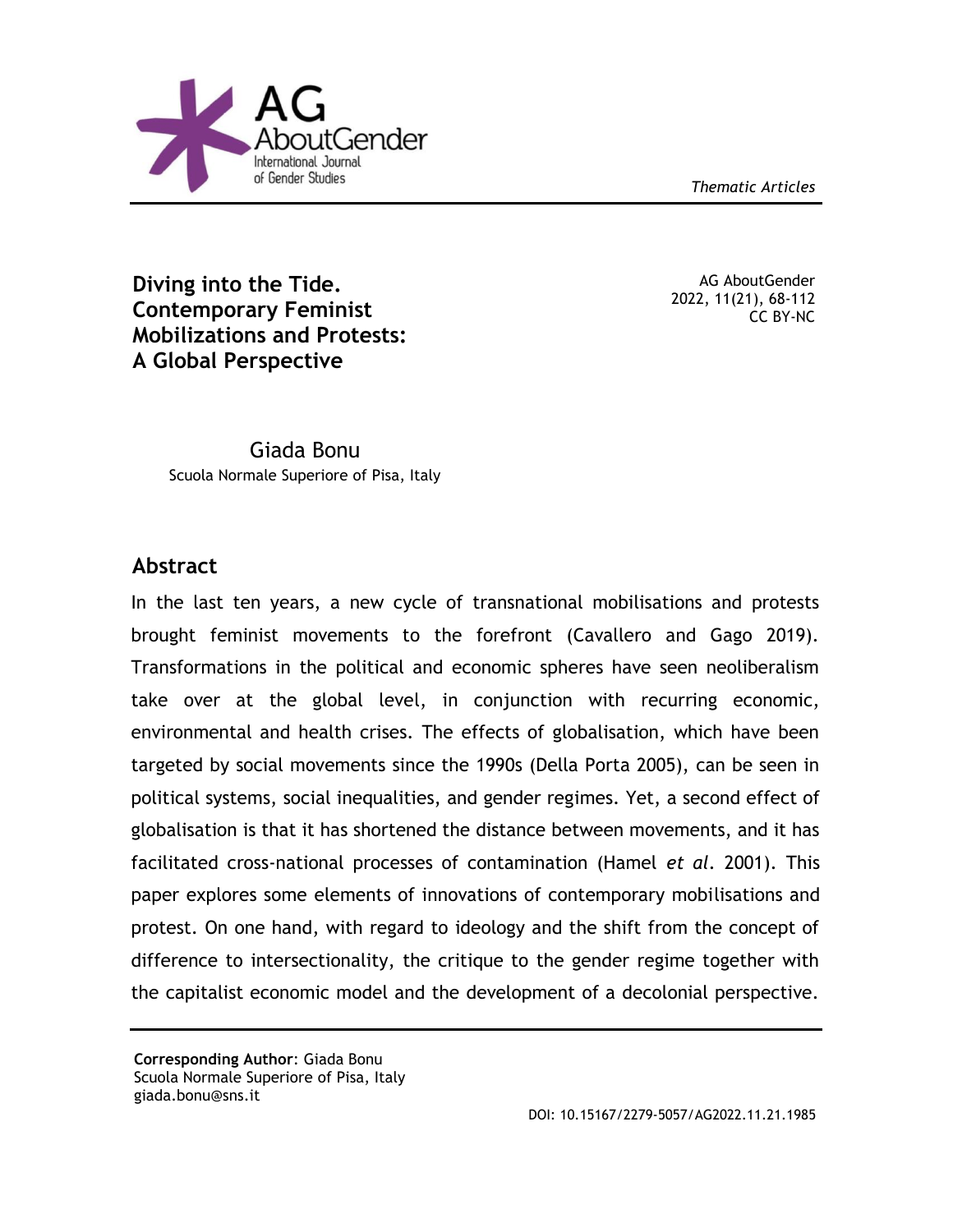On the other hand, with regard to repertoire of contention, in terms of organisation, feminist strike, performances and direct social action. More than ever, mobilisations occurred through transnational alliances, also thanks to the media and ICT. Feminism is becoming more and more mainstream, between losses and gains.

**Keywords**: feminist movements, intersectionality, strike, transnational, repertoire of action, alliances.

## **1. Introduction**

In the first editorial of the journal *AG – AboutGender* ten years ago, Abbatecola, Fanlo Cortes and Stagi (2012, II) reported that:

The very word "feminism" produces uneasiness in the new generations, as a positive outcome of a skilled operation of back lash (Falaudi 1991), to be seen as the "affirmation of a popular culture that is deeply 'antifeminist', hostile to female autonomy in choices for life and professional ones […] (Campani 2009, 17).

Ten years later, the landscape seems to have radically changed. Feminist mobilisations occupy the streets and the media, the world of social media is permeated with influencers and content that thematises feminism, fashion houses launch clothing with the word "Feminism" printed on top (Cirimele and Panariello 2018; Constelaciòn feminista 2020; Phipps 2020; Bojanic, Abadìa and Moro 2021). Whatever happened to the feminist movements? How did they change and reemerge? What is "new" about them?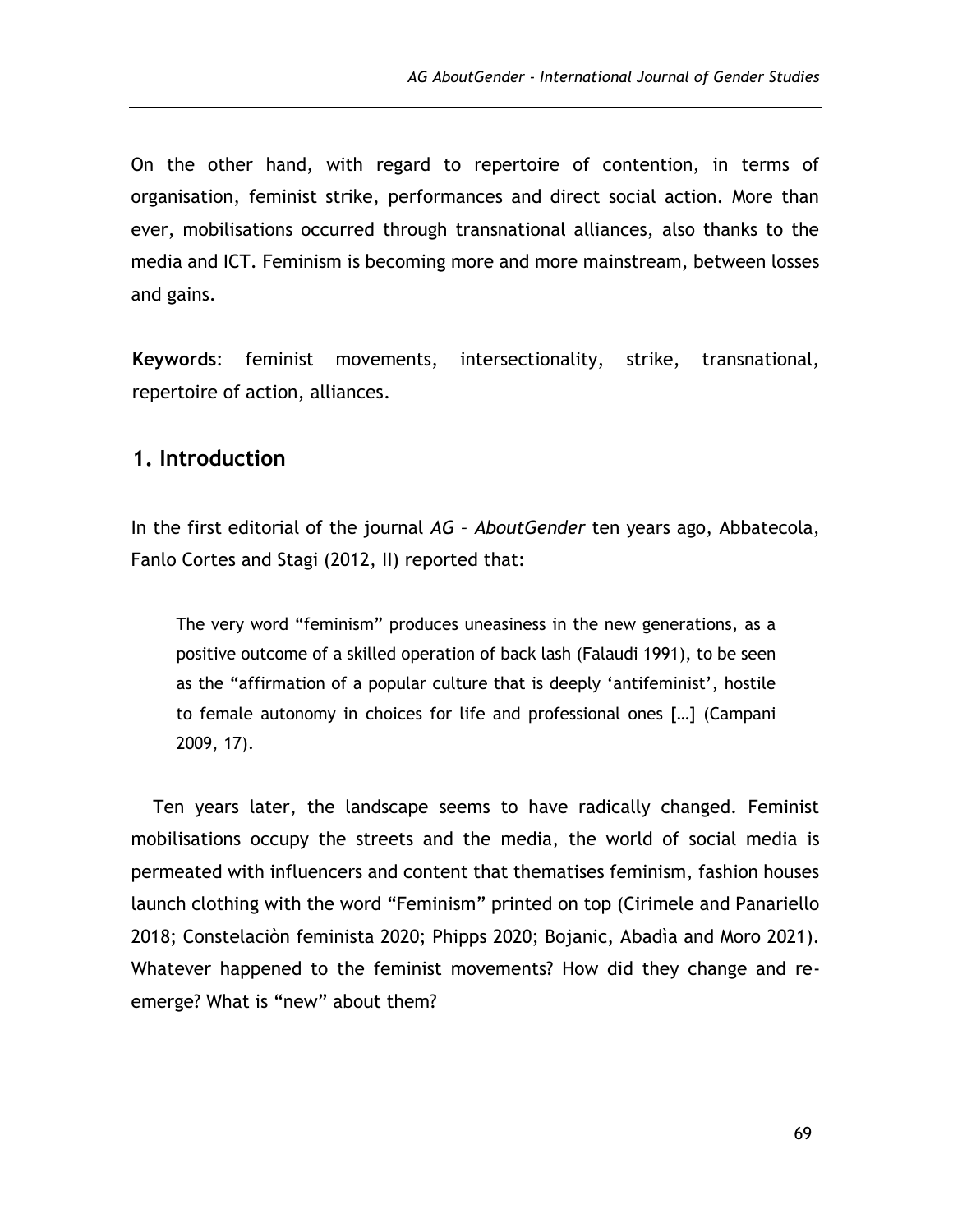*Bonu*

In the last ten years a new cycle of transnational mobilisations and protests brought feminist movements to the forefront (Cavallero and Gago 2019). Transformations in the political and economic spheres have seen neoliberalism take over at the global level, in conjunction with recurring economic, environmental and health crises. The effects of globalisation, which have been targeted by social movements since the nineties (Della Porta 2005), can be seen in political systems, social inequalities, and gender regimes. Yet, a second effect of globalisation is that it has shortened the distance between movements, and it has facilitated cross-national processes of contamination (Hamel *et al.* 2001).

\_\_\_\_\_\_\_\_\_\_\_\_\_\_\_\_\_\_\_\_\_\_\_\_\_\_\_\_\_\_\_\_\_\_\_\_\_\_\_\_\_\_\_\_\_\_\_\_\_\_\_\_\_\_\_\_\_\_\_\_\_\_\_\_\_\_\_\_\_\_\_\_\_\_\_\_\_\_\_\_\_\_\_\_\_\_\_\_

In the last ten years, together with the spread of neoliberalism, the rise of populisms, far-right parties, and religious movements, a new cycle of contention has begun. Starting in the South, such as Latin America, feminist movements activated mass mobilisations and protests (Terzian 2017). The movements have extended transnationally, have adopted intersectionality as a frame, include different generations, and make use of innovative repertoires of action (Chironi 2019; Barone and Bonu forthcoming). In addition, they use social media on a massive scale (Pavan and Mainardi 2018). The new cycle of contention denounces gender-based violence and the ongoing inequalities women and LGBTQ people are trapped in. Social change is pursued through mass mobilisation and micro-level organisation.

This article refers to the concept of tide to overcome the US and Eurocentric logic of the concept of waves, and to account for the transnational, cross-time and plural dimension of contemporary mobilisations.

In the article, I will first look at the context where the new cycle started. Then, I will explore the time and space of mobilisations: on one hand, through the challenge to traditional analysis of movement temporality (Taylor 1989), and on the other, through the challenge to the Western bias in the analysis of feminist movements (hooks 1991). The new feminist "tide" drives innovation forward on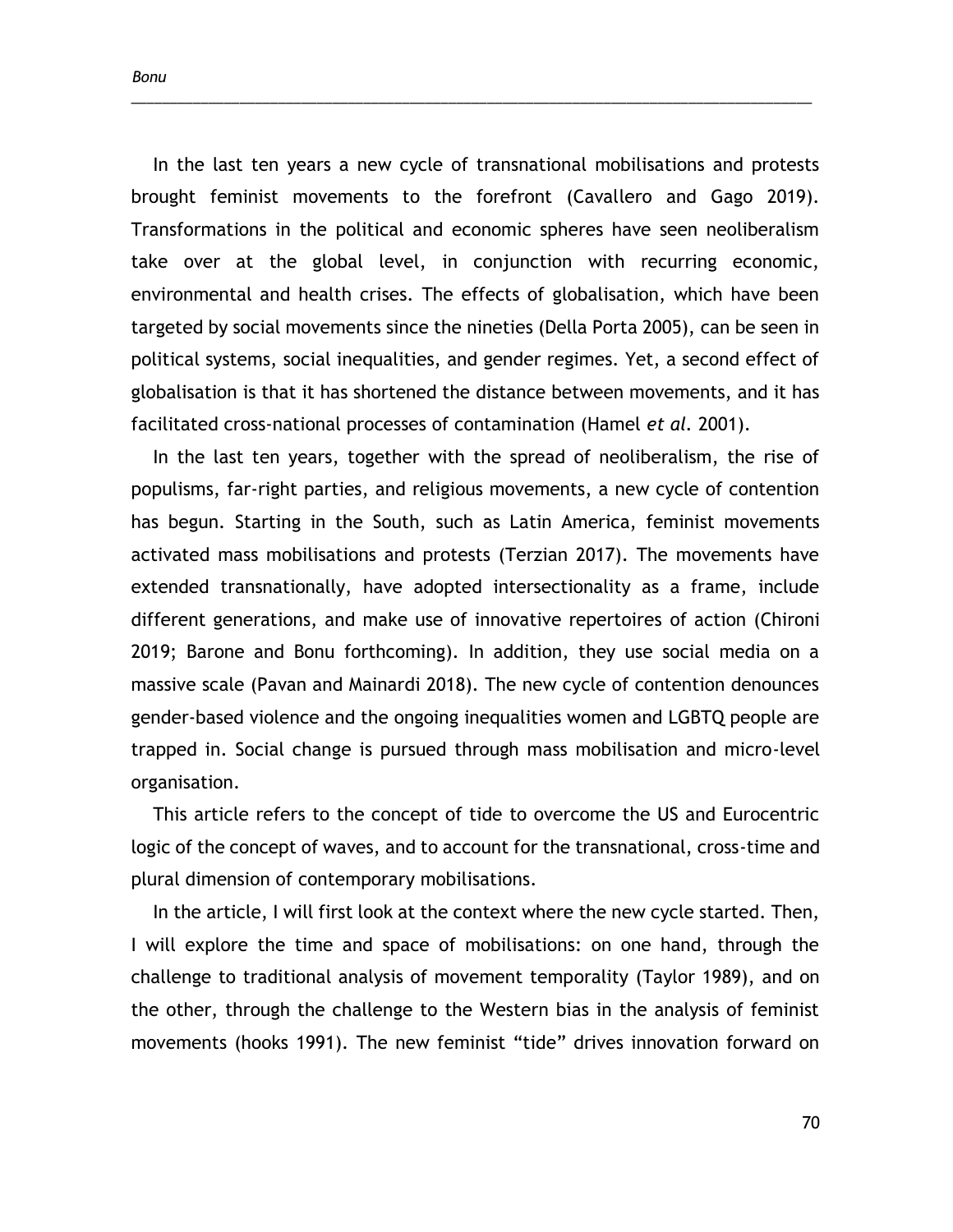two levels: on the one hand, with regard to ideology (and the shift from the feminism of difference to trans-feminism, queer approaches, intersectionality); and on the other hand, to repertoires of action (such as with the feminist strike and the use of performative actions). Finally, I will explore two further elements of novelty: first, the construction of a transnational network through which claims, frames, objects, codes, and symbols are connected. Second, the role of the media and ICT in the outbreak of feminist mobilisations.

In the face of the rational principles of neoliberalism, feminist movements seem to propose new social paradigms based on the contestation of individualism, extractivism, the gender regime, the economic system, and on a strategic use of collective affects (Ahmed 2004).

# **2. The New Cycle of Contention**

Since the sixties and seventies, feminist movements on a global scale have changed shape and demands. The encounter with Black and decolonial feminism imposed a rethinking of the subjects and social structures targeted by the movement, later formalised by the intersectional theory (Crenshaw 1991). At the turn of the century, feminist claims were embedded in social justice movements and social forums (Bhattacharjya *et al.* 2013). Feminisms have therefore moved closer to criticism of globalisation and the neoliberal economic model. The changes of neoliberalism have in fact affected women and LGBTQIA+ individuals more intensely, due to the gender regime and the inequality structures that shape the world of productive and reproductive labour, the intimate sphere, and lifetrajectories (Toffanin 2011; Keck and Saraceno 2013; Fraser 2021). The cyclical nature of the neoliberal economy has produced moments of crisis, such as the one that began in 2007, in the face of which new challenges and questions have opened up for feminist movements. The cycle of contention where the Arab Springs,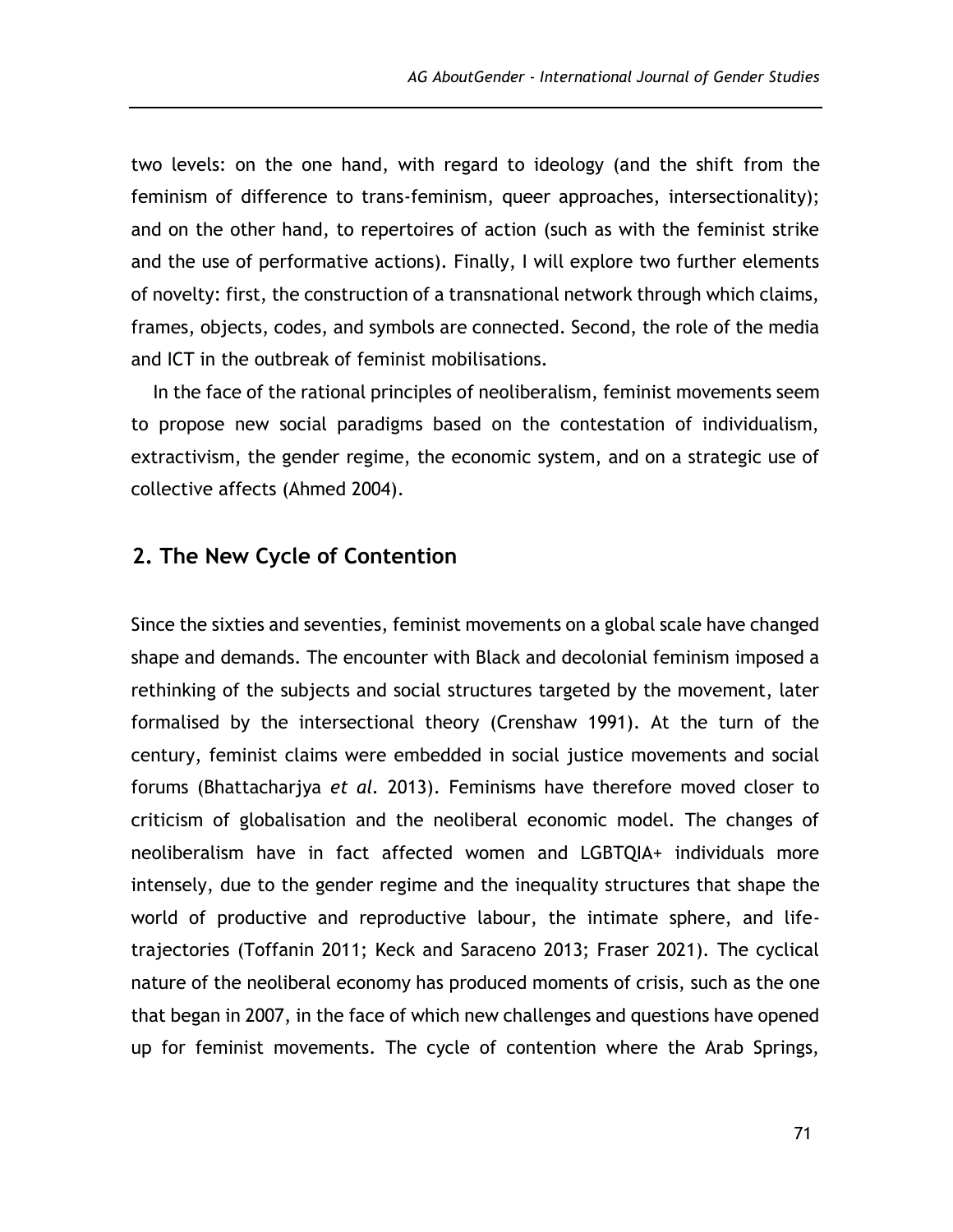*Bonu*

Occupy Wall Street and the Indignados Movement flourished has been significantly participated by feminist groups and claims, oriented to question the distortions of capitalism and austerity from a gender perspective (Craddock 2017; Kantola and Lombardo 2017; Lombardo 2017).

\_\_\_\_\_\_\_\_\_\_\_\_\_\_\_\_\_\_\_\_\_\_\_\_\_\_\_\_\_\_\_\_\_\_\_\_\_\_\_\_\_\_\_\_\_\_\_\_\_\_\_\_\_\_\_\_\_\_\_\_\_\_\_\_\_\_\_\_\_\_\_\_\_\_\_\_\_\_\_\_\_\_\_\_\_\_\_\_

Together with the economic crisis, a political turn occurred. Scholars have analysed the so-called backlash that in the last ten years has seen the alliances between far-right movements and religious movements tighten, often held together by criticism of gender theory and the restoration of a traditional order based on traditional family and conservative values (Zappino 2016). From a global perspective, abortion rights have been progressively restricted (as in the cases of Poland, Texas, and so on); laws against hate crimes have been increasingly opposed; and welfare policies have increasingly focused on a conservative twist based on family and the unpaid work of women. Over the last twenty years, the new paradigm of neoliberalism and "modern" societies has rebuilt part of their legitimacy on the promotion of LGBT rights. As Ayoub and Paternotte (2014) explain with regard to Europe, LGBT movements developed with specific ideas about democratic values, and the idea of Europe is related to the increase of LGBT rights. As a result, the construction of European "others" occurred (such as migrant people, Muslims and other "misfits"), with tangible consequences on migration policies, border control, and the rights to citizenship (Haritaworn *et al.* 2006; Duggan 2012; Ayoub and Paternotte 2014). This rhetoric has consolidated an "us" (Western, advanced, civilised, respectful of the rights of sexual minorities) against "them" (migrants, Muslims, backward, conservative, violent, sexist, homophobic). On the grounds of this opposition, the new border policies, the granting of citizenship, and the regulation of migratory flows have been legitimised. Through the concept of homonationalism, scholars have explored the complicity of the LGBT movement in the consolidation of a certain economic model and the idea of the nation, notwithstanding the exclusion of others, such as migrants, poor people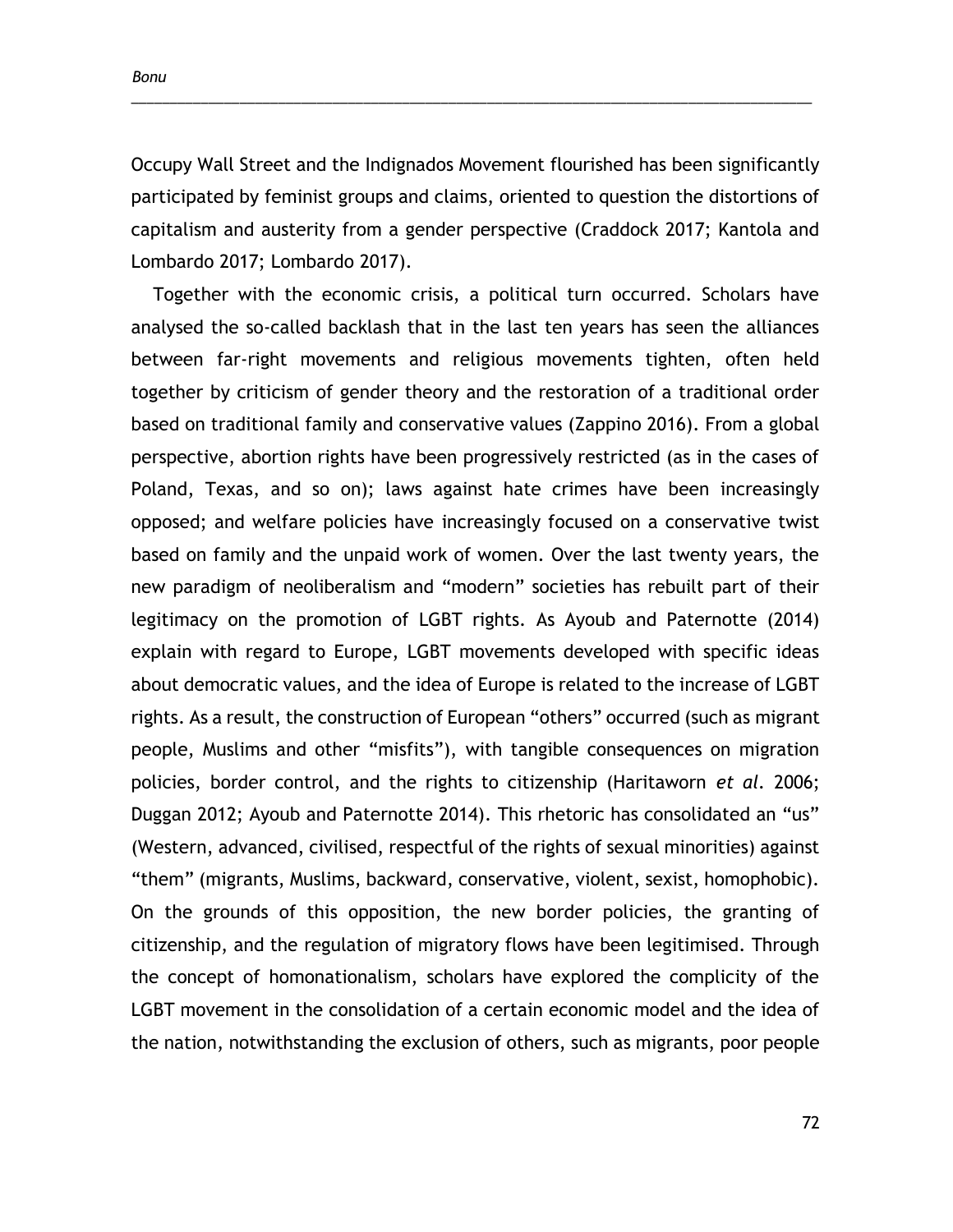or people of a different religious background from that of the new idea of the nation (Puar 2007).

Quite paradoxically, this process of supposed development of civil values and human rights was followed a different and opposite process that has seen new right-wing and conservative movements increasingly present in the public sphere and involved in local government (Paternotte and Kuhar 2018; Prearo 2020). The advance of right-wing parties and movements, far-right populisms, and religious groups has also been based on a fight against the so-called gender theory. Included in this definition was the questioning of gender binarism; the development of an overly libertarian and uninhibited femininity; the questioning of the traditional family, marriage and reproductive obligation; care roles; and the fight against social expectations based on gender (Paternotte and Kuhar 2017). The advancement of civil and human rights was thus described as the drift of a modern capitalism in which traditional values and a certain political and social order seemed to be lost. In reaction to this, the conservative backlash has set out to restore a certain social and political order, a mission that has been partly successful in countries such as Hungary, the US and Brazil, whose governments have pursued strongly conservative policies (Kováts and Petö 2017; Payne and de Souza Santos 2020).

In this context, the last decade has seen a proliferation of feminist mobilisations, on the one hand against the subsumption of LGBT and feminist demands by neoliberalism, and on the other against the conservative backlash. The use of the term "gender ideology" put part of the feminist and LGBT heritage of thought, through some of its thinkers such as Judith Butler, on trial. Feminist movements, research centres, gender departments were thus called upon to position themselves in a public debate whose consequences risked being violent and very material (Petö 2017).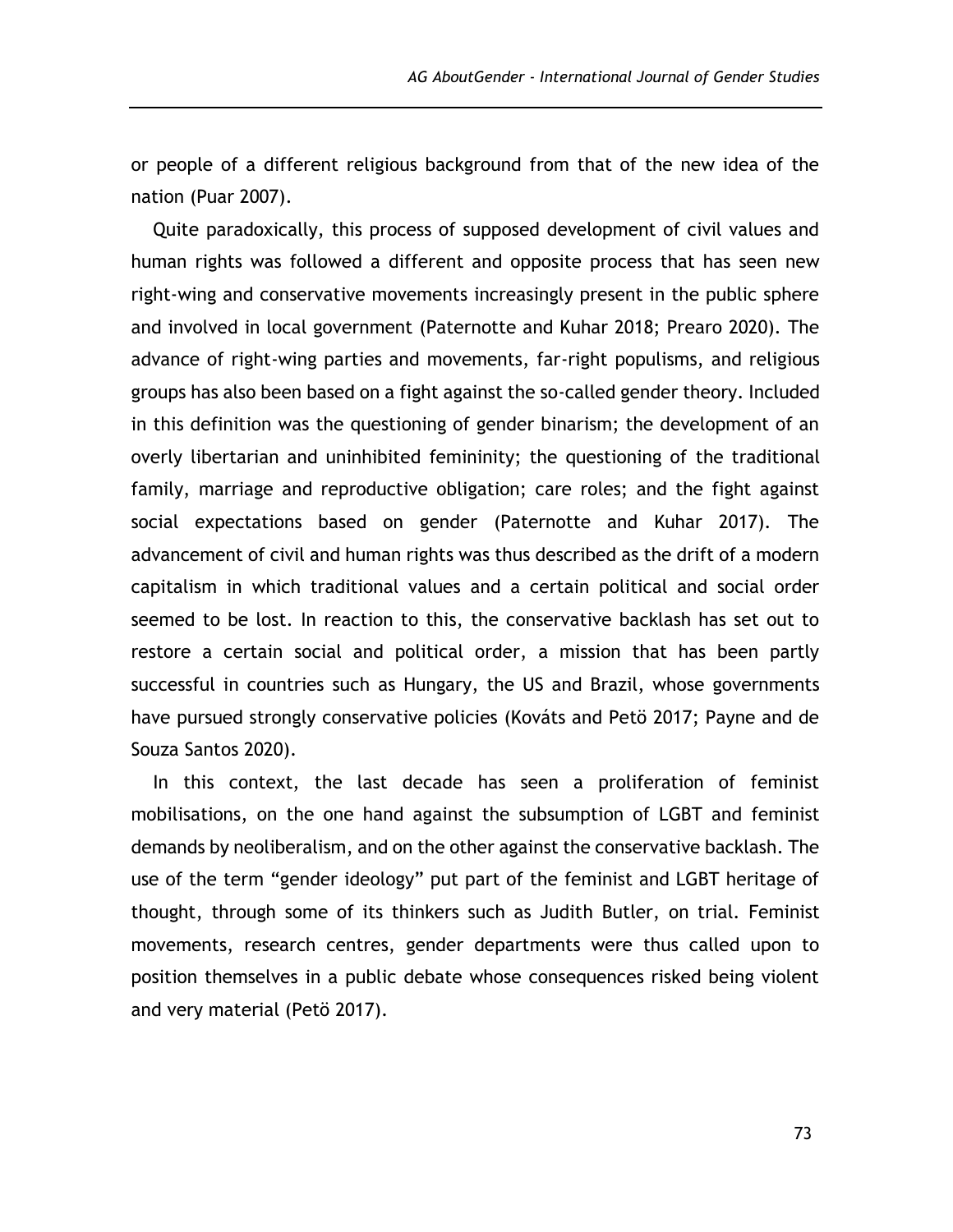We are only recently beginning to have the historical perspective necessary to understand to what extent the context and political opportunity structure have favoured or limited the re-emergence of feminist movements. Undoubtedly, the conditions generated by the economic crisis, the political turn, and the shift to the neoliberal paradigm have fuelled collective reflections and emotions, prompting widespread public mobilisation. The reasons for the scale shift – from molecular and diffuse mobilisation to mass mobilisation – is an open question for contemporary researchers. Without presuming to give definitive answers, this article attempts to identify a series of characteristics that in this context are common to the new cycle of feminist mobilisations and protests, in a global perspective.

\_\_\_\_\_\_\_\_\_\_\_\_\_\_\_\_\_\_\_\_\_\_\_\_\_\_\_\_\_\_\_\_\_\_\_\_\_\_\_\_\_\_\_\_\_\_\_\_\_\_\_\_\_\_\_\_\_\_\_\_\_\_\_\_\_\_\_\_\_\_\_\_\_\_\_\_\_\_\_\_\_\_\_\_\_\_\_\_

## **3. Feminist Space and Time**

Up to a certain point, the mobilisations had a widespread but molecular character. From 2015 onwards, however, there was a scale shift. In June 2015, a series of mass protests took place in Argentina in response to the feminicide of Chiara Paez, a 14-year-old woman murdered by her boyfriend (Terzian 2017). In Argentina, increasingly alarm on rates of violence against women (one woman killed every 31 hours, in the 90% of cases by partners or ex-partners) together with an economy based on debt have generated a wave of malaise that flowed into feminist mobilisations. Under the name "Ni Una Menos" (Not One Less) mobilisations and protests denounced violence, feminicides, and the ongoing mistreatment of women and LGBTQ subjects as a structural condition of contemporary capitalist society (Gago 2019). From that moment on, the 'fever' of mobilisation (Polletta 2009) spread to surrounding countries throughout Latin America, to Europe and Asia. In fall 2016, mobilisations and protests flood Polish cities against attacks on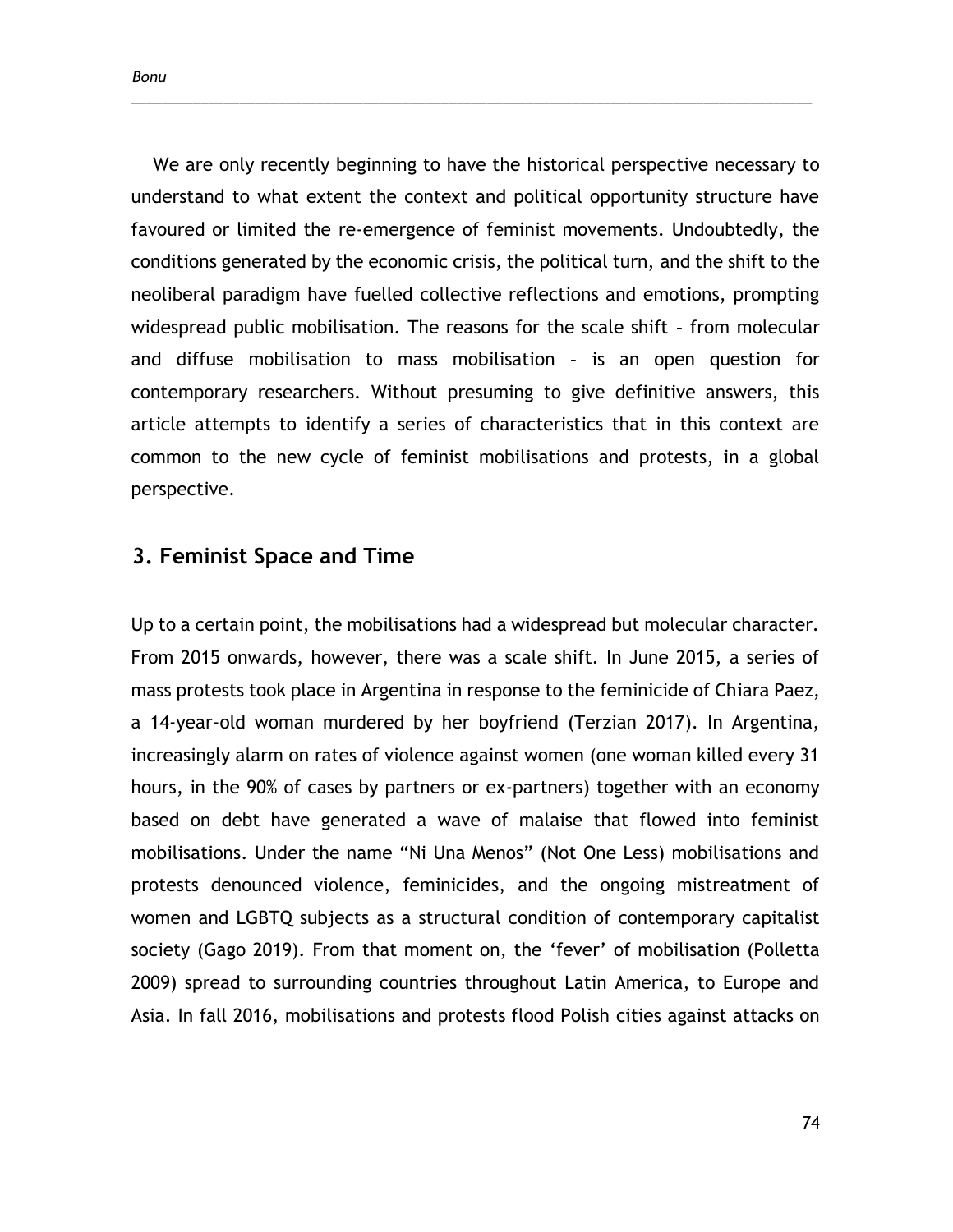abortion rights, and women march in Washington against the election of Donald Trump. In a very short time, the mobilisations turn into a global tide.

These rapidly spreading mobilisations had a number of features in common: their symbols and rituals (such as the triangular handkerchief – *panuelos*), their claims, their slogans. But above all, a characteristic relating to space: mobilising from the Global South.

Historically, what are conventionally called waves of the movement (a concept I will try to problematise later) have been strongly Western-based, as in the case of the UK and the US and the mobilisations for the right to vote for women in the early 1900s (Rupp and Taylor 1989), or the US and Europe with the women's liberation movements from the 1960s onwards (Mohanty 1984; Gazzetta 2021). The fact that this narrative has been consolidated does not mean that other women's movements were not present elsewhere: to name but a few examples, the women involved in the liberation movements from slavery in Brazil (Ribeiro 2017), or the slow demand for women's rights in India (Chaudhuri 2005), or the role of women in the Iranian revolution (Scarcia Amoretti 2009). Quite simply, the strongly US-Eurocentric common sense has marginalised other histories of feminism, sedimented the narrative of a series of waves originating from and spreading mostly in the West. Something markedly different has happened in the last ten years. Unlike the past, the trigger for mobilisations and protests has been unquestionably and universally recognised as the Global South. Feminist movements in the Global South are significantly influenced by the peculiar history of this geographical area. The processes of colonisation and liberation struggles, the defence of territories from extractivism and capitalist accumulation of goods and resources, political instability and transitions. Between authoritarian and democratic regimes, the characteristics of neoliberalism and the spread of public and private debt are just some of the elements that have shaped the claims and forms of feminisms (Cavallero and Gago 2019). For this reason, the process of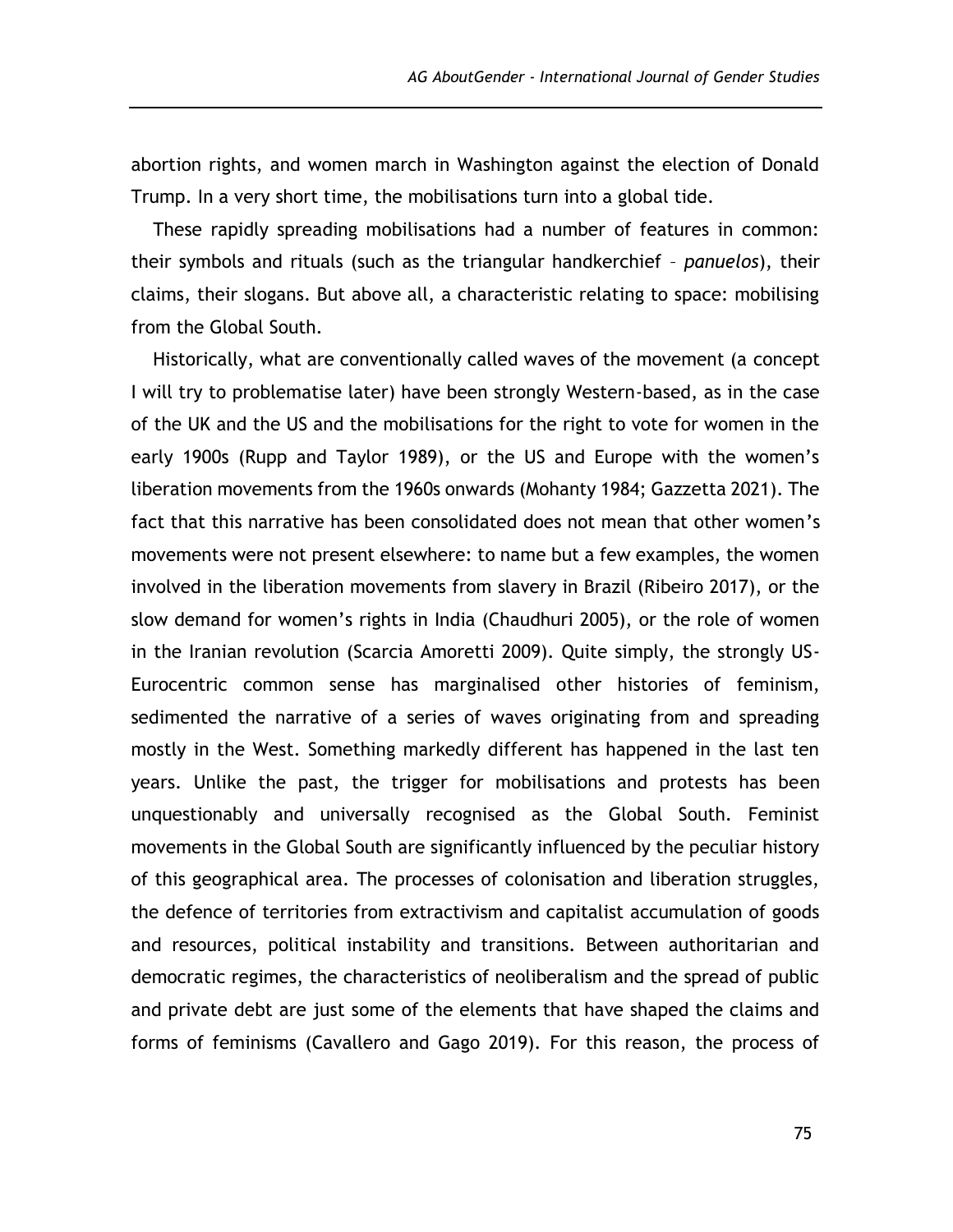*Bonu*

diffusion from the south of the mobilisations has also contaminated the imaginary, the repertoire of action, the narratives, and the political culture of the contemporary feminist tide. If this process does not erase the imbalance of representation and power in feminisms globally, it undoubtedly represents a shift in the Eurocentric perspective that until recently oriented the political action of movements.

\_\_\_\_\_\_\_\_\_\_\_\_\_\_\_\_\_\_\_\_\_\_\_\_\_\_\_\_\_\_\_\_\_\_\_\_\_\_\_\_\_\_\_\_\_\_\_\_\_\_\_\_\_\_\_\_\_\_\_\_\_\_\_\_\_\_\_\_\_\_\_\_\_\_\_\_\_\_\_\_\_\_\_\_\_\_\_\_

Just as space is a new element for contemporary feminists, so is time. Feminist movements have a karst pattern: in some phases mobilisations and protests are more intense, in others they seem to disappear. Yet, despite being less visible, they continue to exist through what Taylor calls "structures of abeyance" (1989). In their work on the supposed death and rebirth of the US women's movement, Leila Rupp and Verta Taylor (1989) show that the conventional view of the first and second wave was inherently misleading. Between the movement for the amendment granting the right to vote, approved in 1920, and the women's movement in the seventies, the movement kept organising. Strong links between the suffrage movement and the women's movement of the seventies exist, in terms of groups, ideas, claims, affective ties. The analysis of continuous feminist mobilisations allowed to reorient the theory of protest cycle (Tarrow 1998). Whether conflict across the social system goes in cycle or waves, opposing challengers to authorities and possibly ending in reform, repression or revolution, it is also worthwhile assuming the persistence of movement structure (such as groups, free spaces, journals) that retain claims and organisation from one stage of mobilisations to the other. With this awareness, I will look at contemporary feminist mobilisations and protests, by stressing the continuity and changes of an ongoing existing movement, that goes under the name of feminism. This is why talking about waves risks, on the one hand, making the continuity of movements invisible, and on the other hand falling into a Eurocentric reading of mobilisations, as argued above. This article refers to the concept of tide, to try and accommodate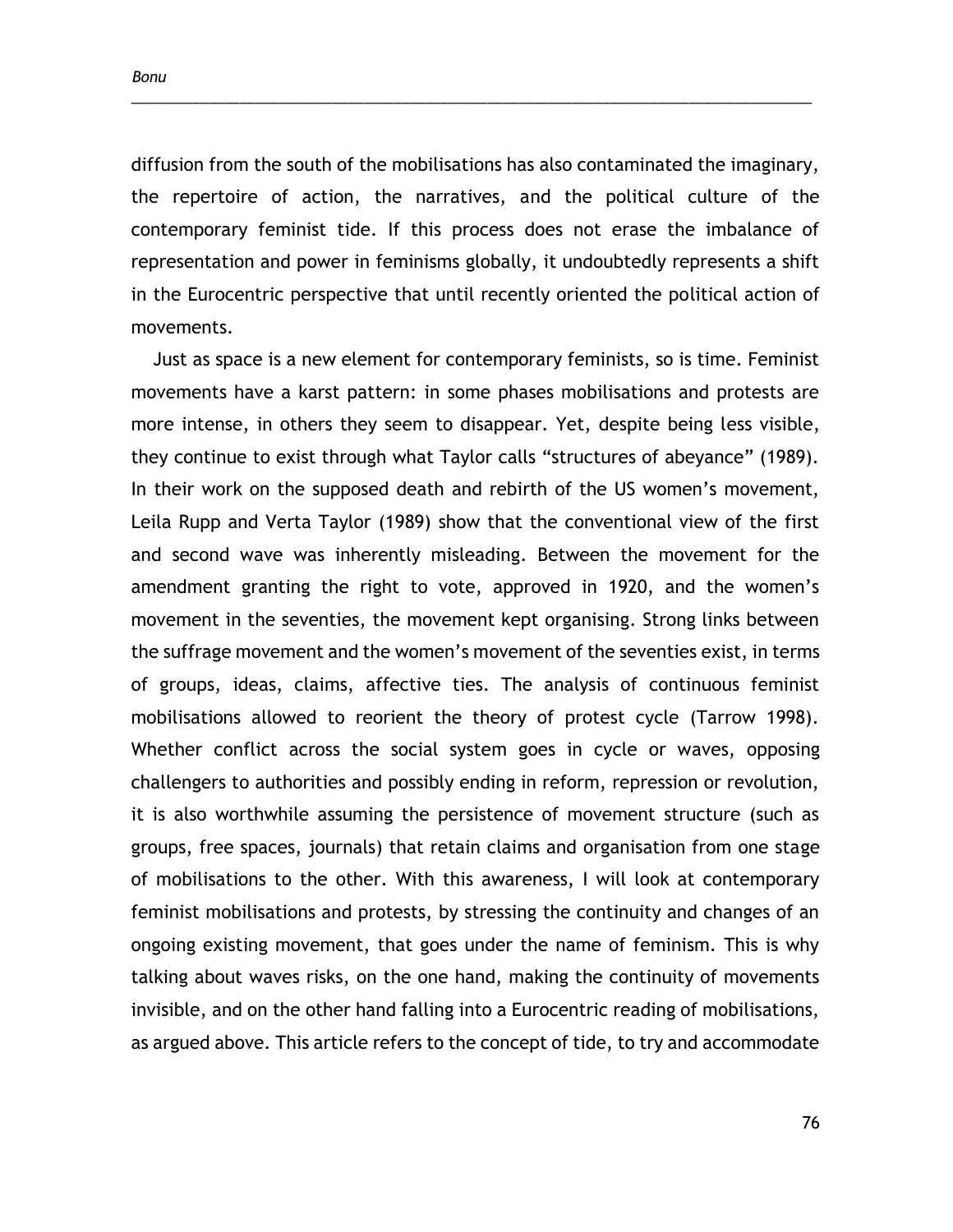this critical posture towards the temporality of movements. As Cecilia Palmeiro argues (2020, 2):

The feminist adaptation of the concept mobilised the idea of a massive tide of feminised bodies, albeit without invoking an essential biological identity: the tide crosses borders, languages, identities, generations, ethnicities, and social classes – transversally, horizontally, intersectionally, and in solidarity. The notion of tide (marea), after having been widely adopted and redefined by Argentinean and Latin American feminism, has become one of the key conceptual tools produced by the movement to reflect on itself; and to do so in ways that are very different from the periodization of feminist waves in the global north which neglects feminist movements that originated in peripheral countries (indigenous, communitarian feminisms, non-western matriarchal cultures, etc.). Aquatic metaphors in both cases are useful in that they describe the different flows of energies that feminist social movements have deployed throughout history. In this case, the tide appears as the force that disrupts and displaces waves.

The concept of the tide has been frequently used in contemporary mobilisations to evoke the idea of a powerful force, which rises and swells as it goes, and after whose passage the landscape is changed. In the tide there are no singularities or groups, but the movement expresses a common and not fragmented force. At the theoretical level, the concept of the tide enables us to grasp the global dimension of contemporary mobilisations on the one hand, and their genealogical character on the other. Mobilisations are not born out of nothing, but are the fruit of everyday political action that over time has elaborated and reproduced a certain political culture and collective action (Taylor 1989; Rupp and Taylor 1989). As noted by Gago in reference to feminism in Argentina (2019), the feminist movement has staged an accumulation of previous struggles, of which she cites at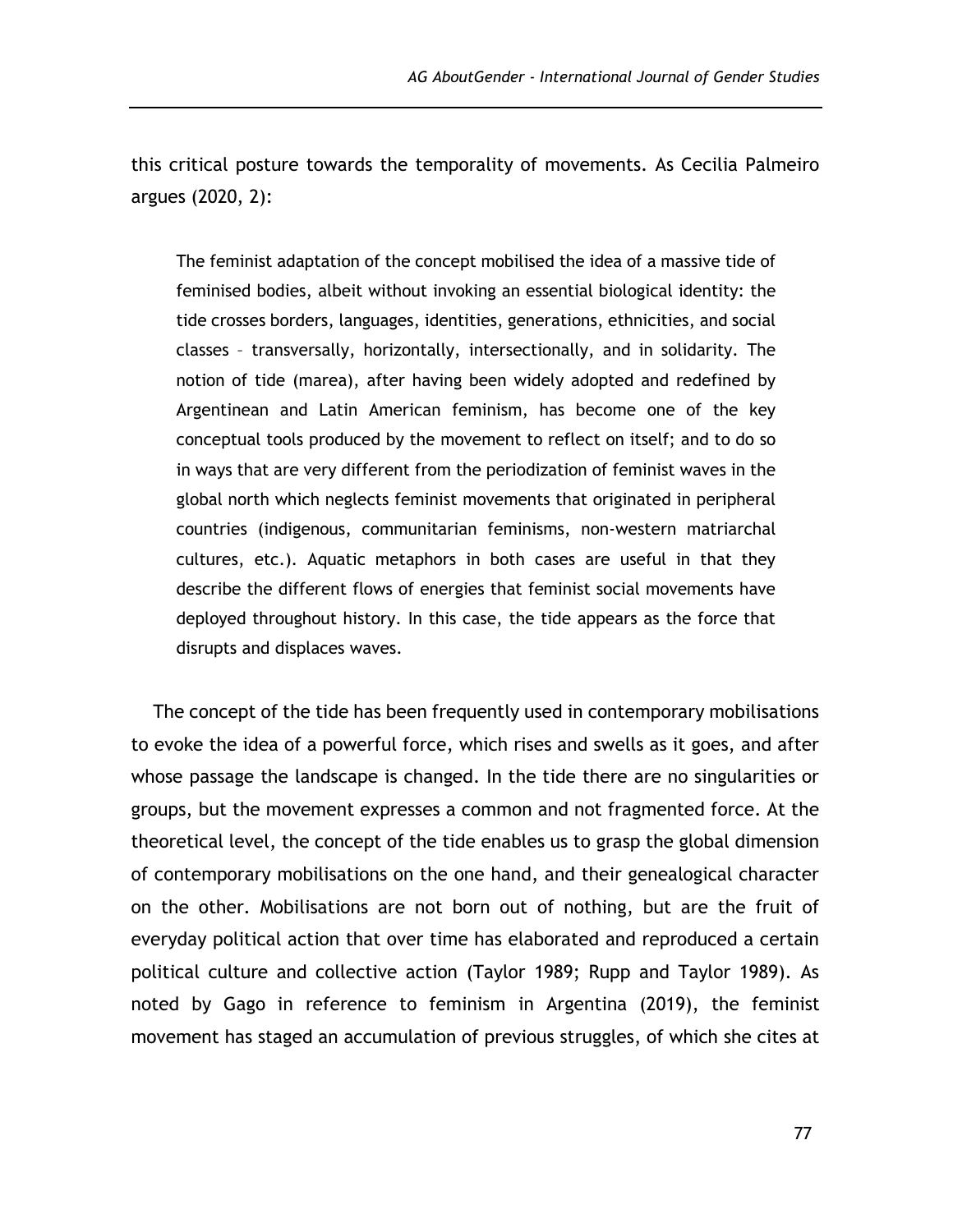least four strands: the national women's meetings, which have been going on for 33 years in Argentina; the struggle for human rights carried on by the mothers and grandmothers of the Plaza de Mayo; the struggles of sexual and gender dissidence; and the "piqueteros" movement of the unemployed, which arose in opposition to the economic crisis and the spread of debt. This genealogical approach makes it possible not only to identify continuities but also the plurality of themes that inform contemporary feminism. With respect to the Argentinian case, this appears in terms of sexual and gender perspectives, the struggle against the economic and colonial model, against authoritarian regimes and the cancellation of human rights.

\_\_\_\_\_\_\_\_\_\_\_\_\_\_\_\_\_\_\_\_\_\_\_\_\_\_\_\_\_\_\_\_\_\_\_\_\_\_\_\_\_\_\_\_\_\_\_\_\_\_\_\_\_\_\_\_\_\_\_\_\_\_\_\_\_\_\_\_\_\_\_\_\_\_\_\_\_\_\_\_\_\_\_\_\_\_\_\_

Contemporary mobilisations and protests therefore bring about novelties in terms of space and time. The article now explores in more detail what kind of novelty they bring, and what continuities and changes they represent in the history of feminist movements.

# **4. Claims, Framing Processes and Ideology**

Social movements constantly engage with the production of ideas, interpretation, meaning and claims about the social world. In the field of social movement studies, Benford and Snow (2000) define the framing process as the process through which social movements "frame, or assign meaning to and interpret relevant events and conditions in ways that are intended to mobilize potential adherents and constituents, to garner bystander support, and to demobilize antagonists". The construction of a certain reading of the world constitutes the reference ideology of social movements, transforms the interpretive frames of the activists, and constitutes the compass through which to relate to the counterparts. It is also a necessary process for the formulation of claims through which the movement expresses its worldview and will for social transformation. In the case of the feminist movements, on a global level, the framing process, ideology and claims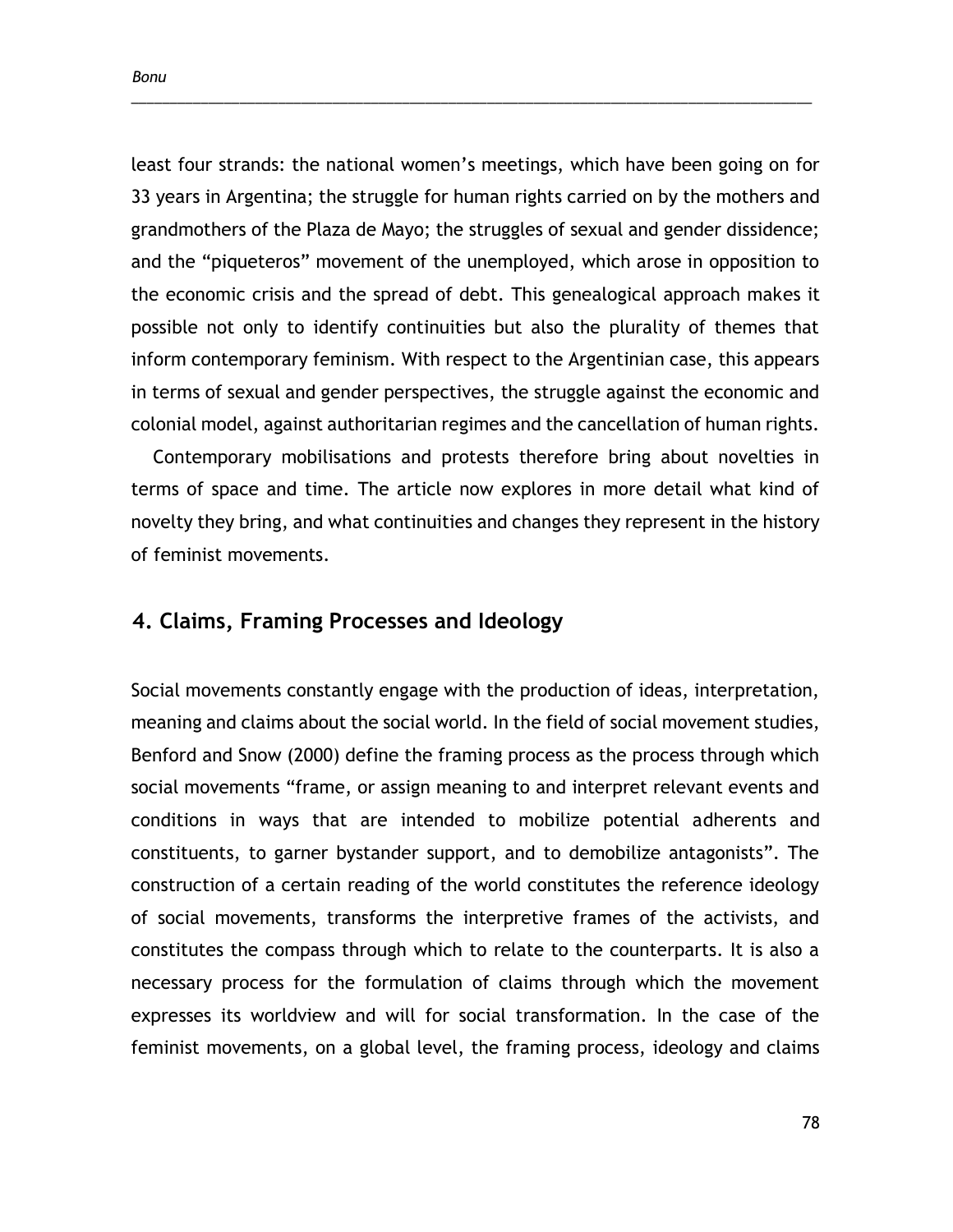were as manifold as possible, referring to different strands of the movement but also to the composition and different geographical areas. From the title of this article, "tide" is not only a heuristic device to grasp the characteristics of feminist movements but also a master frame mobilised by feminist movements. First, with regard to gender-based violence as a structure. This article tries to argue some passages in the framing process and claims that, on the one hand, represent a novelty in feminist movements, and on the other hand have been widely shared on a transnational level. Then, with regard to the shift from the concept of difference to that of intersectionality. Third, in terms of the critic to economic model and finally with respect to the incorporation of decolonial perspectives.

### *4.1. Gender Based Violence as a Structure*

In the sixties and seventies, women of the global north, in self-consciousness raising groups, started from their own experience to recount the discomfort, doubts and anger of a life often constrained by very strict rules (Sarachild 2000). Through interaction with others, the story of individual discomfort became a tool for understanding the social structures that generated and reproduced that discomfort, not in an individual but in a systemic way. Violence against women was nothing new: already in the early 1400s, the first woman writer in Western history, Christine de Pizan, devoted many passages of her work "La Cité des Dames" to this theme, looking at Greek myths, history and representations (Caraffi 2017; Bonu 2021). Yet, never before has gender-based violence been analysed as a systemic element that organises social, economic, and political life.

Ni Una Menos mobilisations in Argentina were born out of anger and indignation at yet another feminicide (Cirimele and Panariello 2018). The rates of violence against women and sexual dissidence signalled a non-emergency problem. Violence, in fact, is not the result of an impulse, of an emotion of the moment, of a mistake, but the fruit of a culture based on abuse and the systemic violation of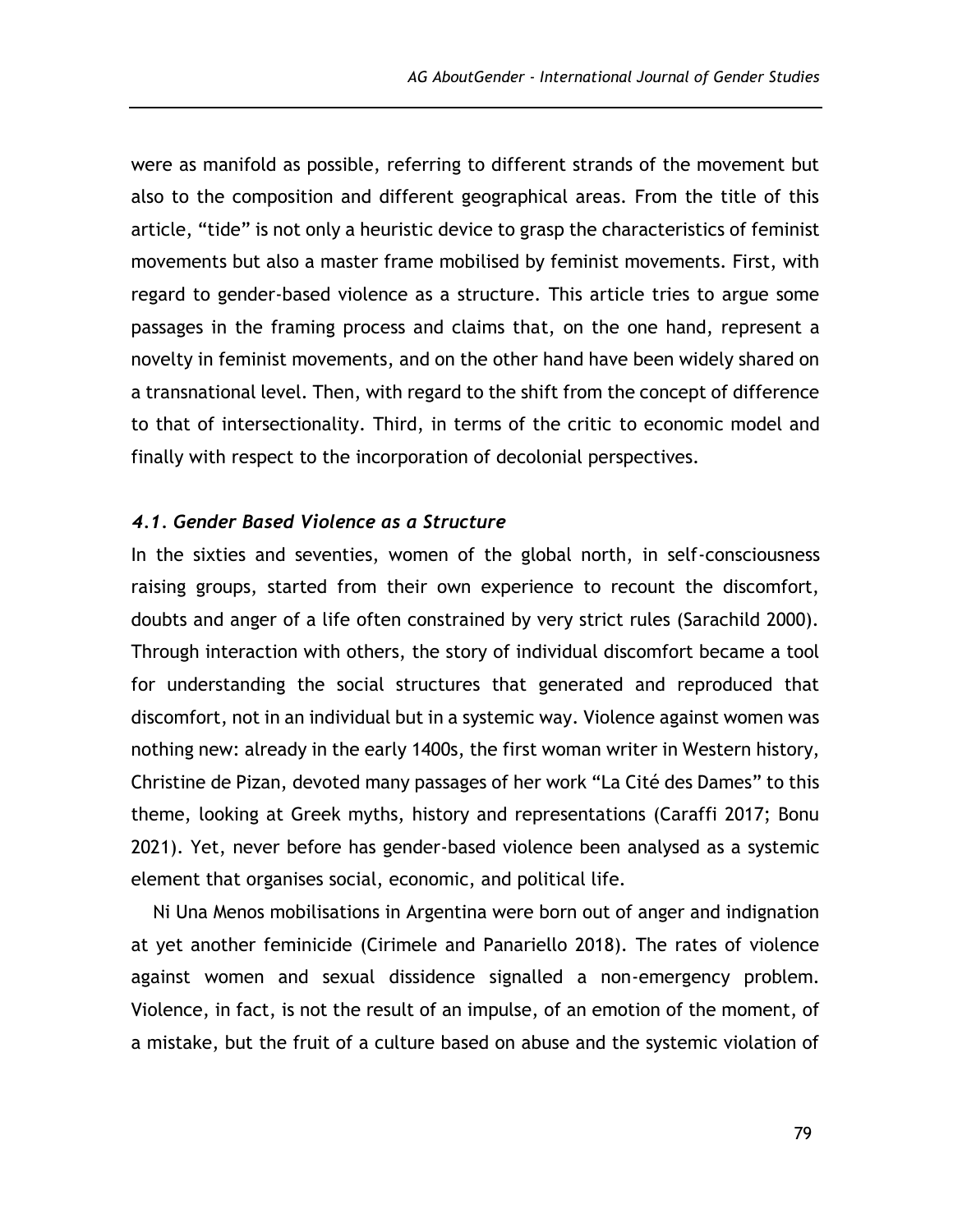*Bonu*

consent in interpersonal relations (Rovetto 2015). This relational system is the result of the social construction of the male gender (as the site of force, power, privilege, and abuse) and the female gender (as the site of care, vulnerability, and subordination). This binary construction of genders is functional to preserving a social but also economic order, as Silvia Federici recounts in her analysis of the original accumulation through witch-hunting (2015).

\_\_\_\_\_\_\_\_\_\_\_\_\_\_\_\_\_\_\_\_\_\_\_\_\_\_\_\_\_\_\_\_\_\_\_\_\_\_\_\_\_\_\_\_\_\_\_\_\_\_\_\_\_\_\_\_\_\_\_\_\_\_\_\_\_\_\_\_\_\_\_\_\_\_\_\_\_\_\_\_\_\_\_\_\_\_\_\_

Feminist movements in the last 50 years elaborated on subjectivity, gender based violence and social structures (Russo and Pirlott 2006; Brubaker 2021). Gender-based violence is a systemic element that regulates relations between genders, production cycles, productive and reproductive work, and the relationship between human beings and the environment (Connell 2009). Abuse, as a habit in the interaction with feminised bodies, is the key to reframe the analysis of the social production of gender, the economic and productive model, the organisation of work, education, health, and the system of government (True 2012). The killing of women and trans people is the tip of the iceberg in a pyramid of violence that runs through the whole of society, ranging from the representation of bodies in the media, to the devaluation and gaslighting in interpersonal relationships, micro-aggressions and abuse, stalking and harassment, and psychological and economic violence (Watts and Zimmerman 2002). From this framing process on violence as a mechanism that organises the social structure comes the choice of claims, counterparts, and repertoires of action of the feminist movement.

The fight against gender-based violence can only be systemic, and therefore aimed at all the fields in which violence manifests itself: the neoliberal system, the job market, health and the healthcare system, education and the education system, colonial policies, extractivism, the environment, migration control and border politics, and the social construction of gender (Non una di Meno 2017). Feminism becomes a place from which to look at the totality of social structures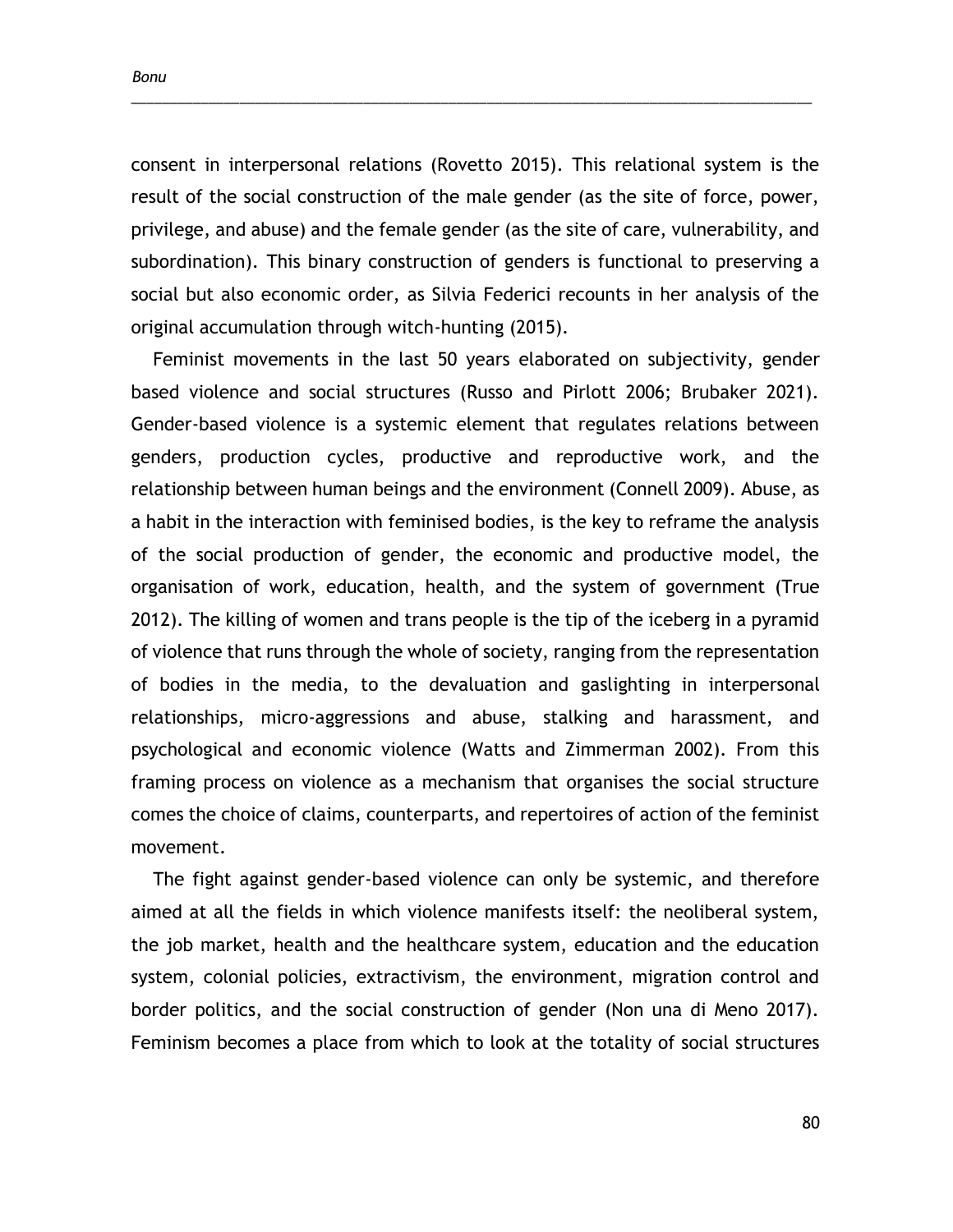through the prism of violence. If violence is a structure, within that structure feminist movements express their agency, certainly influenced and limited by the structure of opportunities, but also capable to produce social changes (Anglin 1998; Fu 2015; Montesanti 2015).

## *4.2. From Difference to Transfeminism and Intersectionality*

Historically, the so-called "waves" were considered as inspired by some hegemonic ideology. From the second half of the 1800s on, women's groups developed within socialist circles and parties, by claiming women's political and civil rights (Kennedy and Tilly 1987). Later, at the beginning of the 1900s, women's groups engaged with the right to vote – especially in the UK and the US – in the so-called suffrage movement (Williams 2016). That period has been considered as emancipatory feminism, interested in the gain of rights and State recognition (Evans 2014). Instead, the feminist wave of the sixties and the seventies has been called liberation, because of the claims on the fight against patriarchy and the malebased social structure, that went far beyond the reformist claim on women's rights (Evans 1995). As Clare Hemmings argues (2011), all the narratives of gain, loss, and return on feminist epistemology fail to understand a way more complex development of feminist thought and are usually crushed into Western-biased analysis. In fact, at the same time when so-called emancipatory feminism was at stake, Black women in the US engaged in a fight against white women because of the end of slavery and cultural subordination of Black women and men; as well as did other women's groups all over the world (Hull *et al.* 1982; Taylor 2017). The narrative regarding feminist movements ideology and waves is often strongly Western, white, middle-class, educated, heterosexual, able-biased, and fails to report the stratification and complexity of feminist movements reflections all over the world. These often European and US-based narratives have social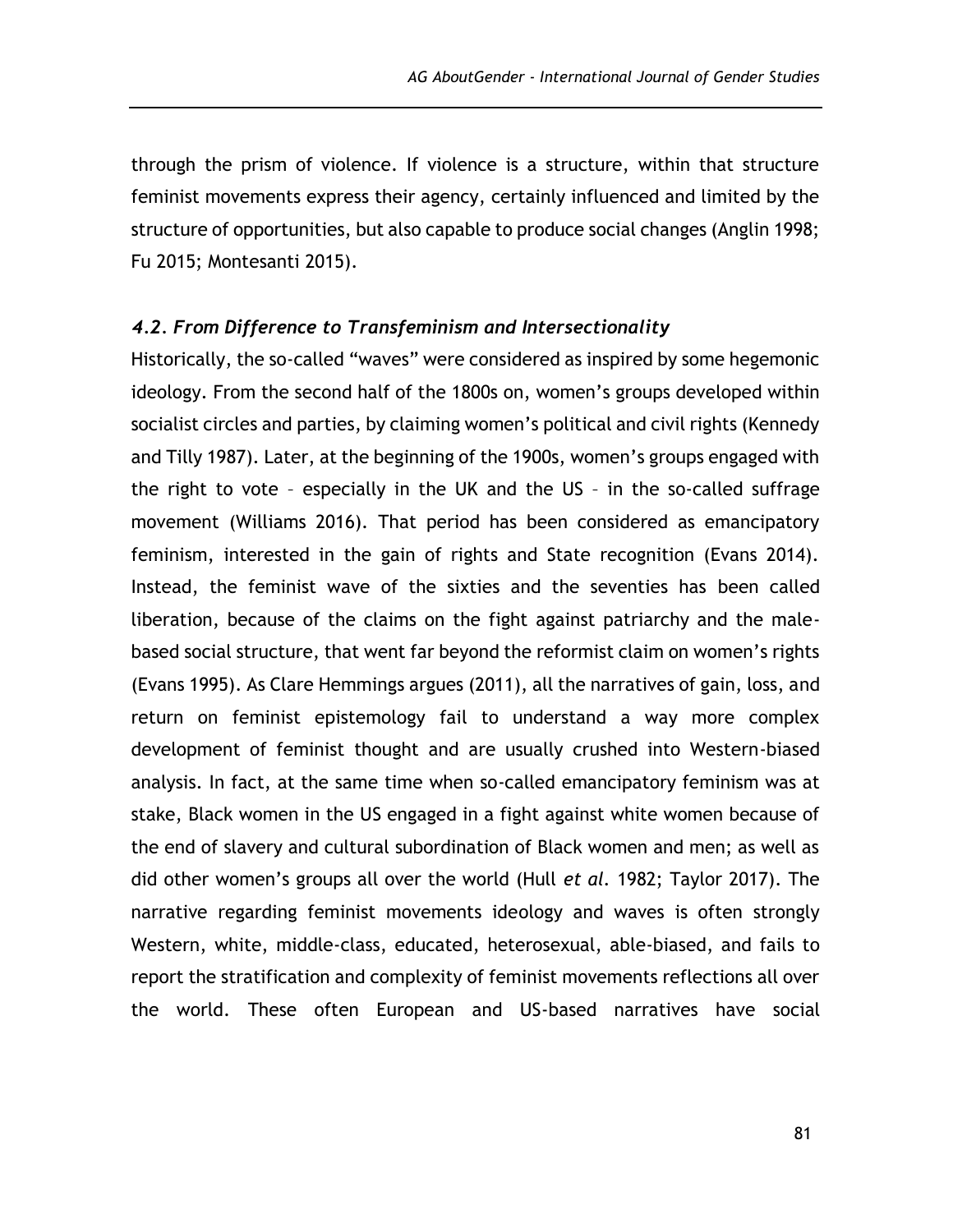consequences, because they produce the society's imaginary on movements and their claims.

\_\_\_\_\_\_\_\_\_\_\_\_\_\_\_\_\_\_\_\_\_\_\_\_\_\_\_\_\_\_\_\_\_\_\_\_\_\_\_\_\_\_\_\_\_\_\_\_\_\_\_\_\_\_\_\_\_\_\_\_\_\_\_\_\_\_\_\_\_\_\_\_\_\_\_\_\_\_\_\_\_\_\_\_\_\_\_\_

In the last decades, the concept of difference has had a widespread diffusion. The feminism of difference finds its roots in the work of a number of feminists, in Europe and the US, including Luce Irigaray. Contesting Freud's psychoanalytical approach, this philosophical current of thought focused on the analysis of phallogocentrism, i.e. how Western reason, language, and culture were constructed from a neutral idea that ignored gender differences (Irigaray 1985). Up until then, women were considered as a mirror of men, but not in her radical difference. The thought of difference, or feminism of difference, therefore claimed a radical gender difference between women and men (Muraro 2017; Cavarero and Restaino 2002). This radical epistemic gesture made it possible to claim women's difference, including biological difference, and the need for knowledge that explored this difference independently. The thought of difference has developed and evolved, but over the years it has essentially dominated the Western feminist landscape. At the same time, there has been the development of queer theory and LGBTQIA+ movements, Black feminism, decolonial feminisms, but for a long time the paradigm of difference feminism seemed, at least at the level of narrative, hegemonic over other approaches. Some unintended consequences of difference thinking have been a progressive depoliticisation of women's assertion in the social structure (Rottenberg 2018), increasingly subsumed by the neoliberal paradigm and increasingly 'ancillary' to a certain capitalist economic model (Fraser 2013).

The new cycle of mobilisations and feminisms seems to have overcome the hegemony of feminism of difference. The thrust of movements from the global South has contaminated the narrative and the imaginary towards a clear reference to intersectionality and transfeminism (Chun *et al.* 2013; Lépinard 2014; Gago 2019; Evans and Lépinard 2019; Arfini 2020; Giorgi 2021). By intersectionality we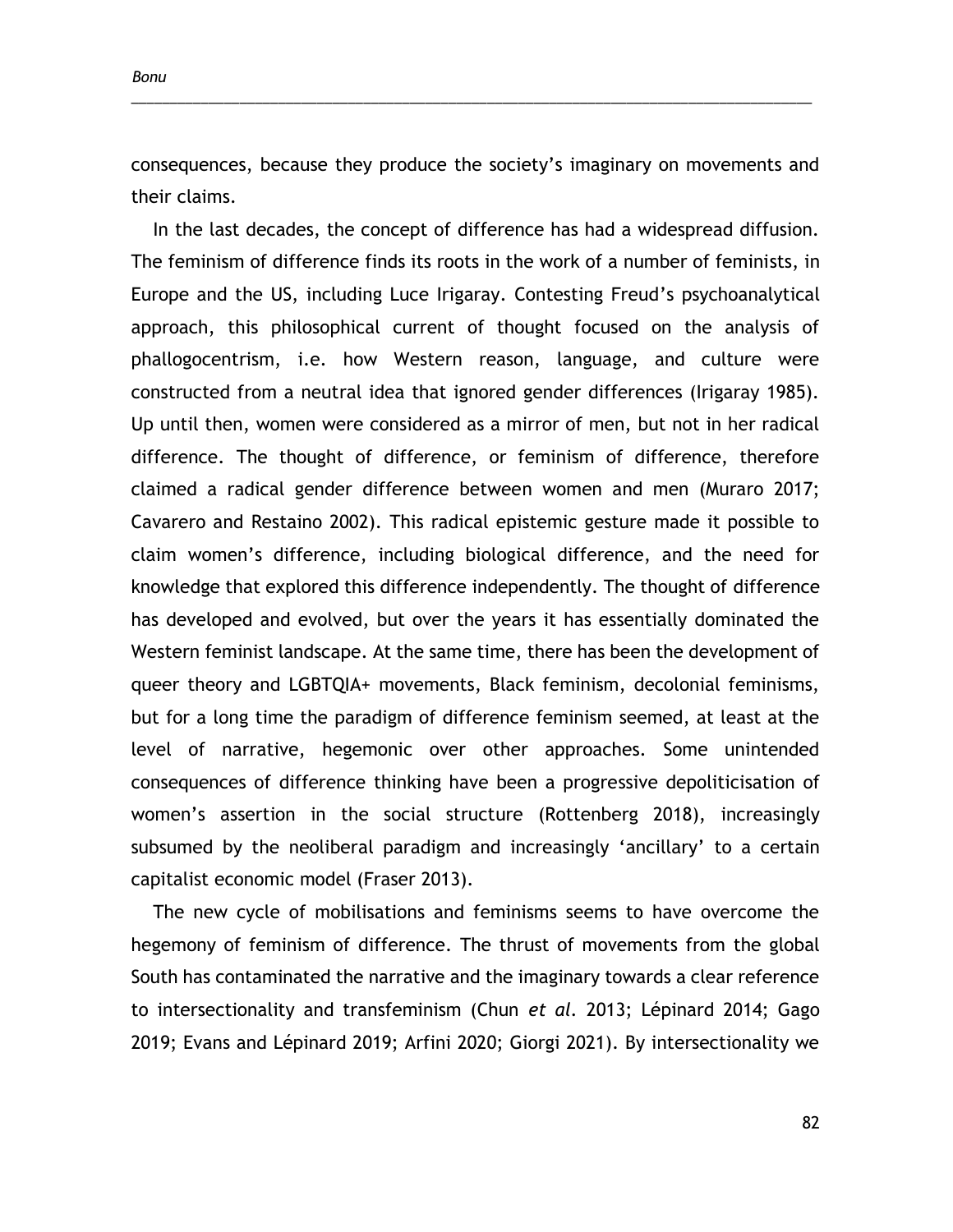mean that part of feminist epistemology and practice which, from the reflections of the Combahee River Collective and feminist Afro-Brazilian collective onwards (Taylor 2017), has elaborated on the intersection of gender, race, class, age, religion and so on as a matrix of power that differentially distributes privileges and oppressions (Crenshaw 1991; Taylor 2017).

While the influence of Black feminism, decolonialism, and intersectionality theories emerges, so does the influence of queer, trans, and more generally LGBTQIA+ movements (Stryker 2004; Salamon 2008; Kaas 2016; Kirey-Sitnikova 2016; Puente 2016; Silva and Ornat 2016; Van der Merwe 2017; Bettcher 2017; Vergès and Bohrer, 2021). In this sense, the difference between men and women is opposed by the social production of gender, and the proliferation of different forms of gender incorporation and expression of sexuality. As Arfini argues (2020, 161):

The inclusion of trans perspectives into feminist politics is not, however, merely a matter of assimilation of certain identities into a given community, but of the recognition of shared needs, intersecting axes of oppression, projects of emancipation and coalition building. In particular, autonomy and self-determination – on one's own body and wellbeing – may inform feminist and trans politics alike.

The subjects incorporating feminism and claiming their own liberation through feminism are not only multiplying, but the claims of feminist movements are also changing. More than an additive process, it is therefore a transformative process of the concept of gender, power, social structures and social change.

This historical transition of feminist mobilisations into a global perspective represents, also in epistemological terms, the transition from the paradigm of the feminism of difference to the consolidation of a new intersectional and transfeminist standpoint.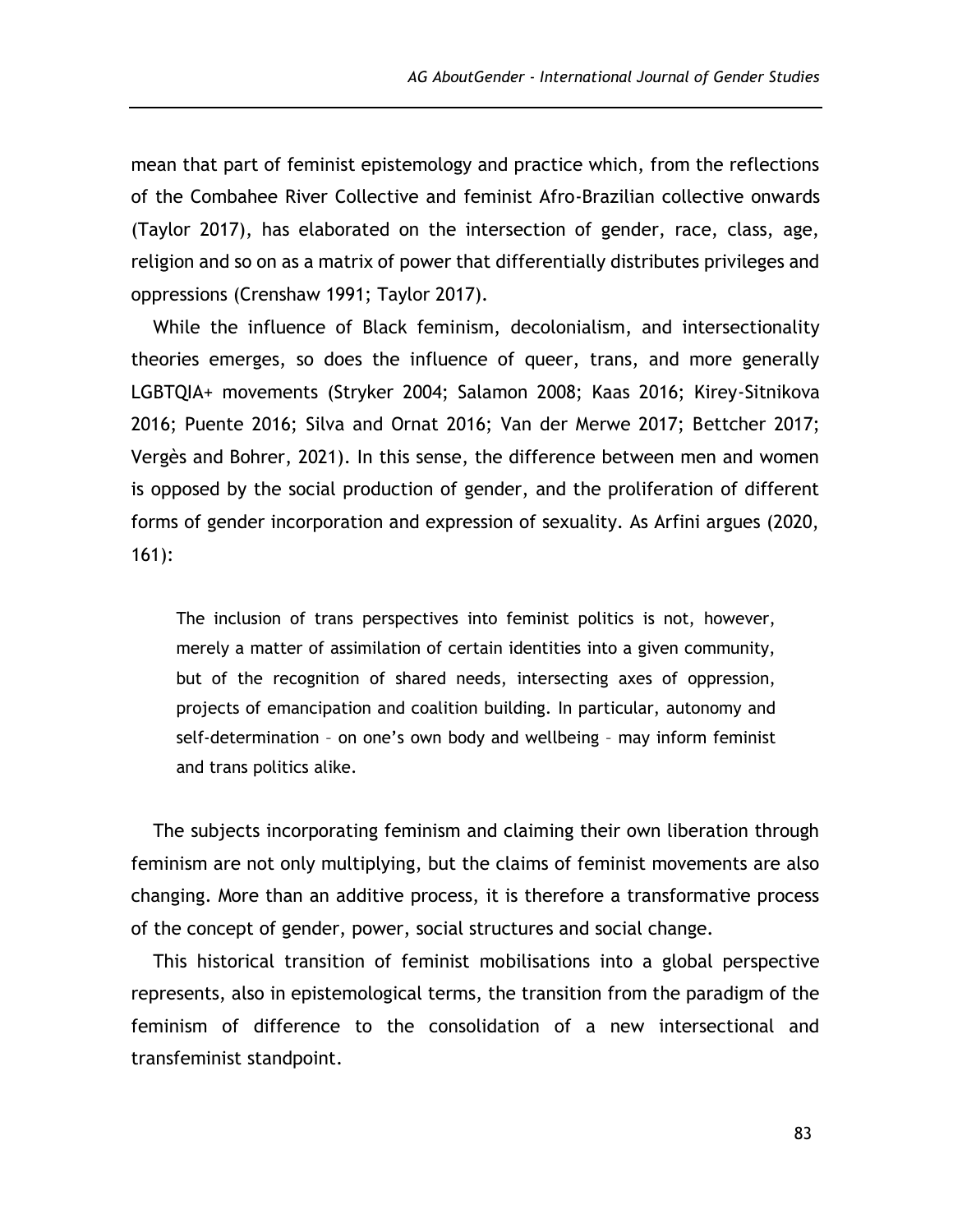### *4.3. Bringing Capitalism Back In*

In order to overcome Marxist analysis and functionalist sociology, Alberto Melucci developed the definition of new social movements (1980). The emergence, from the sixties onwards, of social movements that were not strictly class-based, such as the women's movement and the environmental movement, required new analytical categories to grasp not only the economic but also the cultural, social, and political challenge posed by the movements. However, the assumption that the "defense of the identity, continuity, and predictability of personal existence is beginning to constitute the substance of the new conflicts" (Melucci 1980) sometimes seems to have taken an unvoluntary turn. Far from the sociological proposal of Melucci (*Ibidem*), Touraine (1975) and Pizzorno (1966), the unintended consequences of this brilliant turn in the discipline, sometimes called postmaterialism (Inglehart 1977), have been the crushing of analysis on the individual dimension and identity, the relative loss of the materialist element that guides and informs the action of the new social movements, the prevalence of the symbolic and cultural element, a certain delegation of the sphere of the emotions to the domain of psychology.

\_\_\_\_\_\_\_\_\_\_\_\_\_\_\_\_\_\_\_\_\_\_\_\_\_\_\_\_\_\_\_\_\_\_\_\_\_\_\_\_\_\_\_\_\_\_\_\_\_\_\_\_\_\_\_\_\_\_\_\_\_\_\_\_\_\_\_\_\_\_\_\_\_\_\_\_\_\_\_\_\_\_\_\_\_\_\_\_

As Ahäll argues (2018, 41):

Feminism is often simplistically assumed to be 'only' about women's lives and experiences, about 'identity politics'. However, as Marysia Zalewski points out, it is more appropriate to think of feminism as primarily concerned with the kinds of questions that are fundamentally about how the world works (Zalewski 2015, 4).

It is no coincidence that many feminist movements have been concerned from the outset with analysing the way in which the economic matrix is intertwined with the gender matrix. Class relations, the logic of profit, production cycles, productive and reproductive labour have been part of feminist thought, especially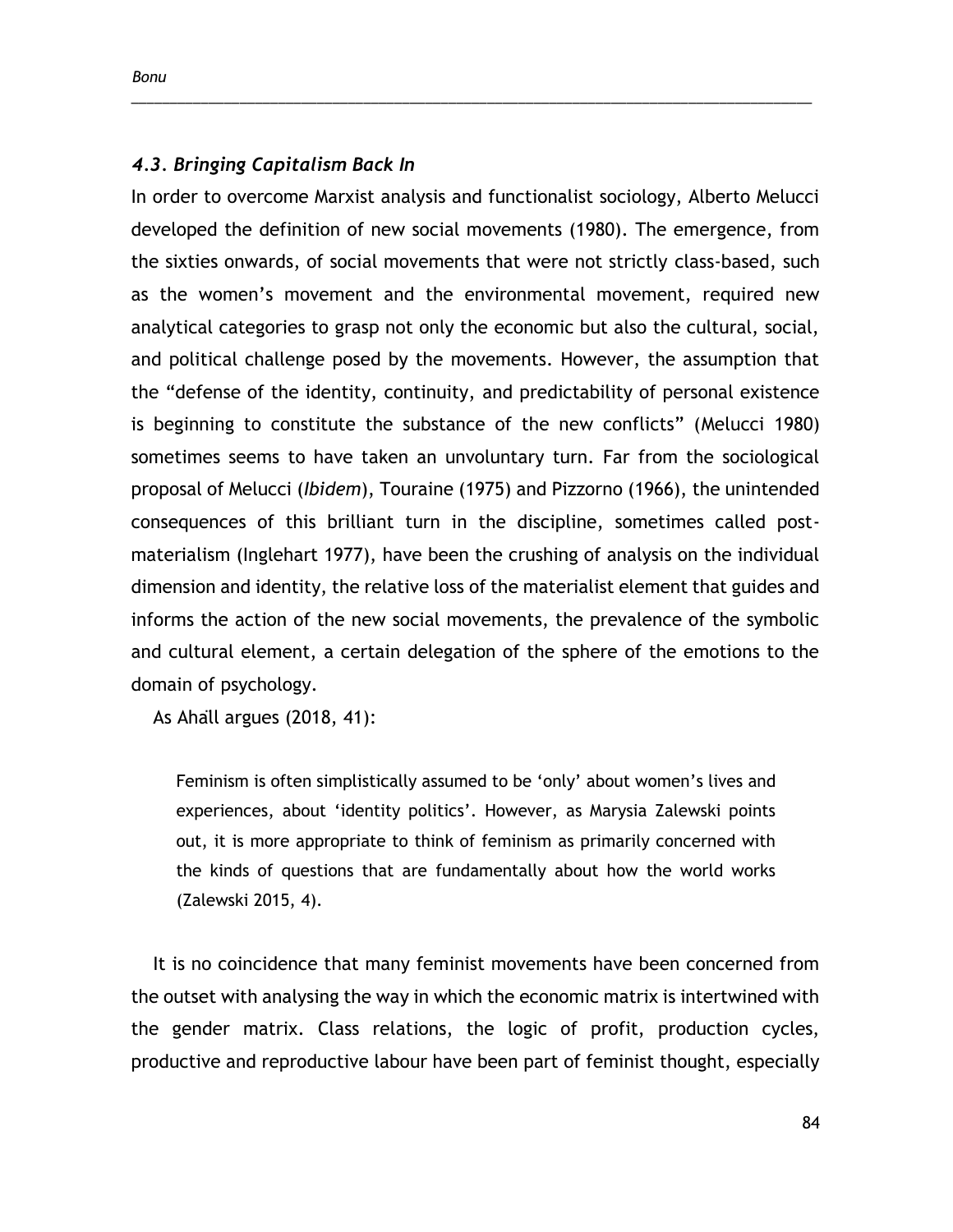with regard to Marxist feminism (Dalla Costa and James 1975; Kollontaj 1977) and materialist feminism (Claude-Mathieu 1984; Guillaumine 2002; Delphy 2016). In her inquiry on the transition from feudalism to capitalism during the 16th and 17th centuries, Federici (2004) argues that the emerging social and economic systems were grounded on the exploitation of women and witch-hunting. The accumulation of capital was enhanced through the implementation of enclosures and through the re-collocation of women in the private space, by dispossessing them of their capacities, social skills, knowledge, and role in the community. Whoever exceeded the emerging gender norms was considered as deviant and burned at the stake. Moreover, the production of the work force in the new capitalist system was meant to be reproduced by the invisible work of women. In her work *The Power of Women and the Subversion of the Community*, Maria Rosa Dalla Costa and James (1975) sketch out a critique to Marxist orthodoxy by proving that women's unpaid work at home is the pillar on which the exploitation of the waged labour and the capitalist productivity was built upon. Since then, the exploitation of women in the capitalist setting has changed form but not nature (Cornwall *et al.* 2008). By addressing the materialist side of women's oppression, feminist movements have been targeting social reproduction, on one hand, and the gendered economic and financial exploitation, on the other.

While Marxist, socialist and materialist feminisms have always developed a critic to the economic model (Dalla Costa and James 1975; Kollontaj 1977; Claude-Mathieu 1984; Guillaumine 2002; Federici 2004; Delphy 2016), this element seemed to have disappeared from their representation (McLaughlin 1999). The new cycle of feminist mobilisations and protests seems to have strongly brought capitalism back in. As Gago, Malo and Cavallero explain (2020, 18-19), there is a close correlation between gender-based violence and capitalism, which feminist movements have pointed to as a counterpart, even beyond the State: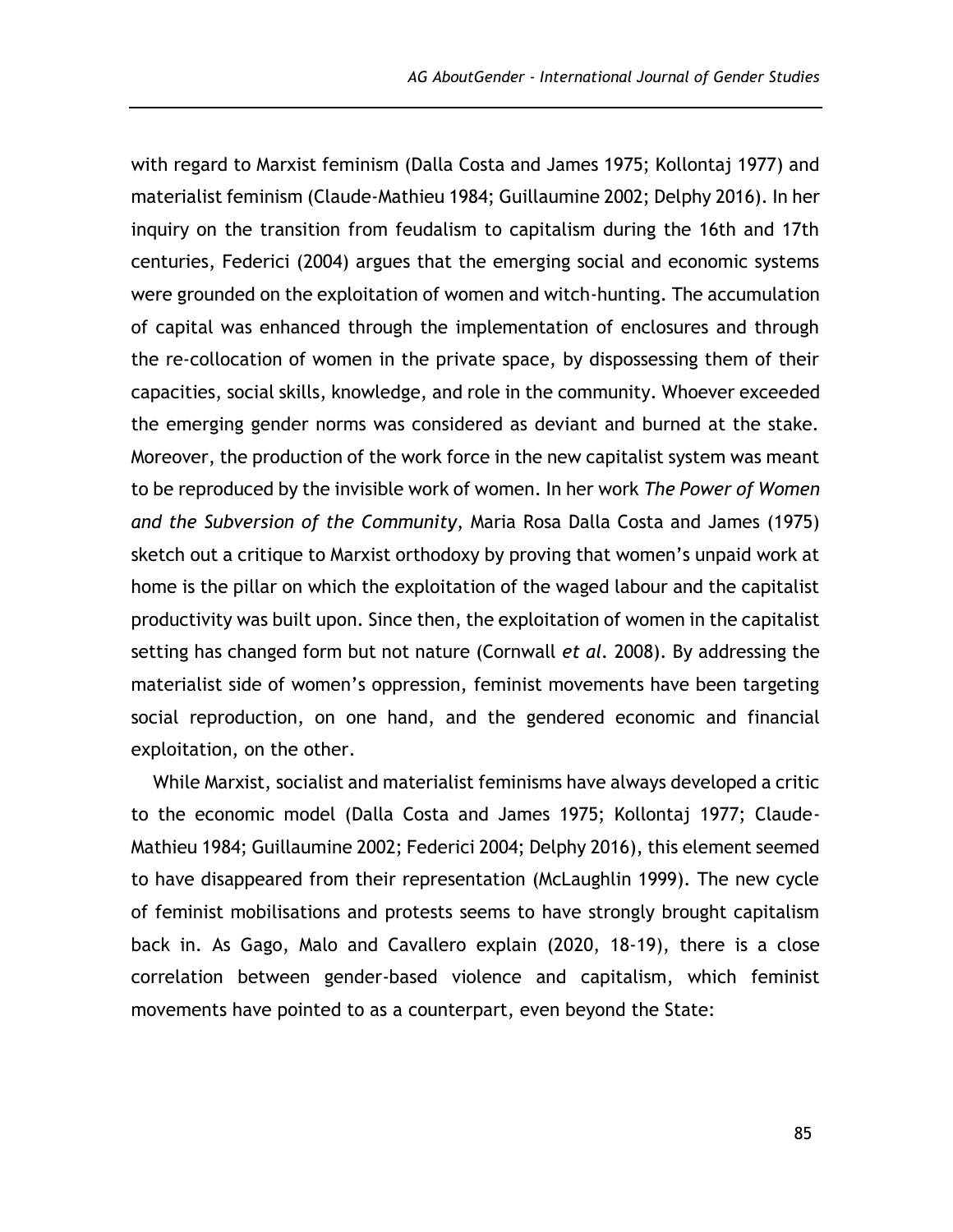the complexity of exploitation and domination is thus made visible in a way that does not result in impotence or cynicism, but rather highlights and disseminates the subjective and everyday articulations as a strategic factor in confronting the logics of violent accumulation of capital. That is: the feminist movement has actualized, in a popular feminist pedagogy, the organic relationship between violence against women and feminized bodies and the accumulation of capital, and has done so from a practice of insubordination.

\_\_\_\_\_\_\_\_\_\_\_\_\_\_\_\_\_\_\_\_\_\_\_\_\_\_\_\_\_\_\_\_\_\_\_\_\_\_\_\_\_\_\_\_\_\_\_\_\_\_\_\_\_\_\_\_\_\_\_\_\_\_\_\_\_\_\_\_\_\_\_\_\_\_\_\_\_\_\_\_\_\_\_\_\_\_\_\_

On one hand, because of the way the economic structures are shaped upon social structures. As a consequence, the economic and financial structures reproduce marginalisation, the gender pay gap, indebtedness. On the other hand, from an historical point of view, because of the way the accumulation of capital has been built upon the subalternity of women. This correlation between the social structure, the economic model, and the gender regime will also be at the origin of the choice of certain collective actions, such as the feminist strike, as the next sections will explore.

#### *4.4. Bodies, Ecofeminism and Decolonisation*

As mentioned several times so far, the push for contemporary mobilisations and protests comes from the Global South (Cirimele and Panariello 2018). This has led to a much more systematic interweaving of a decolonial perspective with the feminist perspective. From a historical view, the feminist perspective has often been intertwined with the decolonial perspective. The analysis of the conquest of land has been compared to the conquest of women's body-territory (Gago 2019), in the same dynamic that Lugones calls "coloniality of gender" (2010). Arguing the concept, Lugones says (Ivi, 743):

Beginning with the colonization of the Americas and the Caribbean, a hierarchical, dichotomous distinction between human and non-human was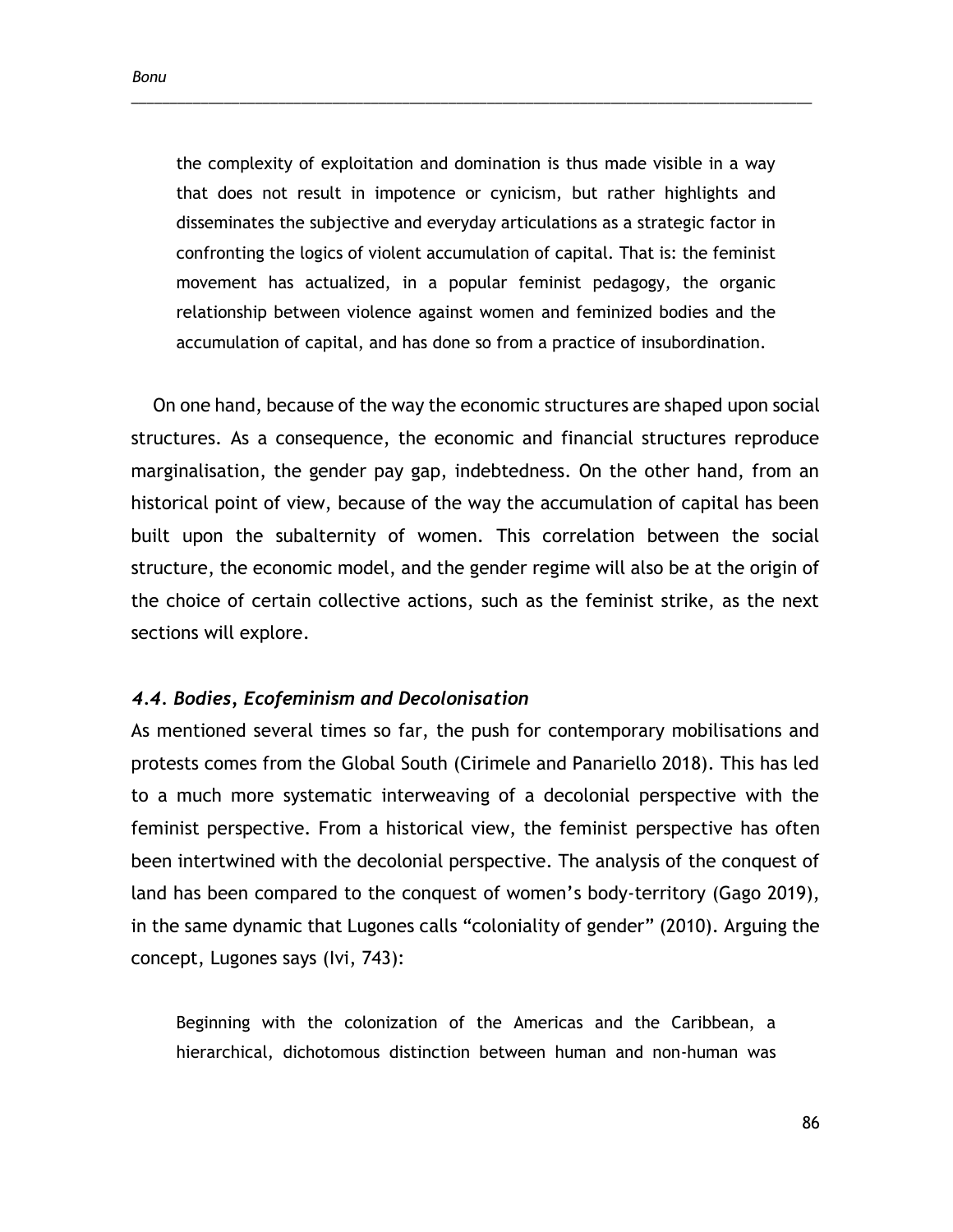imposed on the colonized in the service of Western man. It was accompanied by other dichotomous hierarchical distinctions, among them that between men and women. This distinction became a mark of the human and a mark of civilization. Only the civilized are men or women. Indigenous peoples of the Americas and enslaved Africans were classified as not human in species—as animals, uncontrollably sexual and wild.

The logic of colonisation thus recalls the production of the gender regime but also the classification human-non-human, nature-artifice, and so on (Mies 1986; Warren 1997; Gaard 2017; Salleh 2017). Rethinking territories from a decolonial perspective therefore means rethinking contact with non-human beings, with the earth, with the planet (Haraway 2016; Kwaymullina 2018). Ecofeminism has developed this perspective, as Warren argues (1997, 4), by extending "familiar feminist critiques of social isms of domination (e.g. sexism, racism, classism, heterosexism, ageism, anti-Semitism) to nature (i.e. naturism). […] Nature is a feminist issue".

An ambivalence exists, related to women's body, mothering and care, as Ledda (2018) explores with regard to the Italian context.

Decolonial and ecofeminist perspectives are strongly present in Latin American feminisms. As Gago explains (2019, 118-119):

the subjugation of women, nature and colonies, under the watchword of 'civilisation', inaugurates capitalist accumulation and places the sexual and colonial division of labour at its base. The feminist movement, […] drew the same connection but in a register of insubordination.

Feminist struggles have stood in the way of extractive mega-projects (such as soybean farms or deforestation), opposing the imperialist way of life with the logic of community and emotional ties (Gaard 2011). In this context, the definition of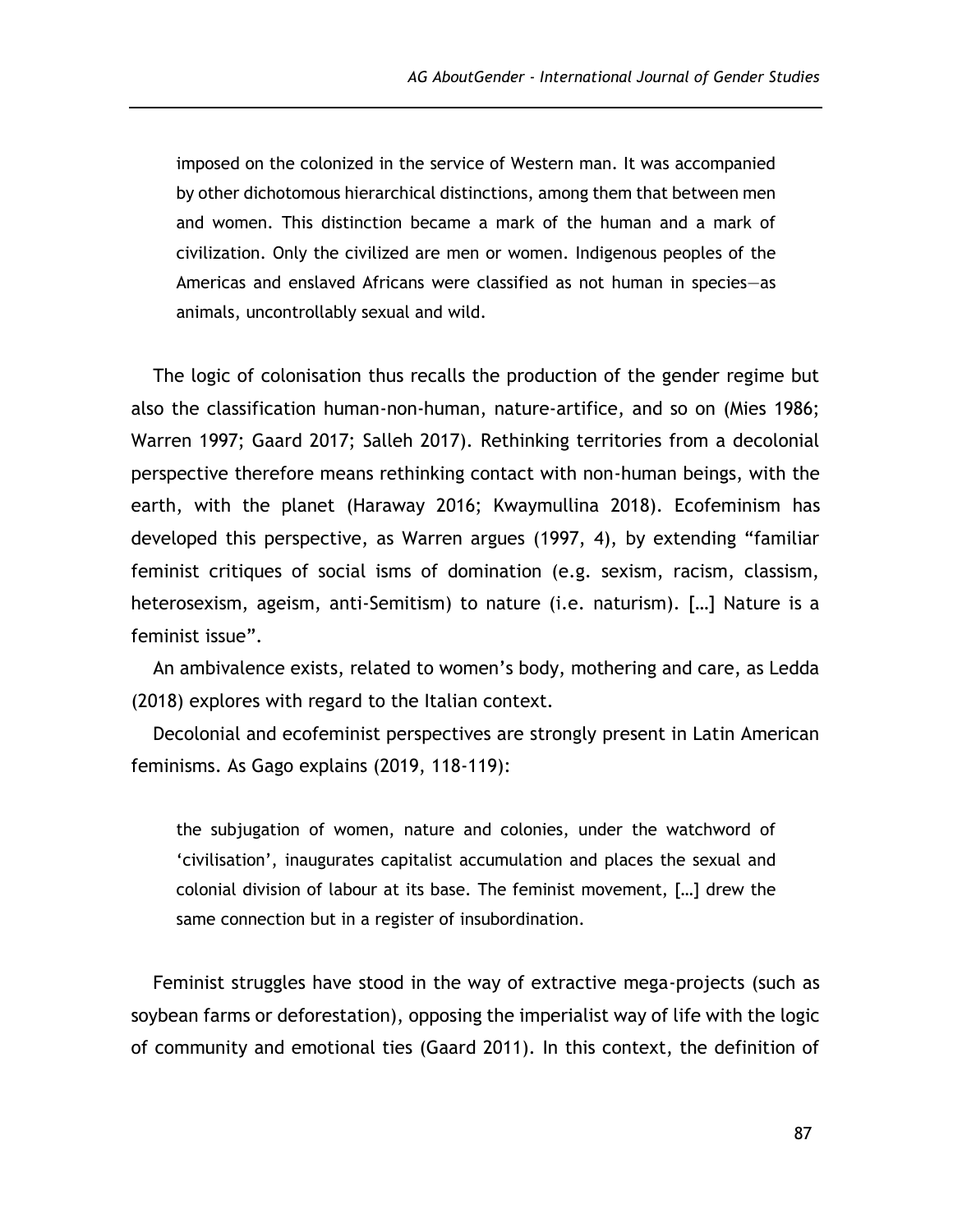*Bonu*

the body-territory emerges as a concept that expresses the indissoluble link between corporality and land, extending the capacity to see and therefore to subvert the logic of domination (Gago 2019).

\_\_\_\_\_\_\_\_\_\_\_\_\_\_\_\_\_\_\_\_\_\_\_\_\_\_\_\_\_\_\_\_\_\_\_\_\_\_\_\_\_\_\_\_\_\_\_\_\_\_\_\_\_\_\_\_\_\_\_\_\_\_\_\_\_\_\_\_\_\_\_\_\_\_\_\_\_\_\_\_\_\_\_\_\_\_\_\_

The perspectives of women from communities on the frontline of the defence of their territories are now an integral part of global feminist mobilisations, forcing the questioning of colonisation even in those countries that have acted rather than suffered it, and where the consequences of capitalism also impact on the territory. It is no coincidence that there are well-established alliances with environmental movements, such as Fridays for Future, and the feminist perspective has contaminated the framing process of those movements.

At the end of this analysis of the ideology of contemporary mobilisations, it seems possible to say that the breaking of the boundaries of the category of woman has taken place in a multiplicity of perspectives that focus on the social production of gender in its deep intertwining with the economic model, the system of development, coloniality, and extractivism.

# **5. Repertoire of Action**

With the concept of repertoire of action the literature on social movement studies addresses the set of practices from which people can draw to oppose a decision in the public sphere they consider unjust. Charles Tilly, who coined the term, refers to claim-making actions and routines that groups engage with when they have to deal with their opponents (1986). This definition helps to capture the continuity in the type of actions implemented by social movements, but at the same time limits the possibility of capturing the innovation that movements sometimes bring.

Many scholars have tried to understand how power circulates and is codified within social movements (Della Porta and Rucht 2013). How does democracy work within social movements? How do they criticise representative democracy and call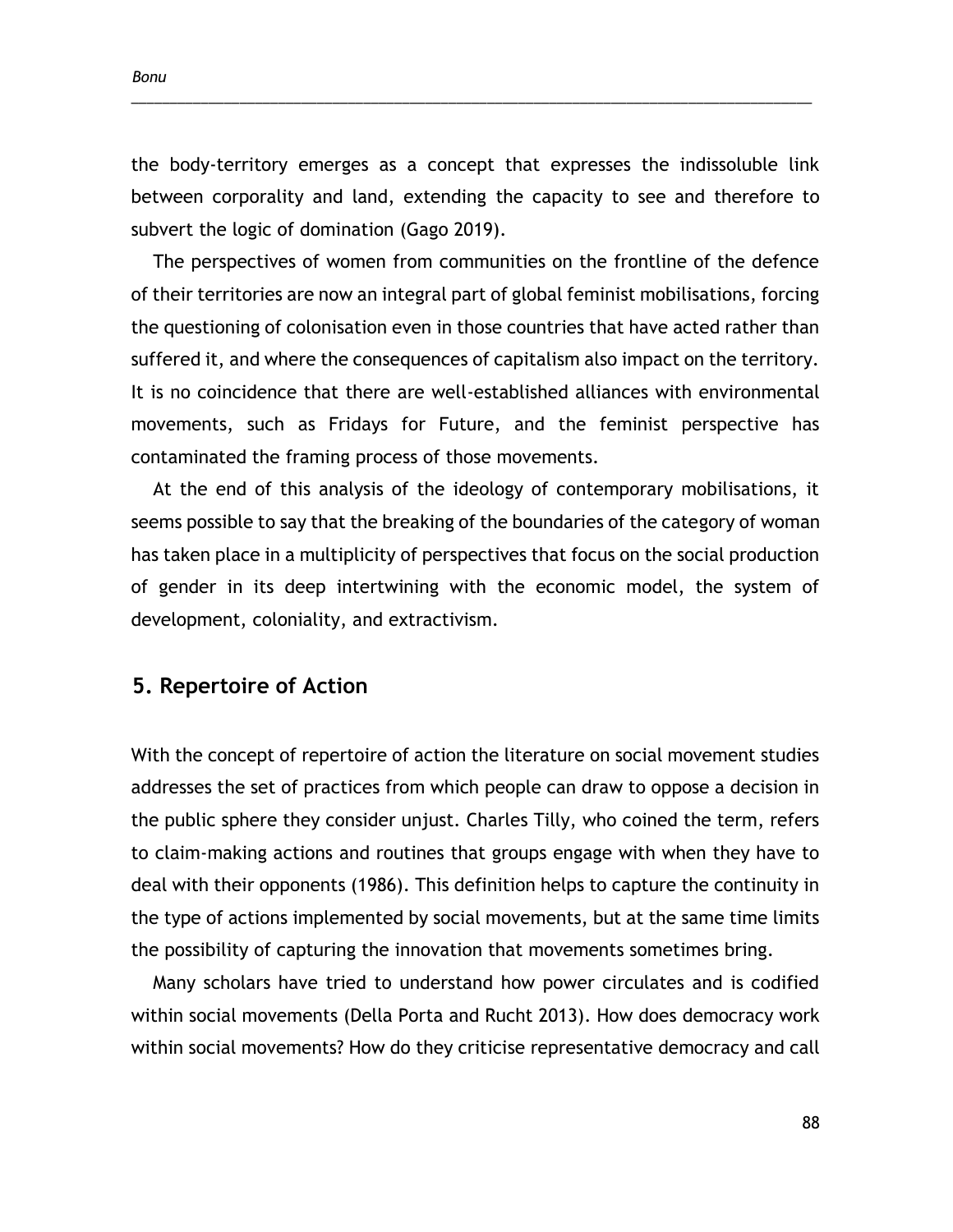for participatory and direct democratic practices? Contemporary feminist mobilisations and protests show an interesting example to address the issue.

Public protests and mass demonstrations took place in many squares around the world. Denunciations of gender-based violence, of attacks on the right to abortion, of wage inequality and of the border regime are just some of the grievances that have led thousands to mobilise. Yet, mass demonstrations do not come out of nowhere.

Public marches take place after long preparation, through local and national assemblies. Many of the contexts in which feminist movements have re-emerged over the last ten years have this characteristic: assemblies located in each city and neighbourhood, then brought together at varying intervals in national and transnational moments of confrontation. This modular but also reticular form has made it possible over time to reach people who would otherwise be unaware of the movement's existence, and also to structure forms of coordination of claims and actions beyond the local level.

According to the narrative of the movements, assemblies are supposed to be places of horizontal discussion, without representatives and without delegates, where the practice of thinking together is tested. As the sociology of organisation shows, full horizontality in human assemblies is never possible. Yet, through reasoning about power, it is possible to tend towards a constant questioning of the way decisions are made, the rhythms of collective reflection, and the internal roles of collective actors.

From the assemblies, protests are elaborated, and after the protests activists always return to the assemblies. In various parts of the world and with various dimensions, the assembly form has made it possible to materialise specific demands in a broad-based participation, and the organisation of extensive public protests.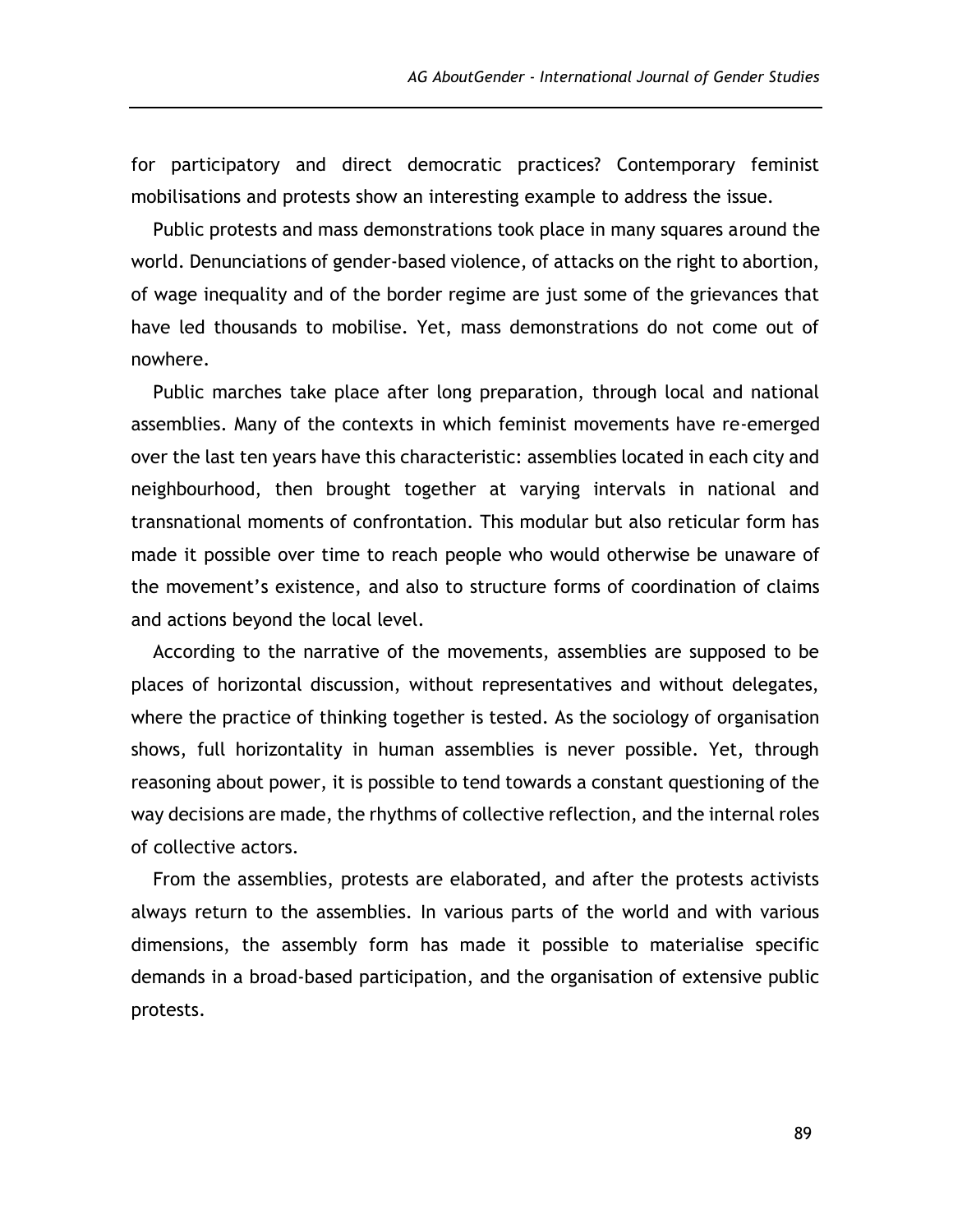Among the most innovative and disruptive forms of action developed in the assemblies is the feminist strike, which I will explore in the following section through the, still undeveloped, available literature.

\_\_\_\_\_\_\_\_\_\_\_\_\_\_\_\_\_\_\_\_\_\_\_\_\_\_\_\_\_\_\_\_\_\_\_\_\_\_\_\_\_\_\_\_\_\_\_\_\_\_\_\_\_\_\_\_\_\_\_\_\_\_\_\_\_\_\_\_\_\_\_\_\_\_\_\_\_\_\_\_\_\_\_\_\_\_\_\_

### *5.1. The Feminist Strike*

As already mentioned, feminist movements engaged with the critiques to economic model by revealing the dark side of productive work, namely the unpaid care and social reproduction work done by women (Dalla Costa and James 1975). The workforce is supported by the invisible labour of women, who provide for the emotional and material needs of their loved ones while enabling them to feed the production cycle.

Historically, the strike was the form of collective action through which workers interrupted the production cycle, backing out their work and thus causing damage to the employer and the factory. However, there have been cases of women's strikes, such as the women's strike in St Petersburg on 8 March 1917, in protest against the war, from which the date of 8 March was formalised as International Women's Day (Kaplan 1985). In this sense, there is a genealogy linking feminist movements to the collective action of the strike, and to the date of 8 March. The latter has always cyclically been a day of struggle. In the periods of lower visibility of feminist movements, such as those preceding the new phase of mobilisation, the day of the 8th seemed almost emptied of meaning in favour of a capitalist appropriation of the generic celebration of women. Starting in 2016, feminist assemblies in Argentina elaborated the idea of building the 8th of March as a feminist and transnational day of strike. Feminist movements envision it as a process and not as a single day. The construction of the strike, the networking between women workers' struggles and workplace conflicts, and the dissemination of claims are a path that feeds the sense of the strike and its effects within and beyond the day of 8 March. In the shift from mobilisations against gender-based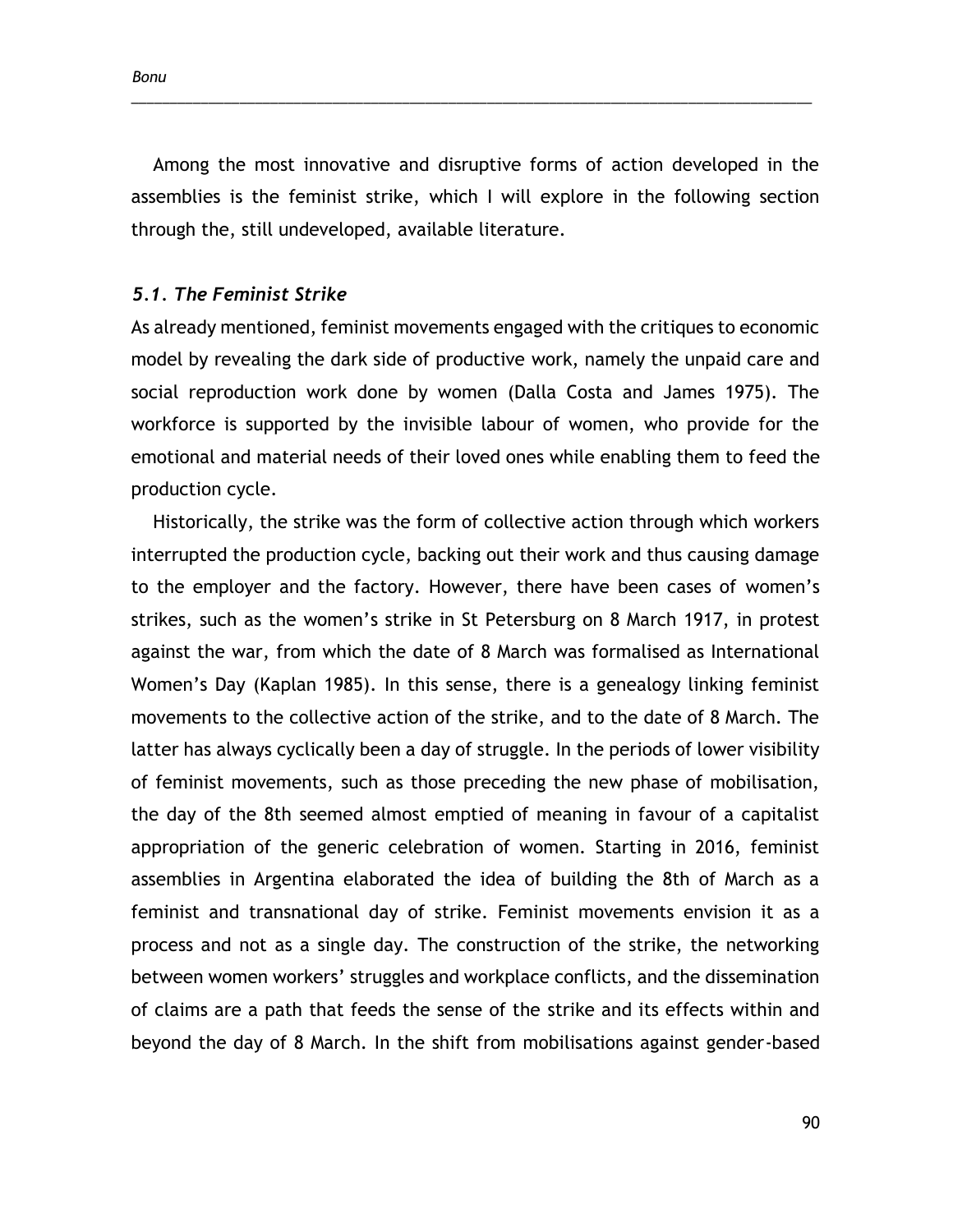violence and feminicide to the strike form lies the leap in scale to the mass movement, which politicises the terrain of violence and connects it to the economic, social, and political structure that is its framework.

The strike was born from the outset as a strike from productive work - and therefore wage labour – and from reproductive and care work – and therefore nonsalaried work. This practice thus sheds light on the breadth of the concept of work and allows the removal of all forms of labour. In this sense, Gago (2019) states that the only general strike is the feminist strike, because it is the only strike that reveals and interrupts the productive cycle in all its breadth. The conjunction of violence and labour also shows the subordinate, marginalised and discredited role of women in the capitalist structure. That is why if women stop, as a famous slogan says, the world stops. It is not only assembly lines, schools and businesses that stop, but also families, the domestic sphere and life in its fullest sense. Subtraction makes women's work visible by showing, through their absence, the systemic function of their paid and unpaid work. More than 50 countries around the world and 200 cities joined the first strike in 2017. With regard to Spain, Ines Campillo argues (2019, 252):

According to the main unions, six million workers joined the (partial) strike, which had a great impact on the education system, health services, public administration and transportation (Público, 8 March 2018). […] TV programming had to be modified because female journalists and presenters, including mainstream, popular hosts, were on strike. Even Queen Letizia emptied her schedule for the day. Beyond the different estimates and numbers, one thing was crystal clear: women had taken the public space; there were protests with pots and pans, blockages of train lines and streets, picket lines, mass meetings, parades and demonstrations. Indeed, according to the organizers, the main demonstration in Madrid gathered around one million people; the one in Barcelona gathered 600,000; the one in Seville, more than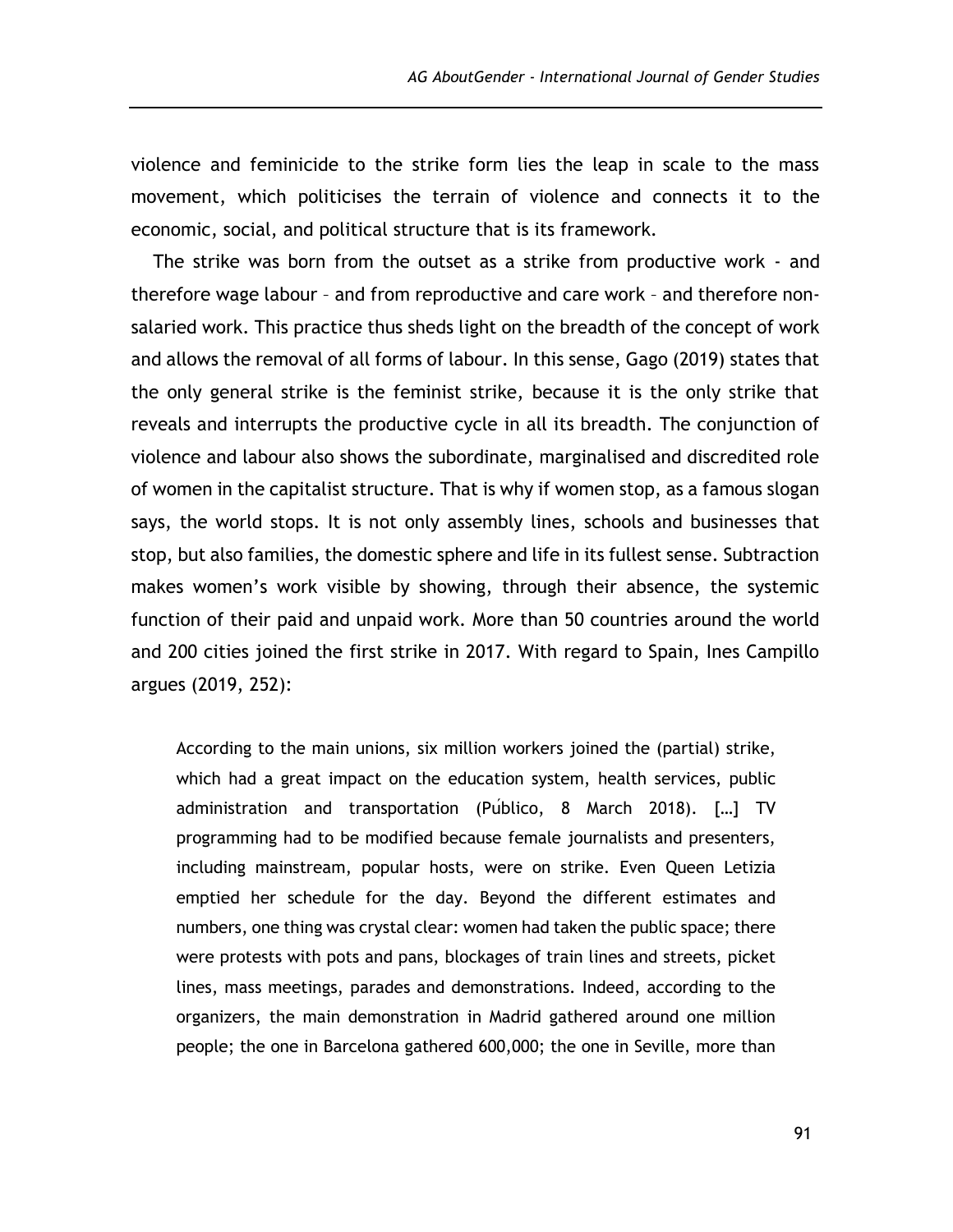100,000; and the ones in the Basque Country reunited more than 130,000 people (La Vanguardia, 9 March 2018). But the mobilization wave reached for the first time other smaller towns and villages all over the country.

\_\_\_\_\_\_\_\_\_\_\_\_\_\_\_\_\_\_\_\_\_\_\_\_\_\_\_\_\_\_\_\_\_\_\_\_\_\_\_\_\_\_\_\_\_\_\_\_\_\_\_\_\_\_\_\_\_\_\_\_\_\_\_\_\_\_\_\_\_\_\_\_\_\_\_\_\_\_\_\_\_\_\_\_\_\_\_\_

Since 2017, the global feminist strike has continued every 8 March until now, in 2022. As Campillo (*Ibidem*) argues, the feminist strike is a great example of innovation, in terms of repertoire of action, put forward by contemporary feminist mobilisations.

#### *5.2. Performance and Direct Social Action*

The feminist strike was a great form of innovation, but not the only one. On 25 November 2019, World Day for the Elimination of Violence Against Women, dozens of women lined up in front of the Supreme Court in Santiago, Chile. They had black blindfolds over their eyes, performing through the rhythmic sound of a drum, and sang a war chant accompanied by a series of gestures. The name of the performance was "Un violador en tu camino" (a rapist in your path). With the performance, the feminist collective of artists #LasTesis denounced the more than 42 sexual abuses per day – one every two hours – in Chile, 92% of which go unpunished. Revolts against social inequalities and against the brutality of law enforcement and state forces are joined by feminist protests.

In a short time, the performance went beyond the borders of Chile and multiplied in dozens of countries and cities. Thanks to new technologies and a renewed transnational attention, the rhythmic sound of the drum resonated globally, bringing feminist movements to the centre of public space and media attention (Serafini 2020). Several times contemporary feminist mobilisations have recalled performative actions. The intertwining with feminist art, the role of image, and the logic of social media have increasingly pushed towards the development of performative actions capable not only of transforming urban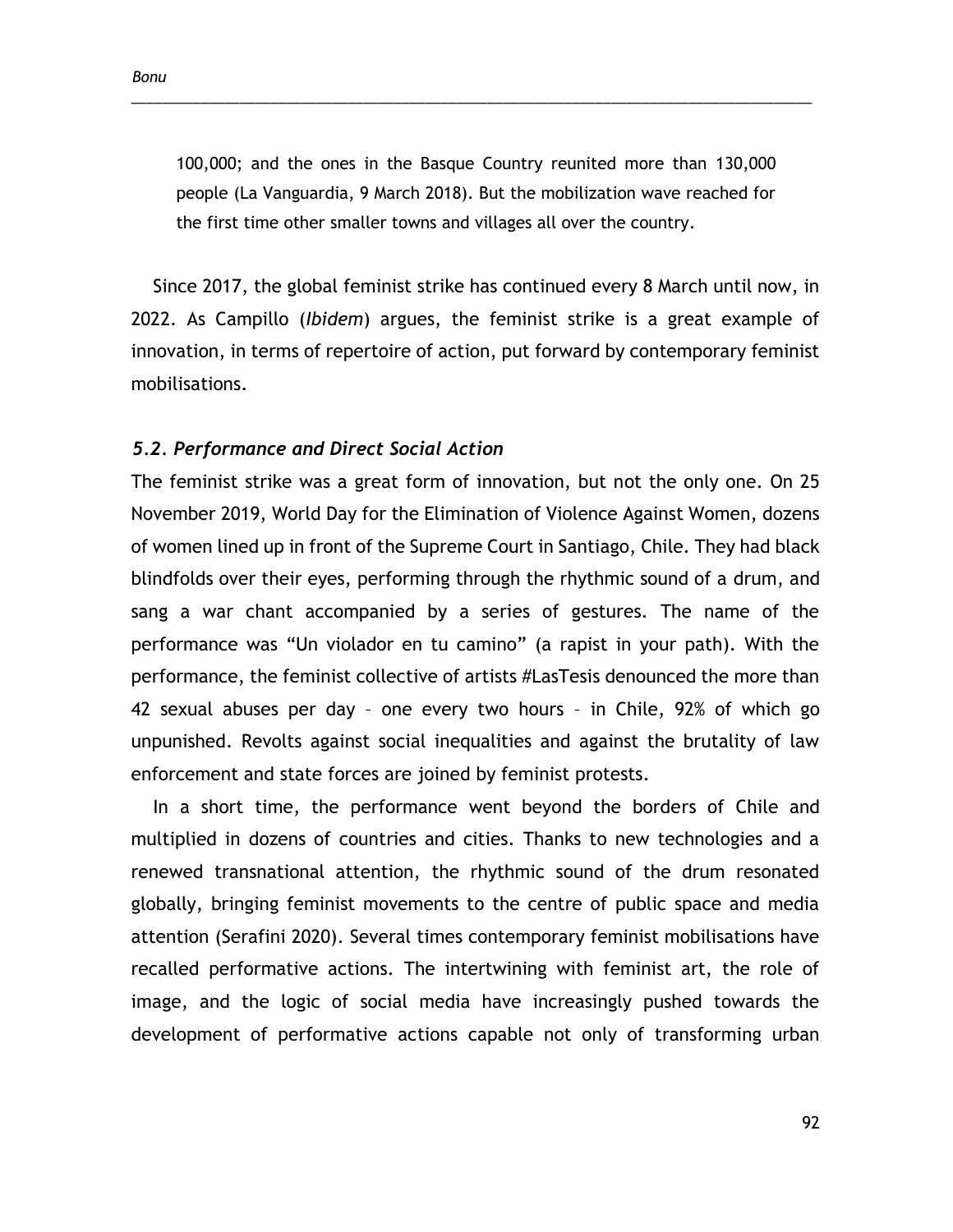space, but also of being repeated in various countries around the world (Diamond *et al.* 2017; Pavan and Mainardi 2018).

Along with performative actions, direct social action also plays a central role. Direct social action is historically part of the action of feminist movements: *ollas populares* (popular canteen), self-help workshops, counselling centres, antiviolence centres, abortion counselling are just some of the forms feminist movements developed. The actions do not address the State but intervene directly in their social reality to transform it. As Bosi and Zamponi argue (2015, 369), these are forms of action "that aim at directly changing, by means of the very action itself, some specific aspects of society without being primarily oriented towards securing the mediation of public authorities or the intervention of other actors". This type of action combines mutualism with prefigurative politics. The use of this type of action has become increasingly common in contemporary mobilisations. In fact, beyond public protests, it is intervening directly in reality that allows feminist movements to produce social change, and to spread awareness and change in material living conditions. The attacks on the right to abortion in various parts of the world, for example, have made it necessary to develop a network of self-help to accompany women to abortion, even when it is not legally permitted (Braine and Velarde 2022). The worsening of living conditions during the pandemic, the impoverishment and loneliness experienced by women in particular (Dang and Nguyen 2021), made it necessary to increase food distribution, self-managed soup kitchens and feminist mutualist networks (Tolbert 2020).

These examples show how the repertoire of contemporary feminist mobilisations combines the personal and the political, the public and the intimate, street protests and direct action.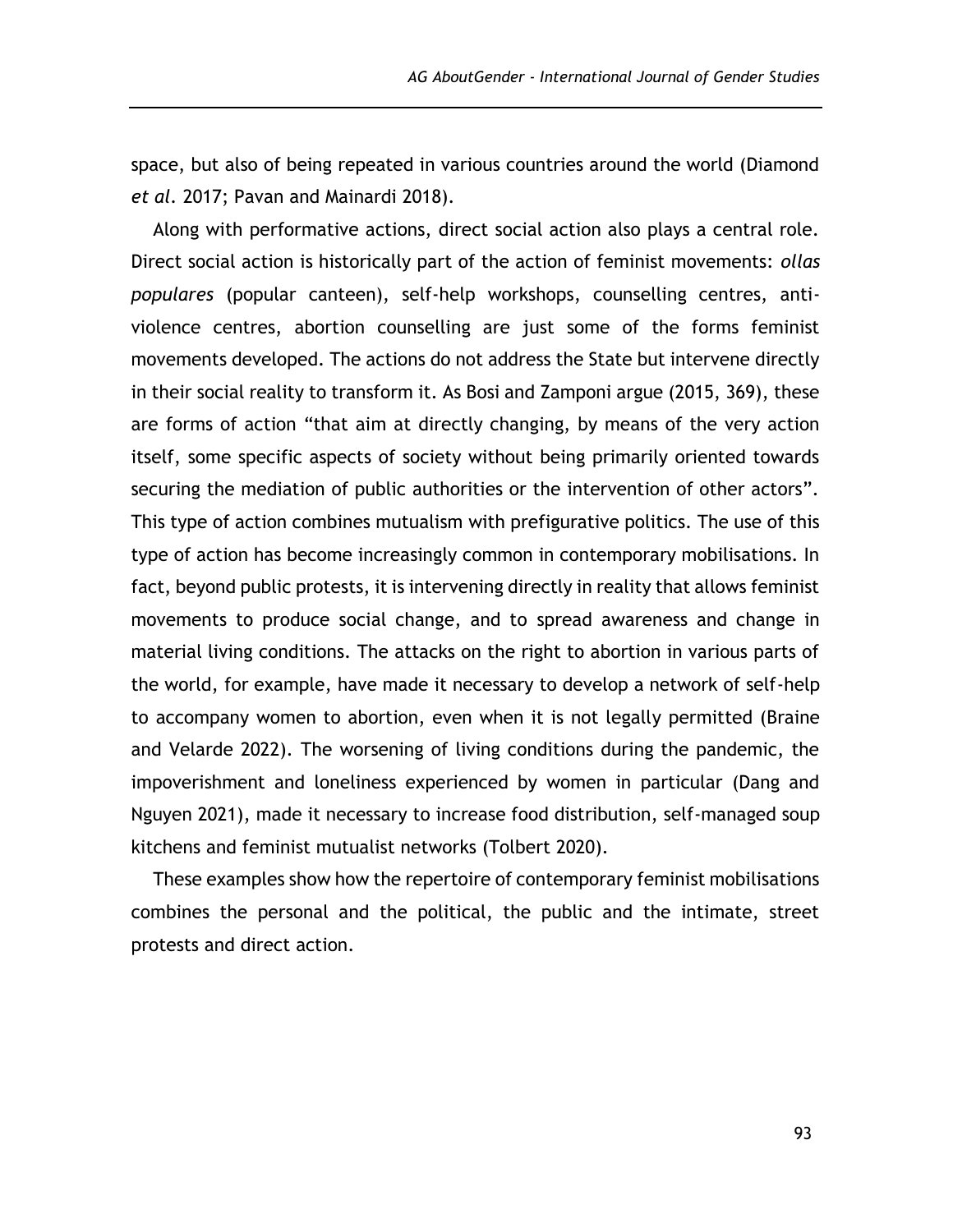# **6. A Global Perspective**

This article attempts to draw some suggestions to understand similarities and differences of contemporary feminist mobilisation. It does so from a global perspective. This perspective makes it possible to grasp the transnational scale which, although it has always existed, is in this specific case more structured and visible, and on the other hand to identify how precisely at the transnational level common frameworks have been elaborated between mobilisations in various parts of the world. In order to understand the relationship between global and local scales, I will elaborate on these two levels. I will then refer to transnational alliances and finally explore the role that social media and digital platforms have played in the global coordination of mobilisations.

\_\_\_\_\_\_\_\_\_\_\_\_\_\_\_\_\_\_\_\_\_\_\_\_\_\_\_\_\_\_\_\_\_\_\_\_\_\_\_\_\_\_\_\_\_\_\_\_\_\_\_\_\_\_\_\_\_\_\_\_\_\_\_\_\_\_\_\_\_\_\_\_\_\_\_\_\_\_\_\_\_\_\_\_\_\_\_\_

### *6.1. G/local Mobilisations and Transnational Alliances*

Contemporary mobilisations take place in a specific place and time: in a square, in a street, in a building, in a field, in a city. In this sense, they are closely linked to the territory in which they take place, they gather the demands of that territory and are elaborated from the grievances and shortcomings of the place. At the same time, they take place on a transnational scale, often in a coordinated manner. This double level is one of the strong features of contemporary movements.

As Gago develops (2019), the local dimension fuels the spread and radicality of feminist mobilisations. The proximity with the territory and its inhabitants allows processes of participation but also of effectiveness of demands. The struggle of the mothers of Plaza de Mayo in Argentina, the women involved in the critique of the development model in India, the claim of the right to drive in Saudi Arabia are just some of the specific and localised struggles that have fuelled large-scale feminist mobilisation processes (see DWF 2021). At the local level, the mobilisations were reformist and revolutionary in nature. Reformist in the sense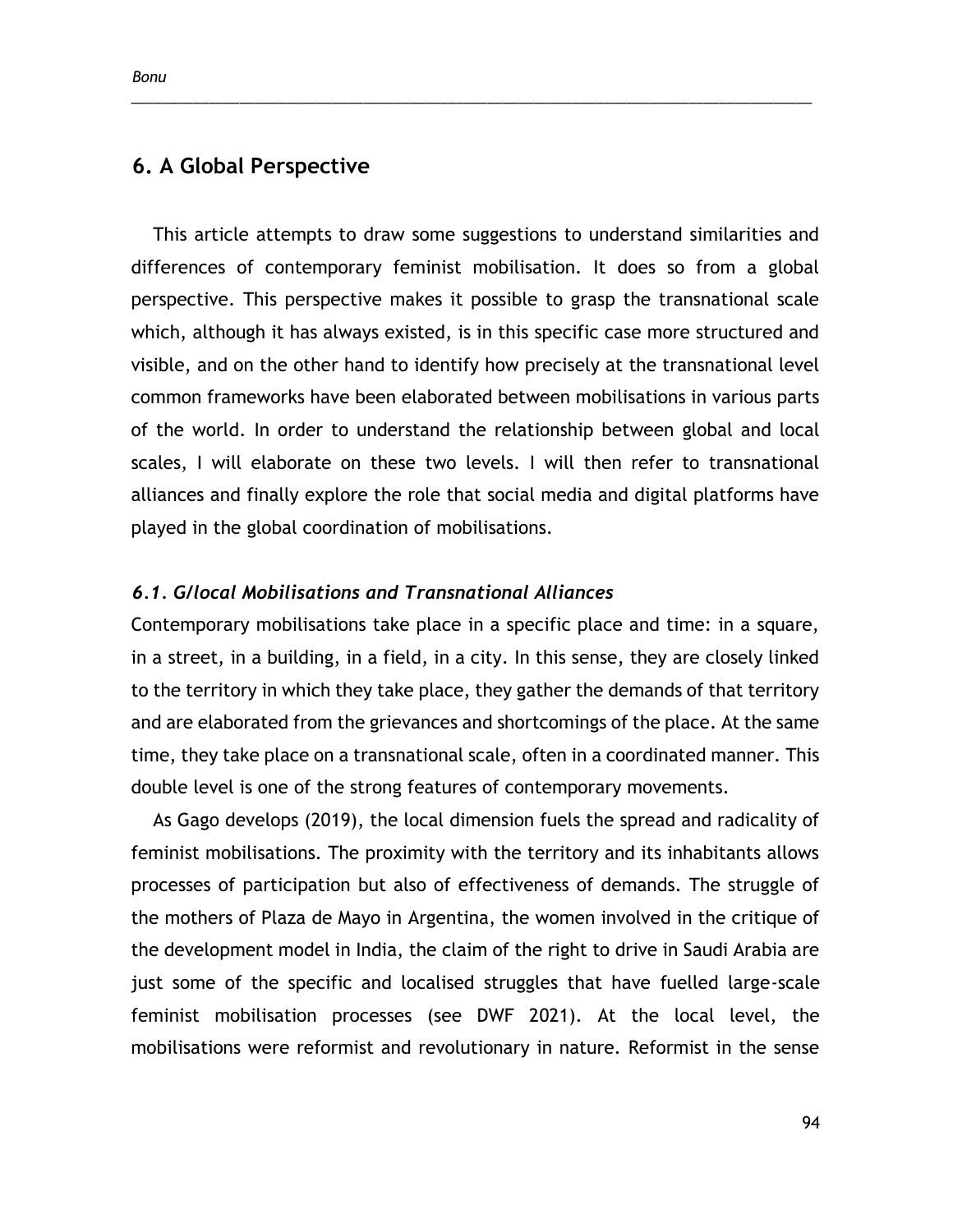of interaction with unions, parties, and institutions in the modification of unjust political structures, without losing at the same time a revolutionary tension towards the general modification of those structures, beyond local specificities. The new cycle of mobilisations has allowed these local mobilisations to find a common frame of reference, media resonance and thus increased effectiveness. How did this conjunction of local and global come about?

The concept of transnationalism, not internationalism, refers to the relations and processes among actors beyond and over borders, and/or to the symbolic rupture of the boundaries of the nation-state, and the multiplicity of territorial identifications that exist even within individual countries (Schiller *et al.* 1992; Go and Krause 2016). Since 2015, rather than a phenomenon of spreading mobilisations, a reverberation has occurred. Slogans, symbols, and claims have travelled between countries as they resonated with specific and situated struggles. This reverberation produced on the one hand a common frame, and on the other a common affective belonging to that frame (Taylor and Rupp 2002).

In the climate of renewed activation by feminist movements, individual complaints by film and entertainment stars, through the #MeToo campaign, denouncing abuse and harassment in the workplace, found resonance (Ghadery 2019).

The strike represents the form of action through which the mobilisations have coordinated. The 25th of November and the 8th of March have been adopted on a transnational level as days of mobilisation, with similar political frames of reference. However, some steps have marked the consolidation of this network, such as at the end of March 2019 in Verona, when Non una di meno (NUDM) organised a procession in response to the World Congress of Families (which brought together anti-gender and far-rights movements internationally). The days of "Verona transfeminist city" become an opportunity to meet and coordinate. Kurdish, Polish, Swiss, US-American and Argentinean activists were present. As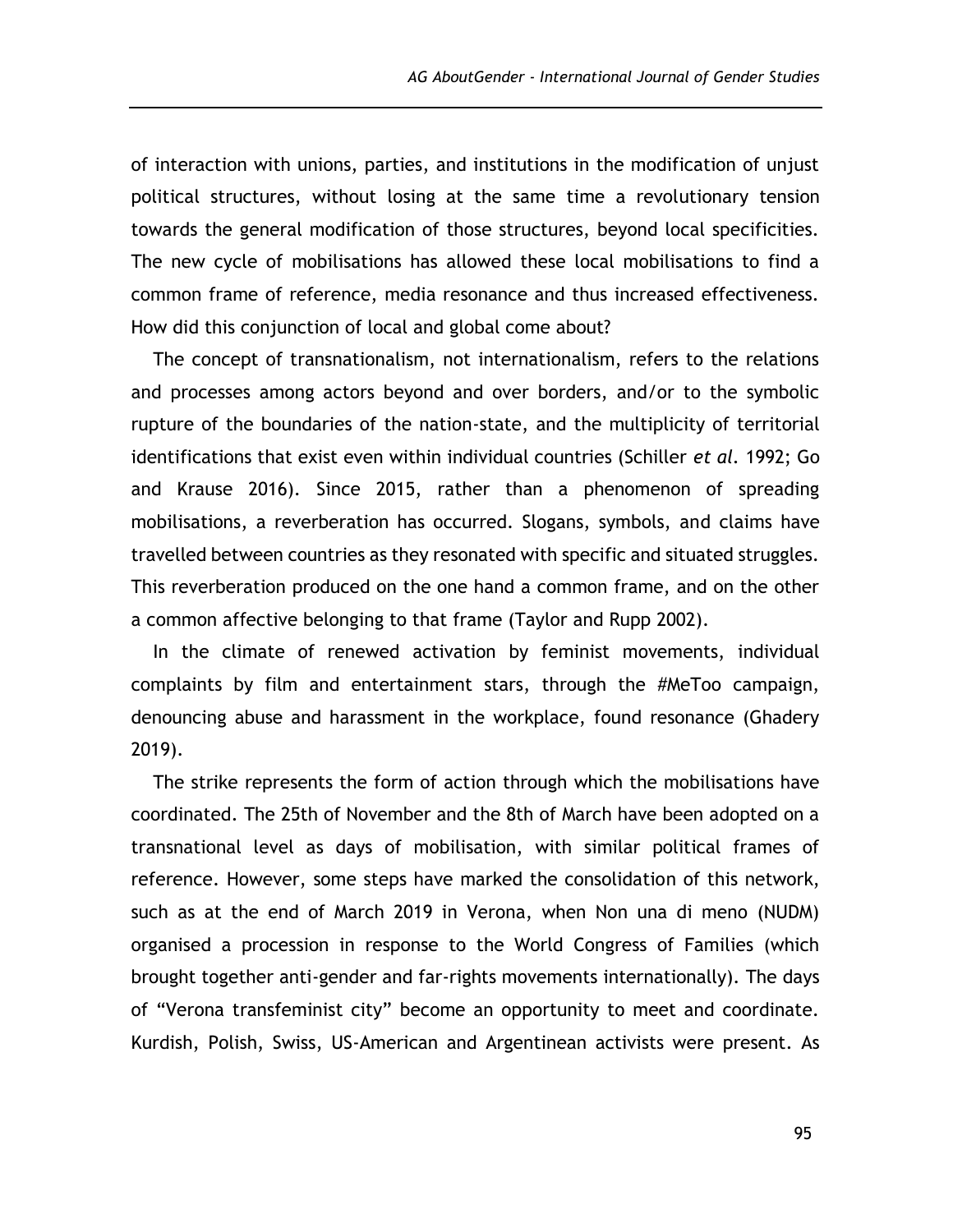Cossutta and Habed argue (2021, 148), "NUDM offered a mode of action alternative to the single vision of society promoted by the organizers of the WCF. For transfeminist activists, political action is nourished by plurality and grounded in intersectionality".

\_\_\_\_\_\_\_\_\_\_\_\_\_\_\_\_\_\_\_\_\_\_\_\_\_\_\_\_\_\_\_\_\_\_\_\_\_\_\_\_\_\_\_\_\_\_\_\_\_\_\_\_\_\_\_\_\_\_\_\_\_\_\_\_\_\_\_\_\_\_\_\_\_\_\_\_\_\_\_\_\_\_\_\_\_\_\_\_

Subsequently, the transnational network of feminist movements consolidated, also on the impulse of the Chilean Coordinadora 8M. Feministas Transfronterizas was born, whose first assembly, in early February 2020, saw the participation of more than 400 activists from around the world. The network's first joint action, on 1 May, occurred online due to the pandemic. The participants in the call were so many that, taking turns, someone left the online platform to allow someone else to enter.

With these steps, feminist mobilisations consolidated a form of global coordination. What was previously a reverberation became a network of transnational alliances.

#### *6.2. Media and Transnational Diffusion*

The reverberation and transnational alliances have been possible because of the changed context, the propulsive force of the mobilisations, but above all because of the new technologies and social media platforms. Social movement scholars engaged with the analysis of the intersection between social movements and social media platforms – such as Facebook, Tweeter, Instagram and so on (Mattoni and Treré 2014). The global justice movement developed technical skills, as the creation of the alternative informational website Indymedia, that allowed for the spreading of alternative information, for more internal transparency and diffusion tools (Della Porta and Mosca 2005). These platforms became progressively more widespread, more numerous and more intertwined with people's daily lives and therefore also with movements. Despite a questioning approach to the use of social media, the feminist movement has also developed technological capabilities and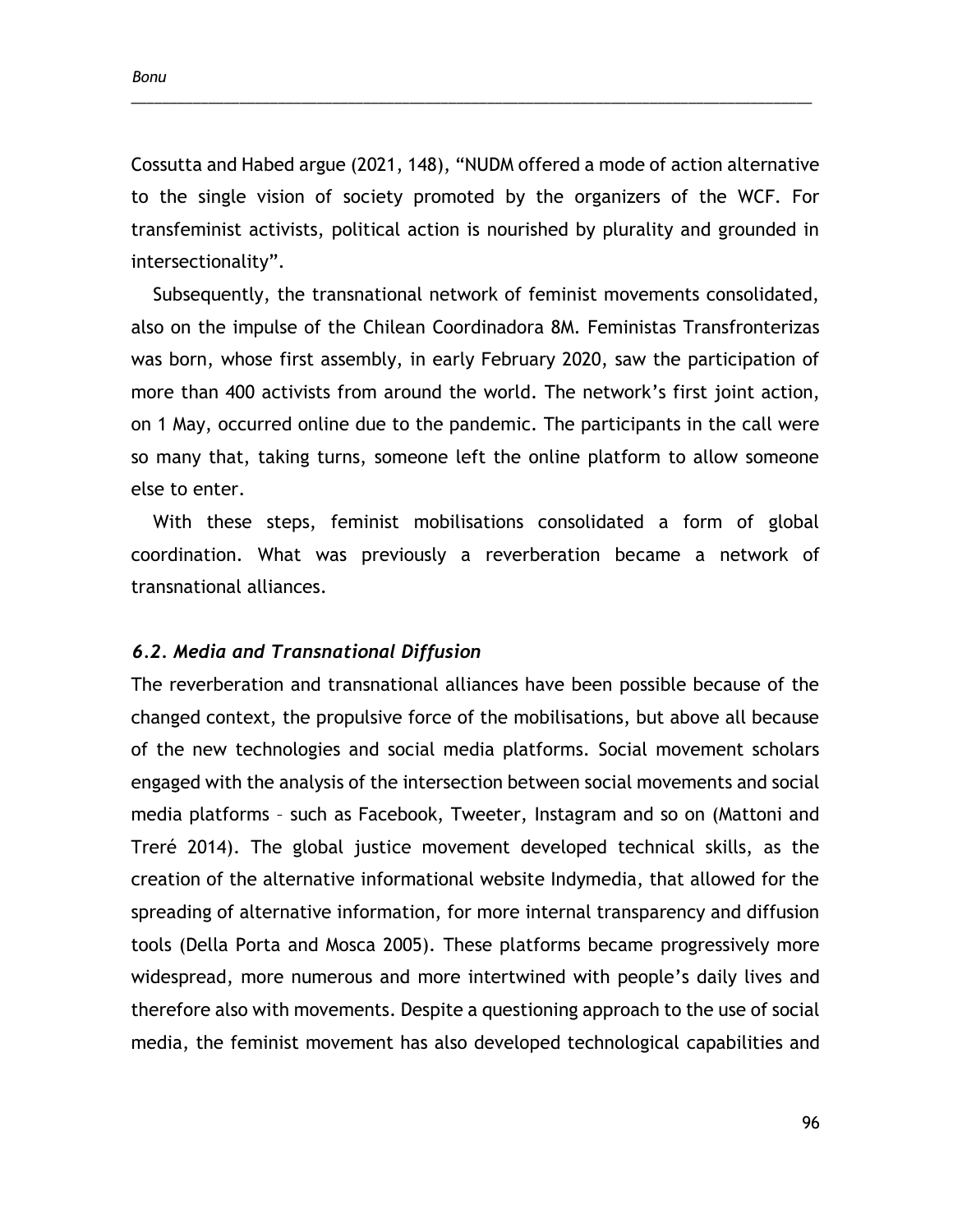an online presence over time (Ott 2018). Social media have become particularly relevant in contemporary mobilisations. The platforms multiplied images of the marches in Argentina in 2015, also thanks to the existence of alternative news channels; they disseminated the video of the LasTesis performance, allowing its repetition around the world; they allowed the connection between activists thanks to call-in and webinar platforms. The pandemic worked as an accelerator of this process, giving space for an ambivalent possibility of online activation despite offline social distancing. The use of social media activates feminist solidarity, both in a political and emotional sense. Contact with images and videos activates an emotional reaction in people, an involvement through nonconscious and nonmediated affects. Much of the diffusion, visibility, and transnational alliances can be attributed to the use of digital platforms, which, combined with the structure of political opportunities and the organisational strength of mobilisations, have driven the tide.

As Elena Pavan and Arianna Minardi (2018, 418) explain in relation to the study of tweets circulated before and during the dates of 8 March and 25 November 2017 in Italy in connection with the NUDM movement:

Not only these networks matter as they enrich the relational milieu of contemporary mobilizations. They nurture collective action dynamics insofar as they enable the continuous circulation of ideas, inputs, and frames which are integrated and provide and overall shared symbolic universe under which collective action can be undertaken. More importantly, our analysis highlights that the actual mode in which structural and ideational integrations occur within these online networks is not unique. Rather, it depends on how digital media are embedded within specific protest moments – depending on and, at the same time, contributing to shape them.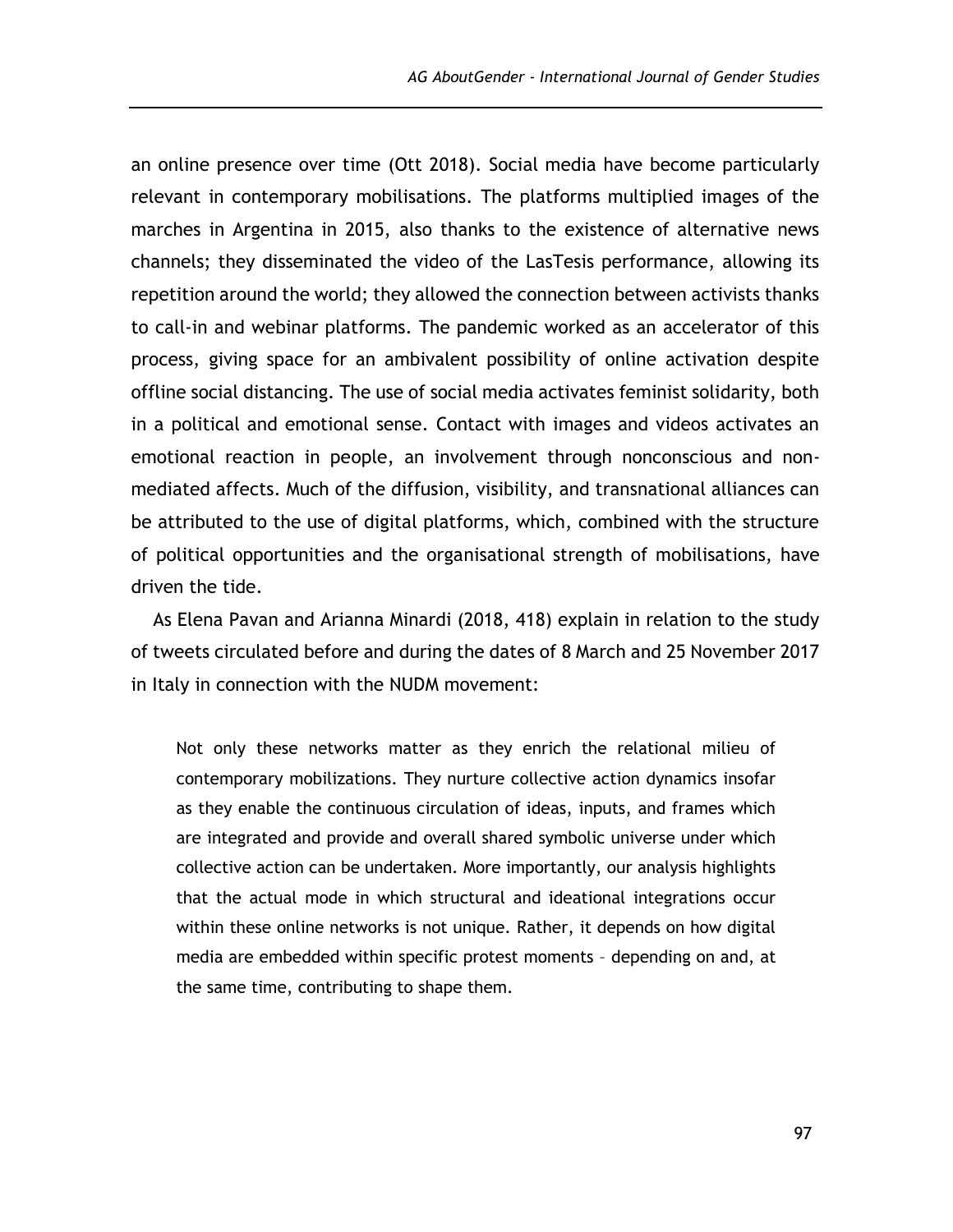# **7. Conclusion: Toward Feminist Mainstreaming Between Gain and Losses**

\_\_\_\_\_\_\_\_\_\_\_\_\_\_\_\_\_\_\_\_\_\_\_\_\_\_\_\_\_\_\_\_\_\_\_\_\_\_\_\_\_\_\_\_\_\_\_\_\_\_\_\_\_\_\_\_\_\_\_\_\_\_\_\_\_\_\_\_\_\_\_\_\_\_\_\_\_\_\_\_\_\_\_\_\_\_\_\_

In her 1972 poem *Diving into the Wreck*, Adrienne Rich (2020, 102) tells of the exploration of a wreck: "I came to explore the wreck./The words are purposes./The words are maps./I came to see the damage that was done/and the treasure that prevail". The poem recalls the link with the water element, which, as mentioned in the previous sections, has profound analogies with the feminist movement. Moreover, Rich tells of the desire to explore a submerged and ambivalent world, in which elements of risk and damage coexist with 'treasures' to be discovered. In an arguably more modest way, this article is driven by the same desire to explore and attempt to navigate the risks and treasures of a new phase of feminist mobilisations.

In the article, I have tried to outline some of the common elements of contemporary feminist mobilisations from a global perspective, starting with a consideration of space (from the Global South) and time (a continuous, non-linear time). From the point of view of the framing process, it is possible to observe a shift in ideology from the concept of difference to that of intersectionality. More than ever, the critique of the gender regime is intertwined with the critique of the capitalist economic model. It is precisely the fact that they come from the Global South that has increased a decolonial and ecofeminist reading, around the concept of body-territory. Another field of substantial innovation is the repertoires of action, from the point of view of organisation, feminist strike, performance, and direct social action. Much more than in the past, a transnational network has been consolidated, allowing mobilisations to "travel" in time and space, thanks also to the media and new technologies.

Recent mobilisations and protests have had the capacity to broaden political participation and bring feminist issues to the forefront of the media, the public debate and, in some cases, the political agenda. Intended and unintended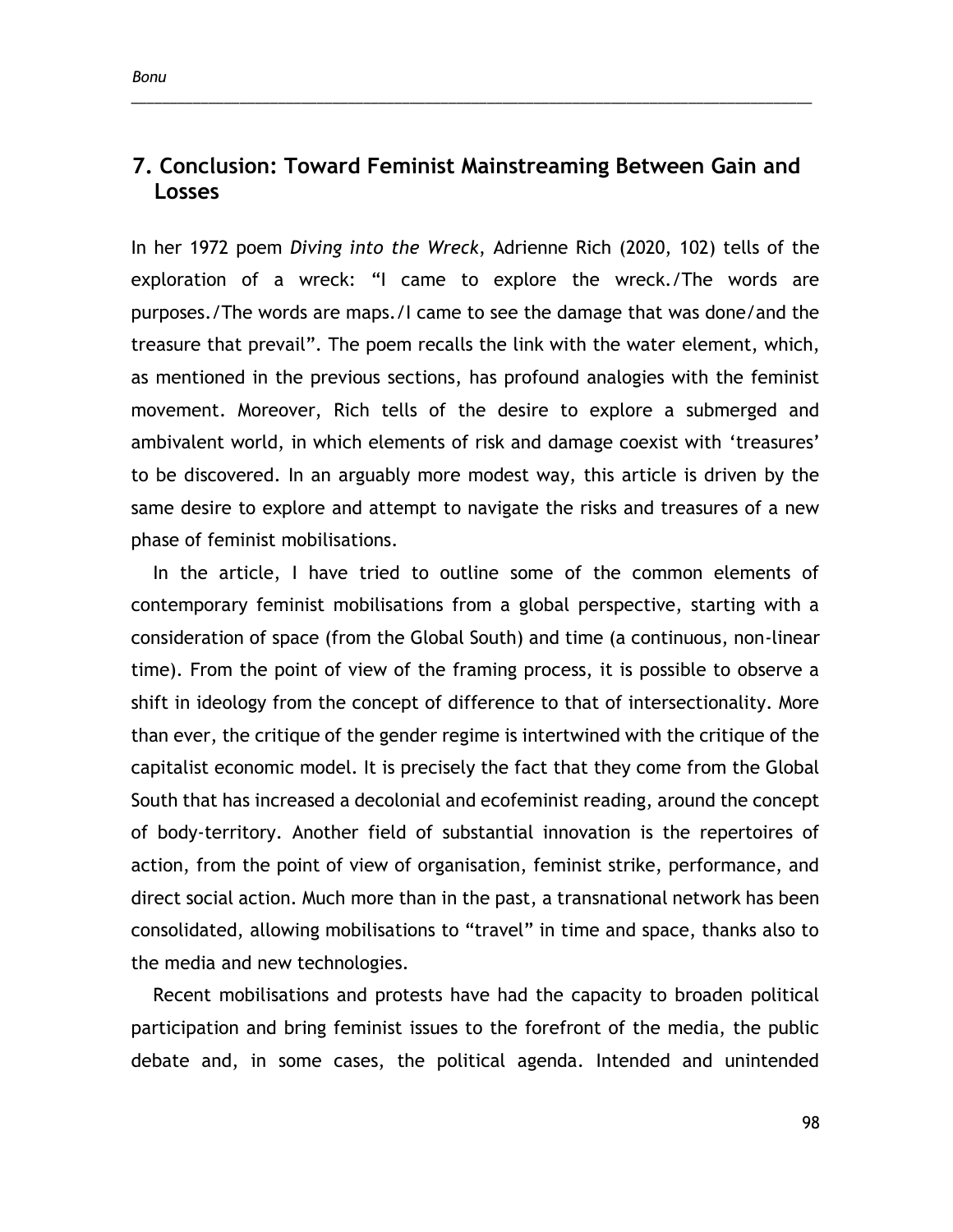consequences followed, not necessarily in accordance with what transnational feminist movements would have wished for. This phenomenon is evident from a number of elements. For example, the approval on 30 December 2020 of the law on abortion in Argentina, which amended the previous law, in force since 1921, which considered abortion a crime except in cases of sexual violence and risk of death for the mother. As another example, the massive dissemination of feminist literature, translations, thematic publishing houses. Or also, the spread of gender mainstreaming (among other things, with the introduction of the Gender Equality Plan in the context of research organisations and higher education institutions) in the policies of the European Union. Or how the spread of "feminism" as a slogan or feminist phrases, symbols and language in fashion and clothing, through a branding operation by stylists, clothing industries and major brands. Or even as the spread of influencers on social media (Facebook, Twitter, Instagram, Tik Tok) who produce content on the topic of feminism. It is not possible to assert a causal link between the spread of sensitivity towards feminist issues and contemporary mobilisations. This is the typical problem of "measuring" the outcomes of social movements, whereby in looking at the results (at the political, social, biographical level) all factors must be taken into account, such as context, changing social and economic conditions, political transitions (Bosi and Uba 2009). At the same time, it is undoubtedly possible to attribute to contemporary feminist mobilisations the effort to spread the message and the attempt to speak out more and more widely in the public sphere.

This is a new phase, in which the term "feminist" has been given new meanings, different from those that signalled ten years ago Abbatecola, Fanlo Cortes and Stagi in the first editorial of this journal. In a different political opportunity structure, feminism seems to have opened a way to sensitise new generations, to develop new languages, to implement knowledge about gender and sexuality, to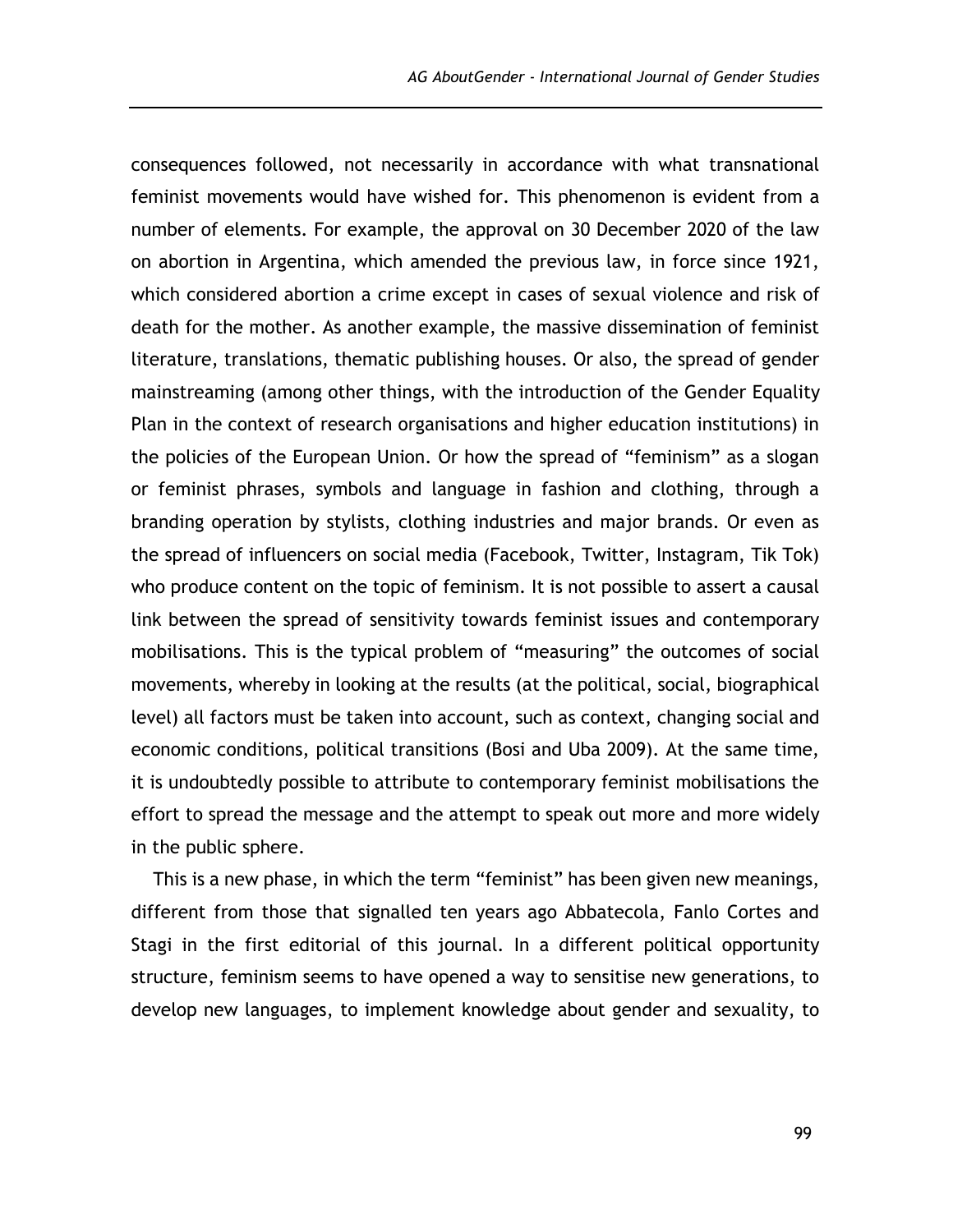*Bonu*

change gender expectations and gender identifications. What is won and what is lost if feminism goes mainstream?

\_\_\_\_\_\_\_\_\_\_\_\_\_\_\_\_\_\_\_\_\_\_\_\_\_\_\_\_\_\_\_\_\_\_\_\_\_\_\_\_\_\_\_\_\_\_\_\_\_\_\_\_\_\_\_\_\_\_\_\_\_\_\_\_\_\_\_\_\_\_\_\_\_\_\_\_\_\_\_\_\_\_\_\_\_\_\_\_

Undoubtedly, as some authors have already pointed out, this provokes processes of neoliberal appropriation of feminism and, consequently, the weakening of its transformative struggles (Fraser 2013; Rottenberg 2018). Gender mainstreaming programmes are often oriented towards supporting female entrepreneurship and, in the cases of developing countries, micro-credit. Women are thus taken into account – often only – as subjects to be valued in the capitalist market. Emancipation is understood in an economic sense and is perfectly consistent with the social order. If feminist movements propose a radical subversion of the gender regime and of the social structures that allow its reproduction, the inclusion of some of the feminist claims in government policies and rhetoric runs the risk, on the one hand, of weakening the scope of those claims, and, on the other, of weakening the capacity for action of the movements, which seem less legitimate to express their claims when they seem to have been already resolved. This strategic move allows the social system to preserve the gender order, and thus the distribution of the burden of care, income inequality, social roles and roles in intimate relationships, and the status in the political arena, while manifesting an apparent equality based on inclusion in some of the functions compatible with the economic order, such as profit, competition, productivity. It is no coincidence that feminism has become a brand. In the transition to commercialisation, the subversive reach of feminist claims is downgraded, and the ideas of the movement become liable to be used again in the neoliberal market circuit (Koyama 2006; Fraser 2013; Rottenberg 2018). It is also no coincidence that the dissemination of feminist reflections through social networks also takes place through forms of individual activation, outside of collective action, and therefore outside of any real possibility of organisation and intervention in the mechanisms of social inequality (Rockler 2006).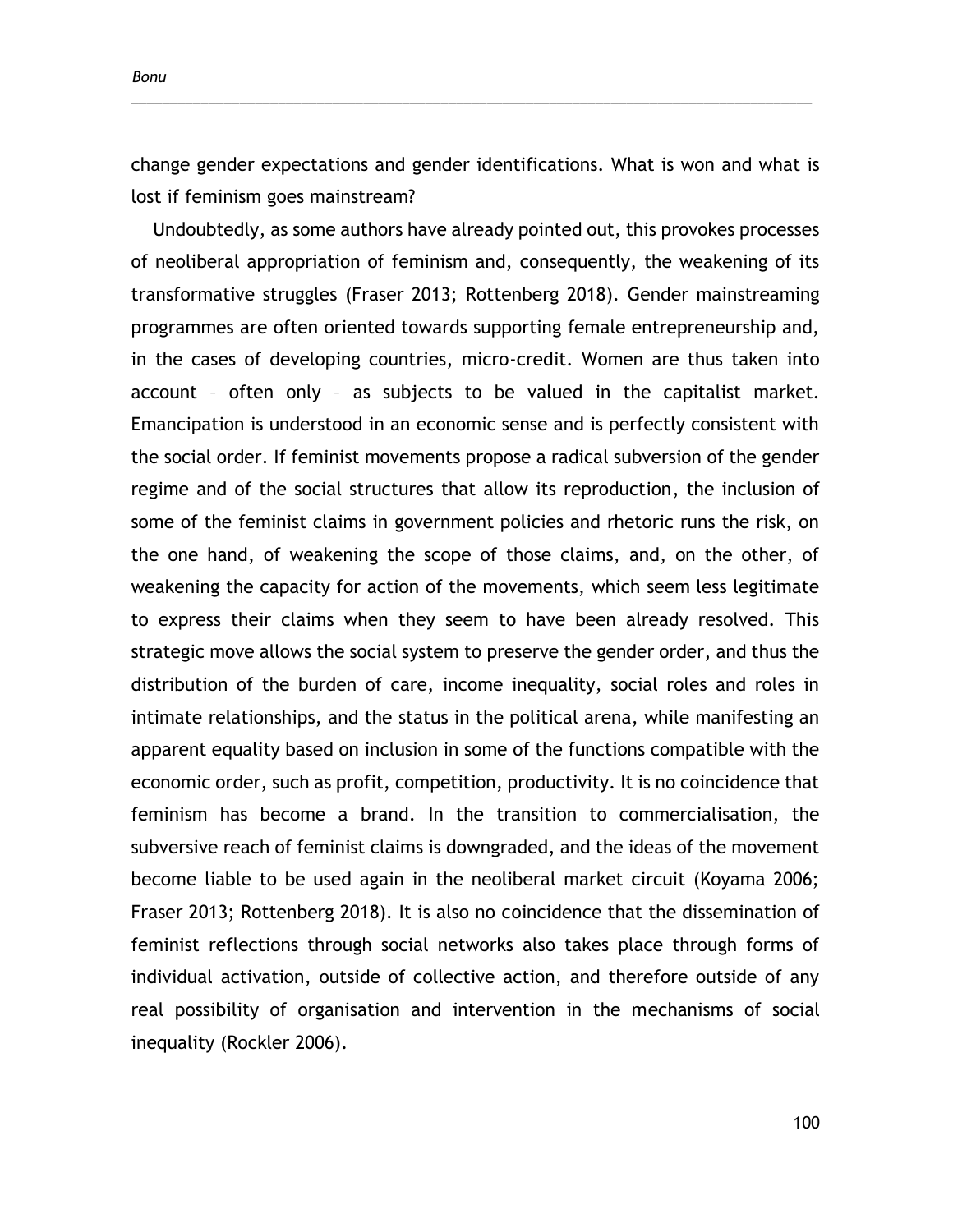Moreover, far-right and anti-gender movements seem to have intensified the radicality and conservatism of their anti-feminist stances. The spread of an apparent gender progressivism, which is mirrored by gender mainstreaming, branding and social networks, is matched by a reaction of strong conservatism stirred up by the threat to the social order based on the family and the subordination of women, lesbians, trans and non-binary people (Verloo 2018; Paternotte and Kuhar 2018; Lavizzari 2019; Lavizzari and Prearo 2019). Feminism going mainstream, in this case, does not produce real consequences in terms of women's material lives, but it does produce consequences at the level of narrative and imagination. The battle of anti-gender and far-right groups therefore moves on a material level while referring to elements of narrative, and in this way, here too, it produces violently material consequences (Verloo 2018).

Therefore, much remains to be understood about gain and losses in the mass dissemination of feminism. Yet, there is no doubt that the phase of contemporary feminist mobilisations seems to be bearing results. And these results are also significantly contributing to social change.

## **References**

- Abbatecola, E., Cortes, I.F. and Stagi, L. (2012), A proposito di generi. Lgbti, queer, maschilità, femminismi e altri confini, in *AG - AboutGender-Rivista internazionale di studi di genere*, vol. 1, n. 1, pp. I-XVI.
- Åhäll, L. (2018), Affect as Methodology: Feminism and the Politics of Emotion, in *International Political Sociology*, vol. 12, n. 1, pp. 36-52.
- Ahmed, S. (2004), *The Cultural Politics of Emotions*, London: Routledge.
- Anglin, M.K. (1998), Feminist perspectives on structural violence, in *Identity. Global Studies in Culture and Power*, vol. 5, n. 2, pp. 145-151.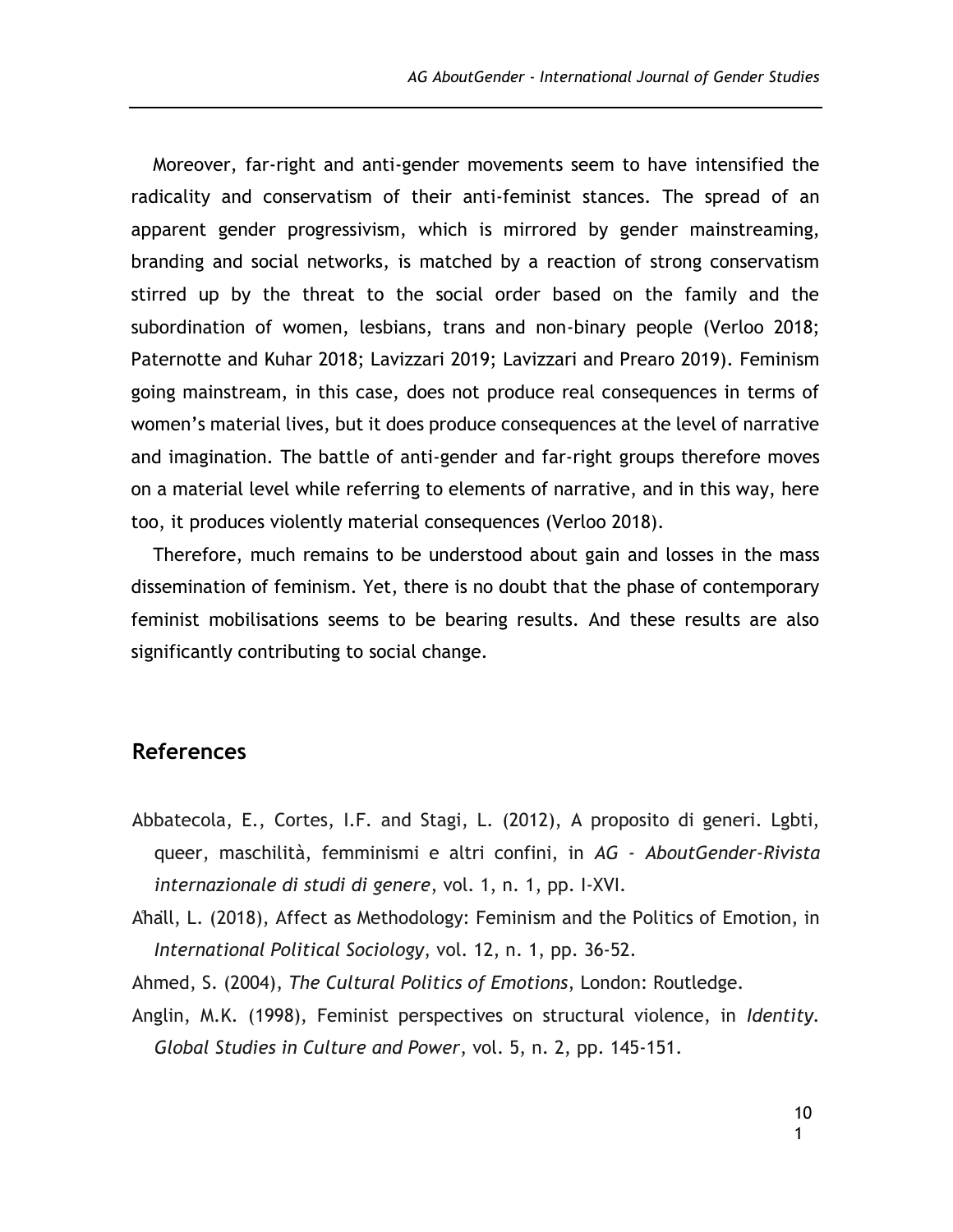Arfini, E.A. (2020), Transfeminism, in *lambda nordica*, vol. 2, no. 1, pp. 160-165. Ayoub, P. and Paternotte, D. (2014), *LGBT Activism and the Making of Europe: A Rainbow Europe?*, Berlin: Springer.

\_\_\_\_\_\_\_\_\_\_\_\_\_\_\_\_\_\_\_\_\_\_\_\_\_\_\_\_\_\_\_\_\_\_\_\_\_\_\_\_\_\_\_\_\_\_\_\_\_\_\_\_\_\_\_\_\_\_\_\_\_\_\_\_\_\_\_\_\_\_\_\_\_\_\_\_\_\_\_\_\_\_\_\_\_\_\_\_

- Barone A. and Bonu G. (forthcoming), "Ni Una Menos/Non Una di Meno", in Snow, D., della Porta, D., Klandermans, B: and D. McAdam, *The Blackwell Encyclopedia of Social and Political Movements*. Oxford, Blackwell.
- Benford, R. D., and Snow, D.A. (2000), Framing Processes and Social Movements: An Overview and Assessment, in *Annual review of sociology*, vol. 26, no. 1, pp. 611-639.
- Bettcher, T.M. (2017), Trans feminism: recent philosophical developments, in *Philosophy Compass*, vol. 12, no. 11, e12438.
- Bhattacharjya, M., Birchall, J., Caro, P., Kelleher, D. and Sahasranaman, V. (2013), Why Gender Matters in Activism: Feminism and Social Justice Movements, in *Gender & Development*, vol. 21, no. 2, pp. 277-293.
- Bojanic, S., Abadía, M.C. and Moro, V. (2021), Feminist responses to populist politics, in *European Journal of English Studies*, vol. 25, no. 2, pp. 113-132.
- Bonu, G. (2021), In principio fu la città delle dame. Da Christine de Pizan agli spazi transfemministi: immaginari, genealogie, mutamento, in *Tracce Urbane*, vol. 9, no. 1, pp. 94-115.
- Bosi, L. and Uba, K. (2009), Introduction: The Outcomes of Social Movements, in *Mobilization*, no. 14, pp. 409-415.
- Bosi, L. and Zamponi, L. (2015) Direct Social Actions and Economic Crises: The Relationship between Forms of Action and Socio-Economic Context in Italy, in *Partecipazione e conflitto*, vol. 8 , no. 2, pp. 367-391.
- Braine, N. and Velarde, M. (2022), Self-Managed Abortion: Strategies for Support by a Global Feminist Movement, in *Women's Reproductive Health*, pp. 1-20.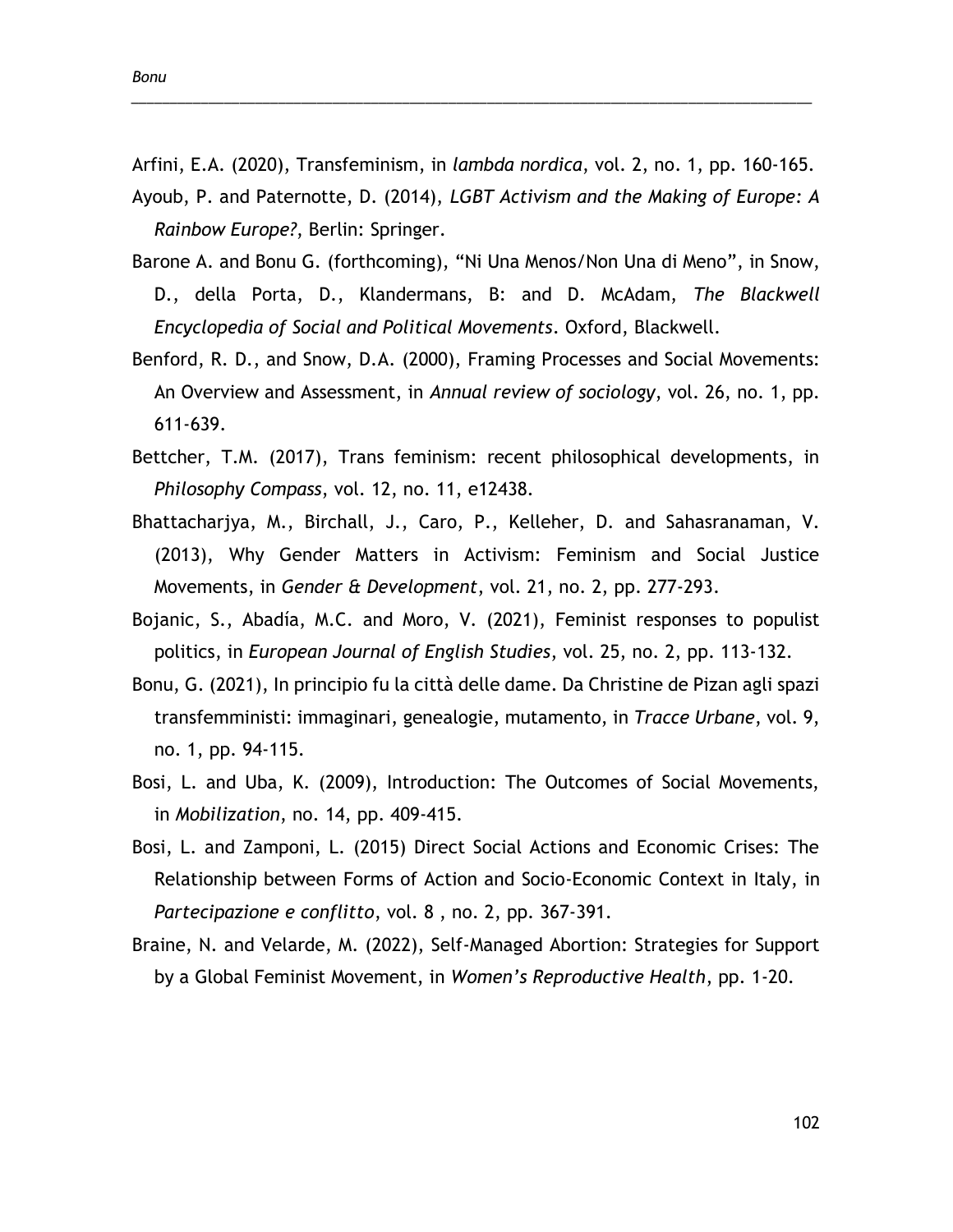- Brubaker, S.J. (2021), Embracing and expanding feminist theory:(Re) conceptualizing gender and power, in *Violence against women*, vol. 27, no. 5, pp. 717-726.
- Campillo, I. (2019), 'If We Stop, the World Stops': The 2018 Feminist Strike in Spain, in *Social Movement Studies*, vol. 18, no. 2, pp. 252-258.

Caraffi P. (2017), *Christine de Pizan. Una città per sé*, Roma, Carocci editore.

- Cavallero, L. and Gago, V. (2019), *Una Lectura Feminista de la Deuda. Vivas, Libres y Desendeudadas Nos Queremos*, Berlin, Rosa Luxemburg Foundation.
- Cavarero, A. and Restaino, F. (2002), *Le filosofie femministe: due secoli di battaglie teoriche e pratiche*, Torino, Pearson Italia.

Chaudhuri, M. (2005), *Feminism in India*, London, Zed books.

- Chironi, D. (2019), Generations in Feminist and LGBT Movements in Italy: The Case of Non Una Di Meno, in *American Behavioral Scientist*, pp. 1-28.
- Chun, J.J., Lipsitz, G. and Shin, Y. (2013), Intersectionality as a social movement strategy: Asian immigrant women advocates, in *Signs*, vol. 38, no. 4, pp. 917- 940.
- Cirimele, N. and Panariello, M. (2018), Non una di meno. Un grido globale, in *DWF*, vol. 120, no. 4, pp. 8-14.
- Claude-Mathieu, N. (1984), De la conscience dominée des femmes, in *Les cahiers du GRIF*, vol. 29, no. 1, pp. 73-75.
- Connell, R. (2009), *Gender*, Cambridge, Polity Press.
- Constelaciòn feminista (2020), *La luna che muove le maree. L'assalto al patriarcato*, Milano, Agenzia X.
- Cornwall, A., Gideon, J. and Wilson, K. (2008), Introduction: Reclaiming feminism: Gender and neoliberalism,in *IDS bulletin*, vol. 39, no. 6, pp. 1-9.
- Cossutta, C. and Habed, A.J. (2021), From Verona, with Love: "Anti-gender" Mobilizations and Transfeminist (Re) Actions, in *Gender: Zeitschrift für Geschlecht, Kultur und Gesellschaft*, vol. 6, pp. 139-154.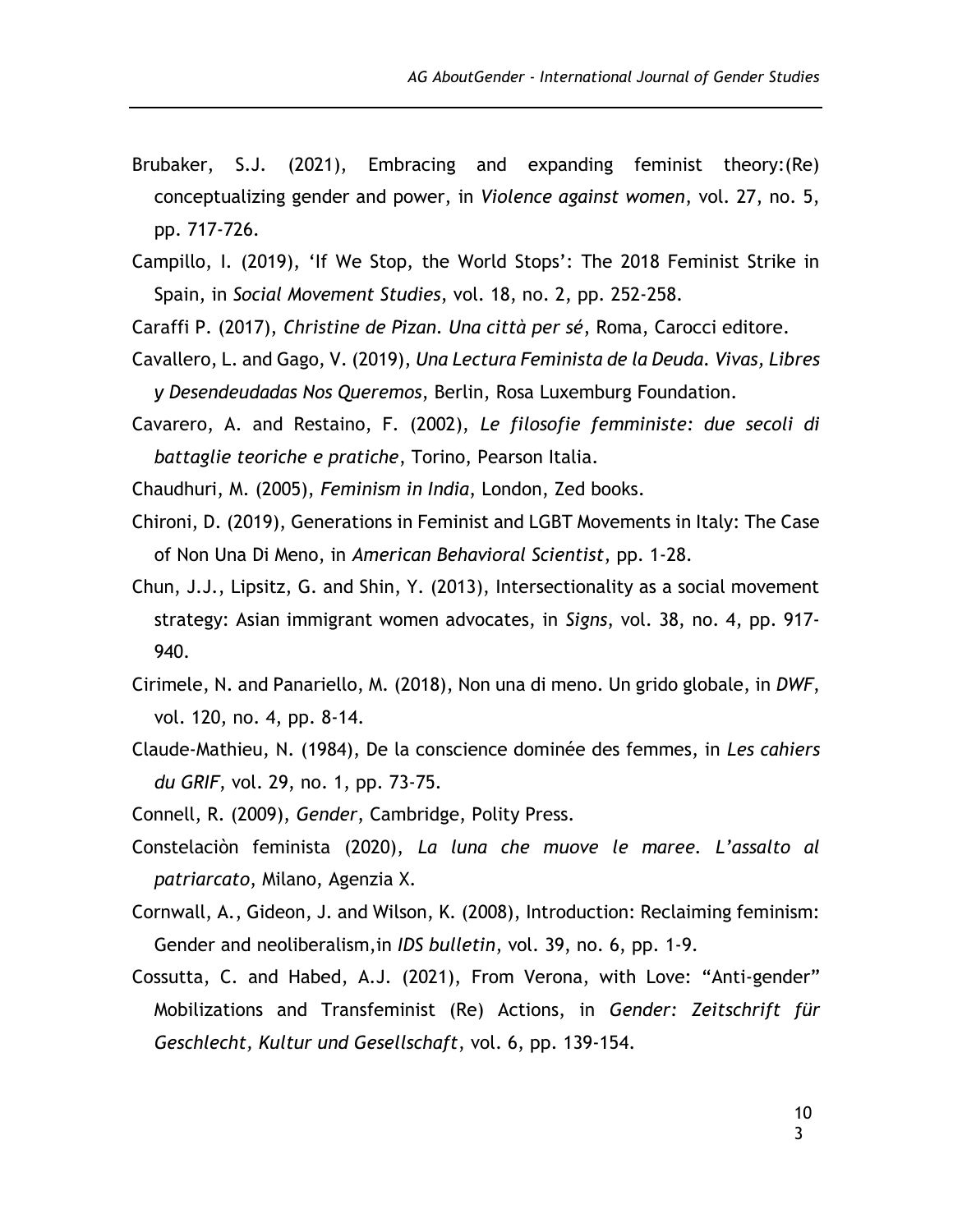Craddock, E. (2017), Caring about and for the Cuts: A Case Study of the Gendered Dimension of Austerity and Anti-austerity Activism, in *Gender, Work & Organization*, vol. 24, no. 1, pp. 69-82.

\_\_\_\_\_\_\_\_\_\_\_\_\_\_\_\_\_\_\_\_\_\_\_\_\_\_\_\_\_\_\_\_\_\_\_\_\_\_\_\_\_\_\_\_\_\_\_\_\_\_\_\_\_\_\_\_\_\_\_\_\_\_\_\_\_\_\_\_\_\_\_\_\_\_\_\_\_\_\_\_\_\_\_\_\_\_\_\_

- Crenshaw, K. (1991), Mapping the Margins: Intersectionality, Identity Politics, and Violence against Women of Color, in *Stanford law review*, vol. 43, no. 6, pp. 1241-1299.
- Dalla Costa, M., and James, S. (1975), *The Power of Women and the Subversion of the Community*, Falling Wall Press, Bristol.
- Dang, H.A.H. and Nguyen, C.V. (2021), Gender Inequality during the COVID-19 Pandemic: Income, Expenditure, Savings, and Job Loss, in *World Development*, no. 140, pp. 105-296.
- Della Porta, D. (2005), Deliberation in Movement: Why and How to Study Deliberative Democracy and Social Movements, in *Acta politica*, vol. 40, no. 3, pp. 336-350.
- Della Porta, D. and Mosca, L. (2005), Global-net for global movements? A network of networks for a movement of movements, in *Journal of public policy*, vol. 25, no. 1, pp. 165-190.
- Della Porta, D. and Rucht, D. (eds. by) (2013), *Meeting Democracy: Power and Deliberation in Global Justice Movements*, Cambridge, Cambridge University Press.
- Delphy, C. (2016), *Close to Home: A Materialist Analysis of Women's Oppression*, London, Verso Books.
- Diamond, E., Varney, D. and Amich, C. (eds. by) (2017), *Performance, Feminism and Affect in Neoliberal Times*, Berlin, Springer.
- Duggan, L. (2012), *The Twilight of Equality? Neoliberalism, Cultural Politics, and the Attack on Democracy*, Boston, Beacon Press.
- Evans, E. and Lépinard, E. (2019), *Intersectionality in Feminist and Queer Movements*, New York and London, Routledge.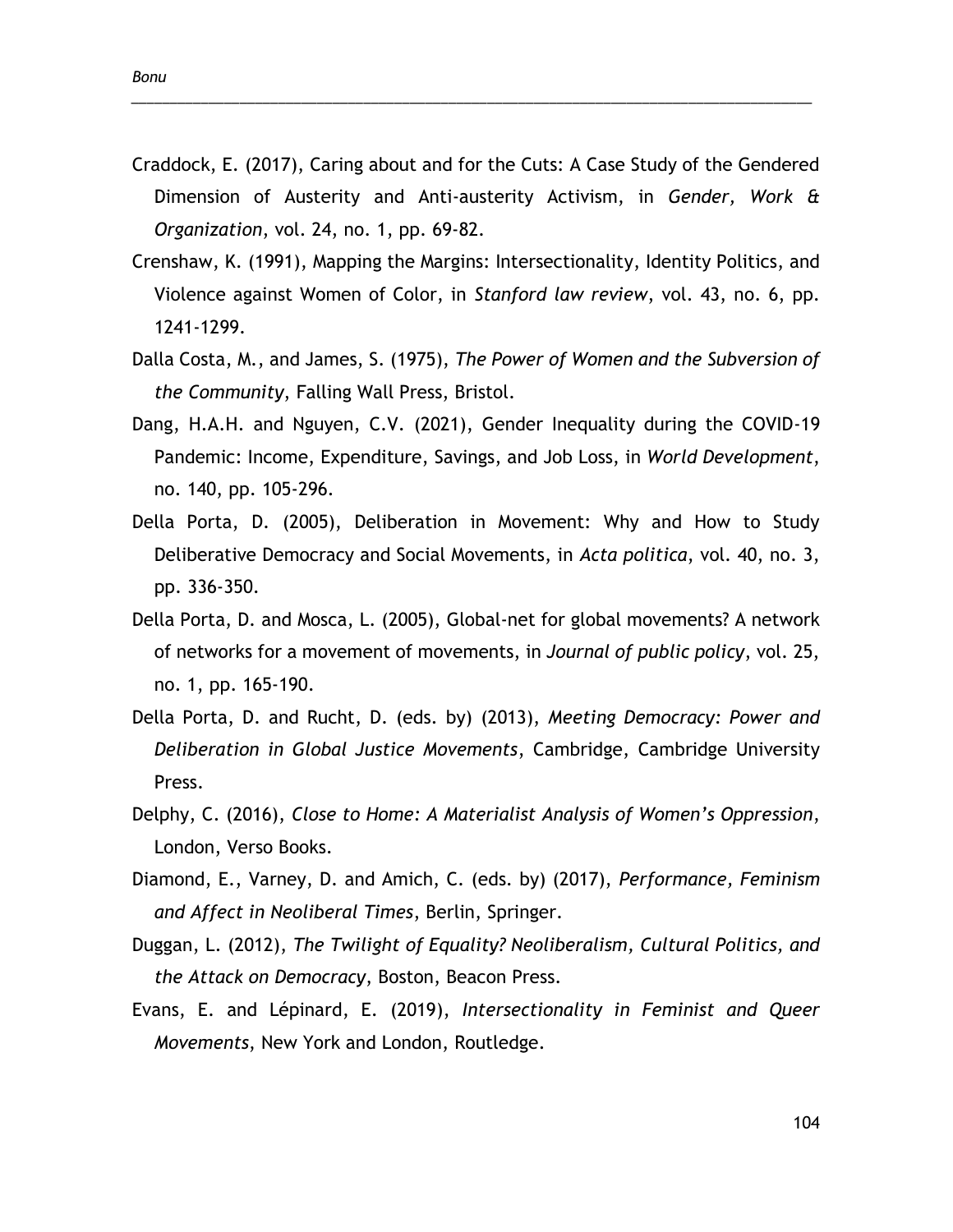- Evans, J. (1995), *Feminist Theory Today: An Introduction to Second-wave Feminism*, London, Sage.
- Evans, R. (2014), *The Feminists. Women's Emancipation Movements in Europe, America and Australasia 1840-1920*, New York and London, Routledge.
- Federici, S. (2004), *Caliban and the Witch. Women, the Body and Primitive Accumulation*. Autonomedia, New York.
- Federici, S. (2015), *Calibano e la strega. Le donne, il corpo e l'accumulazione originaria*, Milano-Udine, Mimesis.
- Fraser, N. (2021), *Rethinking the Public Sphere: A Contribution to the Critique of Actually Existing Democracy*, New York and London, Routledge.
- Fraser, N. (2013), *Fortunes of feminism: From state-managed capitalism to neoliberal crisis,* London, Verso Books.
- Fu, M. (2015), What will it take to end gender-based violence?, in *Women's Studies Journal*, vol. 29, no. 2, p. 50.
- Gaard, G. (2017), *Critical ecofeminism*, Lanham, Lexington Books.
- Gaard, G. (2011), Ecofeminism revisited: Rejecting essentialism and re-placing species in a material feminist environmentalism, in *Feminist Formations*, vol. 23, no. 2, pp. 26-53.
- Gago, V. (2019), *La potencia feminista. O el deseo de cambiarlo todo*, Madrid, Tranficantes de Suenos.
- Gago, V., Malo, M. and Cavallero, L. (2020), *La Internacional Feminista. Luchas en los territorios*, Traficantes de Sueños, Madrid.
- Gazzetta, L. (2021), *Orizzonti nuovi: storia del primo femminismo in Italia (1865- 1925)*, Roma, Viella Libreria Editrice.
- Ghadery, F. (2019), # Metoo—Has the 'Sisterhood' Finally Become Global or Just Another Product of Neoliberal Feminism?, in *Transnational Legal Theory*, vol. 10, no. 2, pp. 252-274.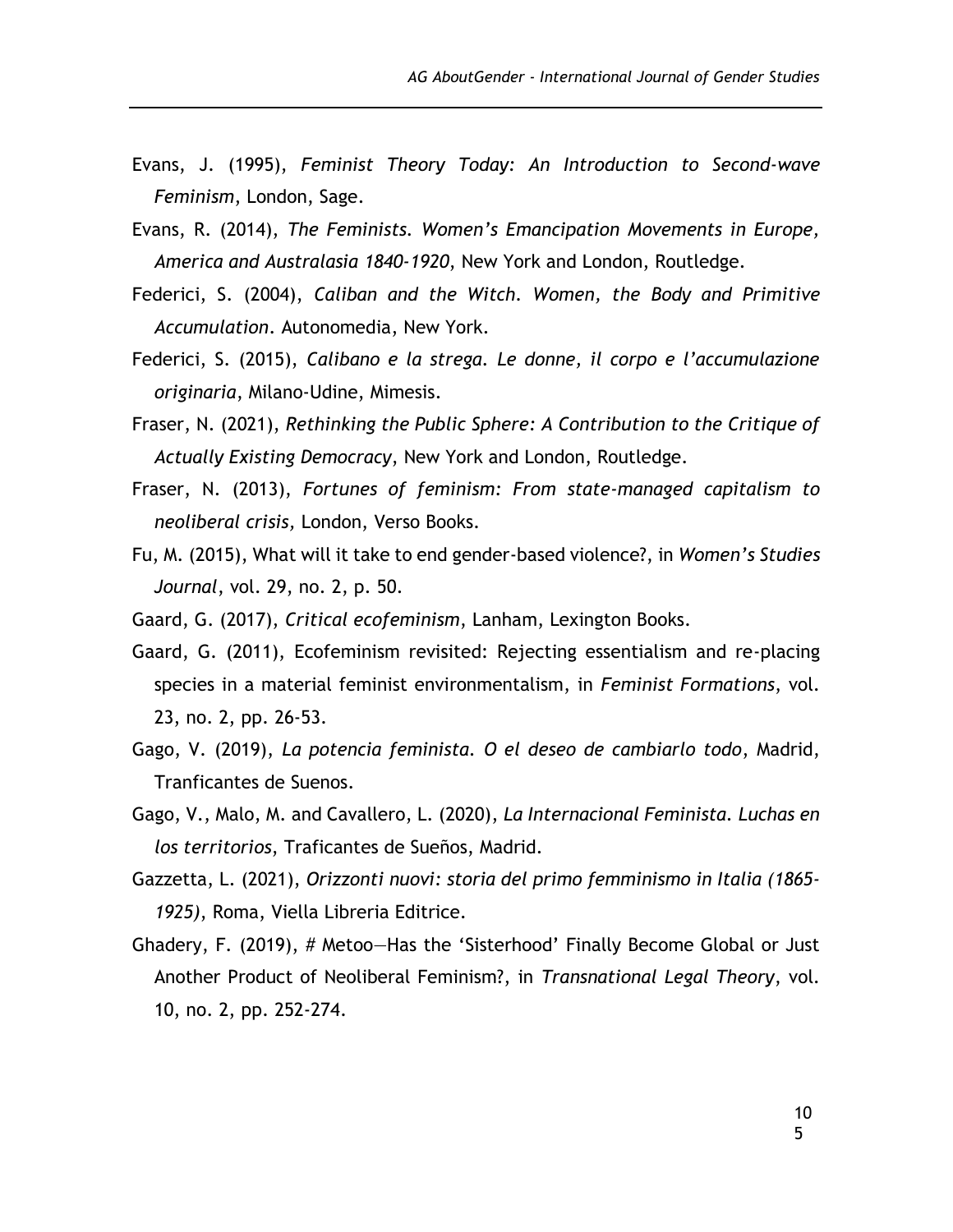Giorgi, A. (2021), Religious feminists and the intersectional feminist movements: Insights from a case study, in *European Journal of Women's Studies*, vol. 28, no. 2, pp. 244-259.

\_\_\_\_\_\_\_\_\_\_\_\_\_\_\_\_\_\_\_\_\_\_\_\_\_\_\_\_\_\_\_\_\_\_\_\_\_\_\_\_\_\_\_\_\_\_\_\_\_\_\_\_\_\_\_\_\_\_\_\_\_\_\_\_\_\_\_\_\_\_\_\_\_\_\_\_\_\_\_\_\_\_\_\_\_\_\_\_

- Go, J. and Krause, M. (2016), Fielding transnationalism: An introduction, in *The Sociological Review*, vol. 64, no. 2 (suppl), pp. 6-30.
- Guillaumin, C. (2002), *Racism, Sexism, Power and Ideology*, New York and London, Routledge.
- Hamel, P., Lustiger-Thaler, H., Pieterse, J. and Roseneil, S. (2001), *Globalization and social movements*, Berlin, Springer.
- Haraway, D.J. (2016), *Staying with the Trouble. In Staying with the Trouble*, Durham, Duke University Press.
- Haritaworn, J., Tauqir, T. and Erdem, E. (2006), "*Gay Imperialism: Gender and Sexuality Discours in the 'War on Terror'*", in Kunstman, A. and Miyake, E., *Out of Place: Interrogating Silences in Queerness/Raciality*, York, Raw New Books.
- Hemmings, C. (2011), *Why Stories Matter. The Political Grammar of Feminist Theory*, Durham, Duke University Press.
- hooks, b. (1991), *Yearning: Race, Gender and Cultural Politics*. Turnaround, London.
- Hull, G.T., Scott, P.B. and Smith, B. (1982), *All the women are white, all the men are black, but some of us are brave*, New York, Feminist.
- Inglehart, R. (1977), Values, Objective Needs, and Subjective Satisfaction among Western Publics, in *Comparative Political Studies*, vol. 9, no. 4, pp. 429-458.
- Irigaray, L. (1985), *Speculum of the Other Woman*, New York, Cornell University Press.
- Kaas, H. (2016), Birth of Transfeminism in Brazil: Between Alliances and Backlashes, in *Transgender Studies Quarterly*, vol. 3, no. 1-2, pp. 146-149.
- Kantola, J. and Lombardo, E. (2017), *Gender and the Economic Crisis in Europe*, London, Palgrave Macmillan.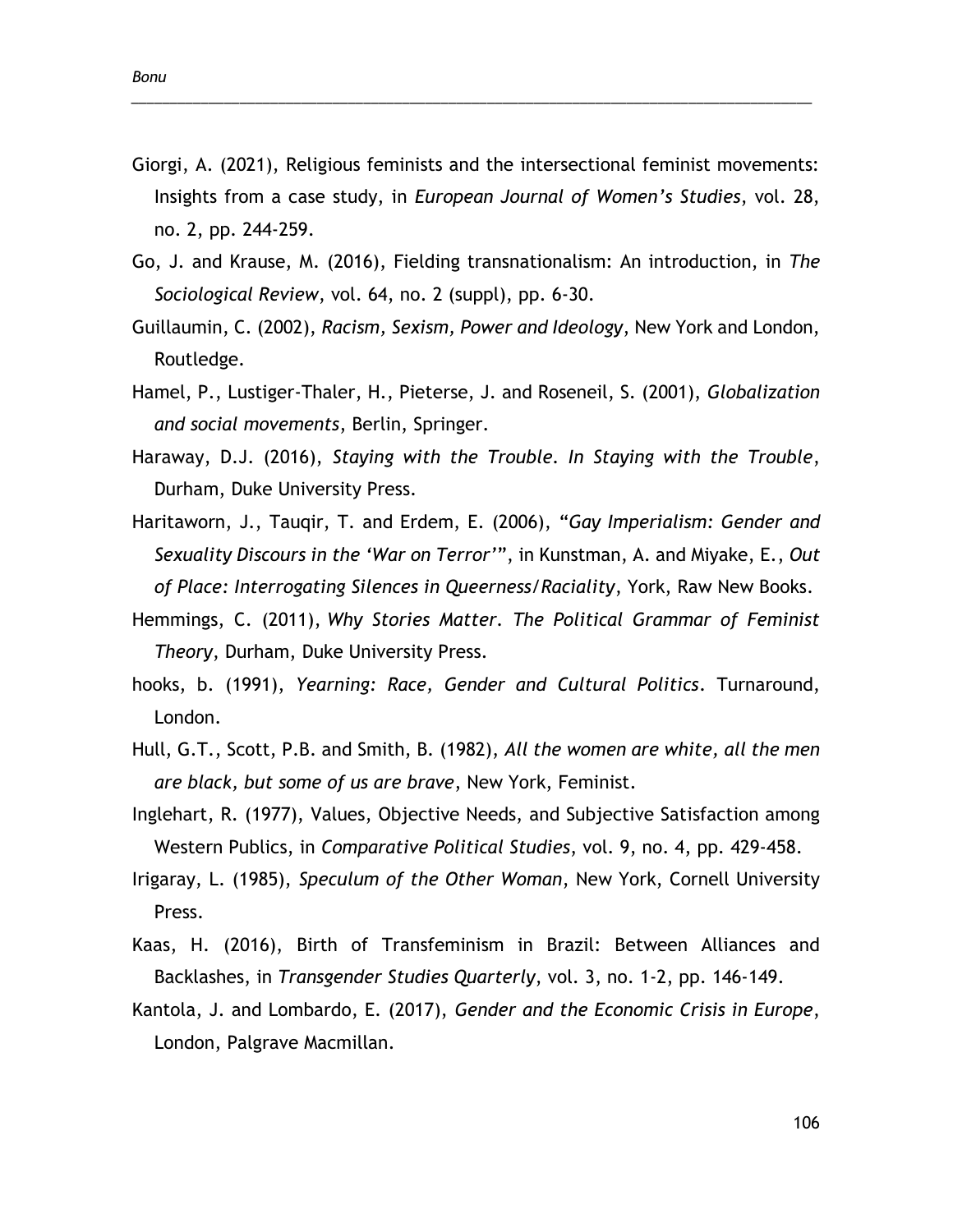- Kaplan, T. (1985), On the Socialist Origins of International Women's Day, in *Feminist Studies*, vol. 11, no. 1, pp. 163-171.
- Keck, W. and Saraceno, C. (2013), The Impact of Different Social-policy Frameworks on Social Inequalities among Women in the European Union: The Labour-market Participation of Mothers, in *Social Politics*, vol. 20, no. 3, pp. 297-328.
- Kennedy, M. and Tilly, C. (1987), Socialism, Feminism and the Stillbirth of Socialist Feminism in Europe, 1890-1920, in *Science & Society*, vol. 51, no. 1, pp. 6-42.
- Kirey-Sitnikova, Y. (2016), The emergence of transfeminism in Russia: Opposition from cisnormative feminists and trans\* people, in *Transgender Studies Quarterly*, vol. 3, no. 1-2, pp. 165-174.
- Kollontaj, A. M. (1977), *Selected Writings.* Allison & Busby.
- Kováts, E. and Petö, A. (2017), "Anti-gender Discourse in Hungary: A Discourse without a Movement", in Paternotte, D. and Kuhar, R. (eds. by), *Anti-gender Campaigns in Europe: Mobilizing against Equality,* London: Rowman & Littlefield International, pp. 117-131.
- Koyama, E. (2006), Disloyal to feminism: Abuse of survivors within the domestic violence shelter system, in *Incite*, pp. 208-222.
- Kwaymullina, A. (2018), "You Are on Indigenous Land: Ecofeminism, Indigenous Peoples and Land Justice", in L. Stevens, P. Tait and D. Varney (eds. by), *Feminist Ecologies*, London, Palgrave Macmillan, pp. 193-208.
- Lavizzari, A. (2019), *Protesting gender: The LGBTIQ movement and its opponents in Italy*, New York and London, Routledge.
- Lavizzari, A. and Prearo, M. (2019), The anti-gender movement in Italy: Catholic participation between electoral and protest politics, in *European Societies*, vol. 21, no. 3, pp. 422-442.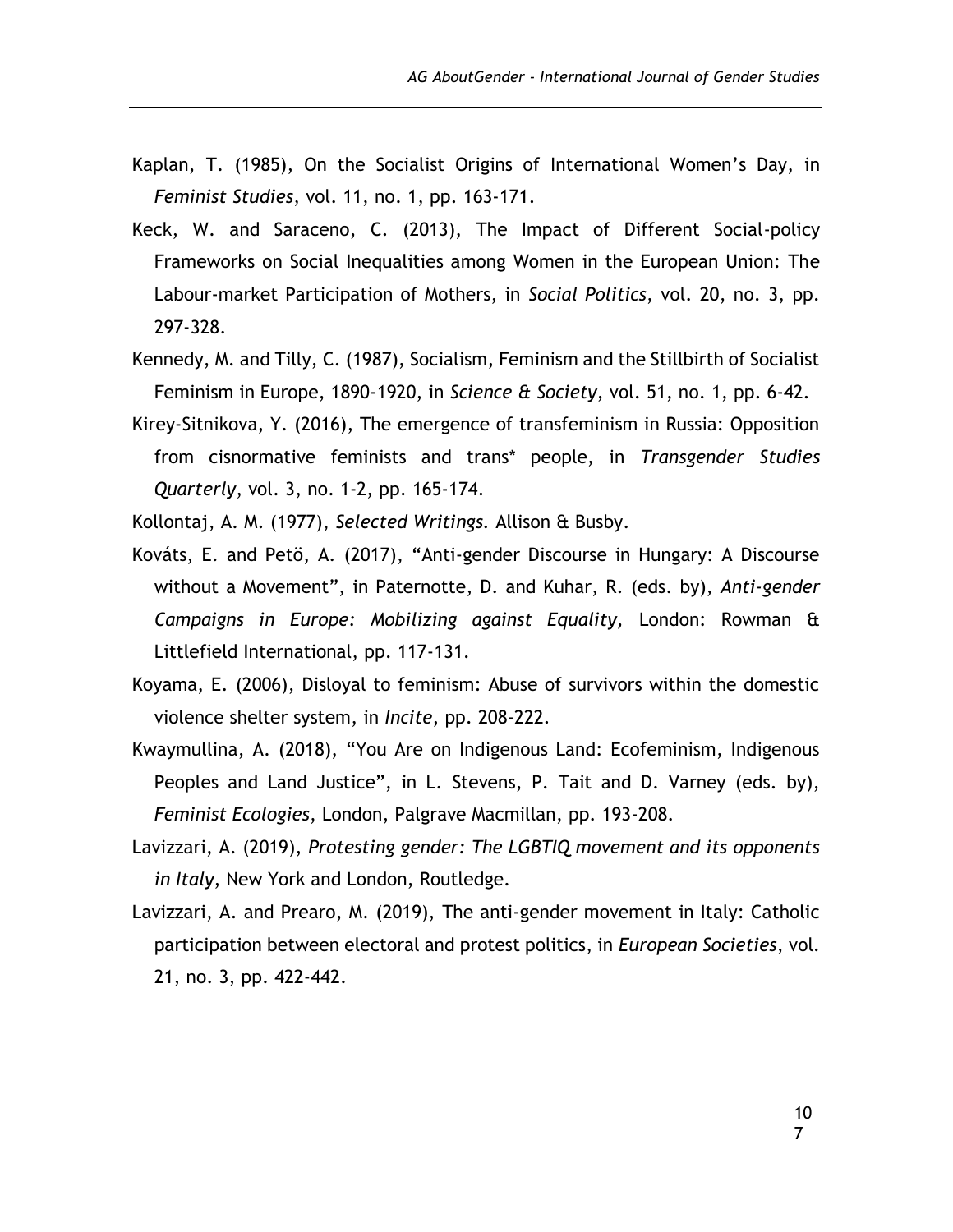Ledda, R. (2018), Women's presence in contemporary Italy's environmental movements, with a case study on the Mamme No Inceneritore committee, in *Genre & Histoire*, no 22.

\_\_\_\_\_\_\_\_\_\_\_\_\_\_\_\_\_\_\_\_\_\_\_\_\_\_\_\_\_\_\_\_\_\_\_\_\_\_\_\_\_\_\_\_\_\_\_\_\_\_\_\_\_\_\_\_\_\_\_\_\_\_\_\_\_\_\_\_\_\_\_\_\_\_\_\_\_\_\_\_\_\_\_\_\_\_\_\_

- Lépinard, É. (2014), Doing intersectionality: Repertoires of feminist practices in France and Canada, in *Gender & Society*, vol. 28, no. 6, pp. 877-903.
- Lombardo, E. (2017), "Austerity Politics and Feminist Struggles in Spain: Reconfiguring the Gender Regime?", in Kantola, J. and Lombardo, E., *Gender and the Economic Crisis in Europe*, Palgrave Macmillan, London.
- Lugones, M. (2010), Toward a Decolonial Feminism, in *Hypatia*, vol. 25, no. 4, pp. 742-759.
- Mattoni, A. and Treré, E. (2014), Media Practices, Mediation Processes, and Mediatization in the Study of Social Movements, in *Communication Theory*, vol. 24, no. 3, pp. 252-271.
- McLaughlin, L. (1999), Beyond "separate spheres": Feminism and the cultural studies/political economy debate, in *Journal of Communication Inquiry*, vol. 23, no. 4, pp. 327-354.
- Melucci, A. (1980), The New Social Movements: A Theoretical Approach, in *Social Science Information*, vol. 19, no. 2, pp. 199-226.
- Mies, M. (2007), Patriarchy and accumulation on a world scale revisited, in *International Journal of Green Economics*, vol. 1, no. 3-4, pp. 268-275.
- Mohanty, C.T. (1984), Under Western eyes: Feminist scholarship and colonial discourses, in *Boundary*, no. 2, pp. 333-358.
- Montesanti, S.R. (2015), The role of structural and interpersonal violence in the lives of women: a conceptual shift in prevention of gender-based violence, in *BMC women's health*, vol. 15, no. 1, pp. 1-3.

Muraro, L. (2017), *The Symbolic Order of the Mother*, New York, SUNY Press.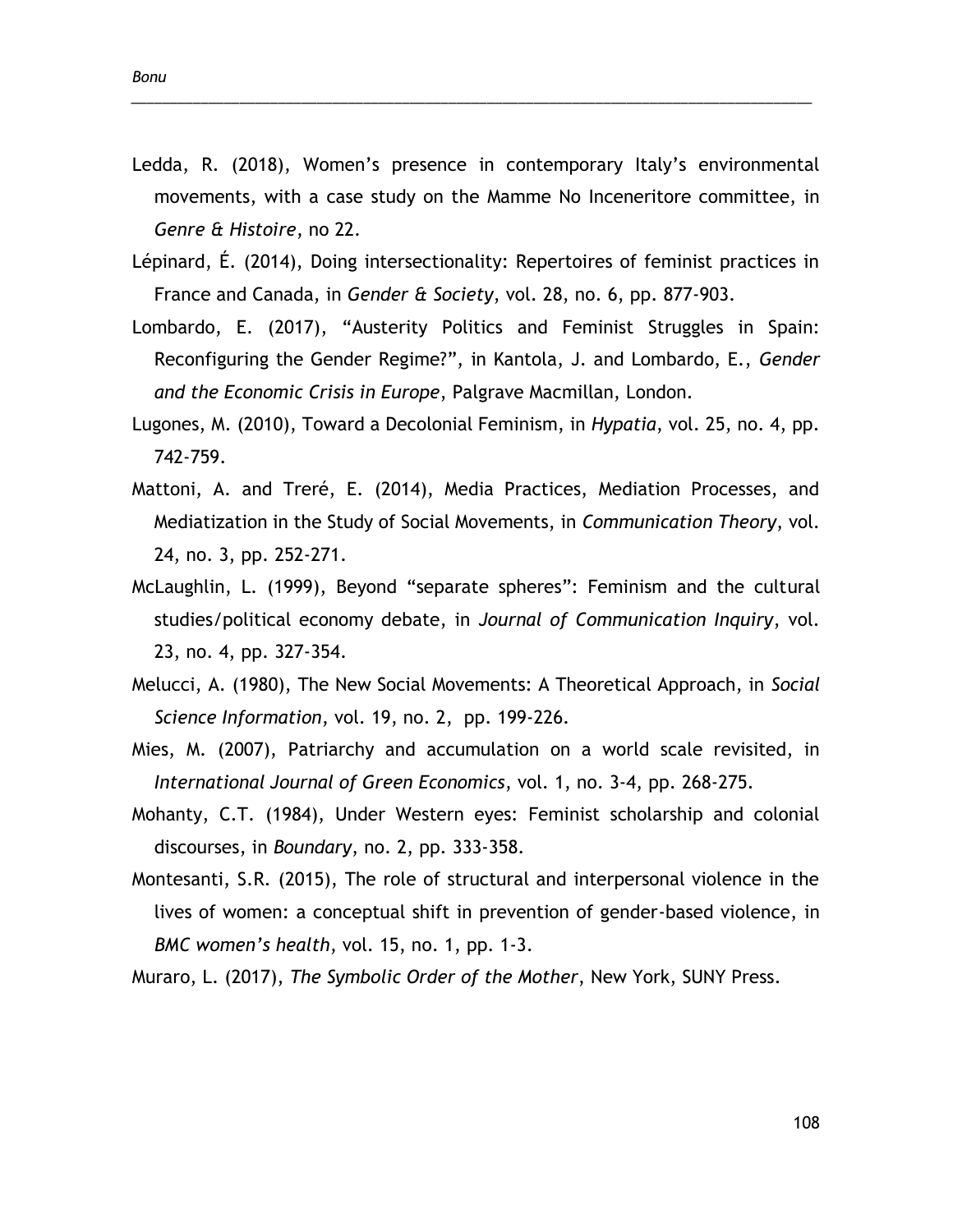- Non Una Di Meno (2017), Abbiamo un piano. Piano femminista contro la violenza maschile sulle donne e la violenza di genere [https://nonunadimeno.files.wordpress.com](https://nonunadimeno.files.wordpress.com/) /2017/11/abbiamo\_un\_piano.pdf.
- Ott, K. (2018), Social Media and Feminist Values: Aligned or Maligned?, in *Frontiers: A Journal of Women Studies*, vol. 39, no. 1, pp. 93-111.
- Palmeiro, C. (2020), Ni Una Menos and the Politics of Translation, in *Spheres: Journal for Digital Cultures*, no. 6, pp. 1-7.
- Paternotte, D. and Kuhar, R. (2017), *The Anti-gender Movement in Comparative Perspective,* in Kuhar, R. and Paternotte, D. (eds. by), *Anti-gender Campaigns in Europe: Mobilizing against Equality,* London: Rowman & Littlefield International, pp. 253-276.
- Paternotte, D. and Kuhar, R. (2018), Disentangling and locating the "global right": Anti-gender campaigns in Europe, in *Politics and Governance*, vol. 6, no. 3, pp. 6-19.
- Pavan, E. and Mainardi, A. (2018), Striking, Marching, Tweeting. Studying How Online Networks Change Together with Movements, in *Partecipazione e conflitto*, vol. 11, no. 2, pp. 394-422.
- Payne, L.A. and de Souza Santos, A.A. (2020), The Right-wing Backlash in Brazil and Beyond, in *Politics & Gender*, vol. 16, no. 1 https://doi.org/10.1017/S1743923X20000057
- Petö, A. (2017), How Are Anti-gender Movements Changing Gender Studies as a Profession, in *Religion & Gender*, vol. 6, no. 2, E6.
- Phipps, A. (2020), *Me, not you: The trouble with mainstream feminism*, Manchester, Manchester University Press.
- Pizzorno, A. (1966), Introduzione allo studio della partecipazione politica, in *Quaderni di sociologia*, pp. 17-60.
- DWF (2021), Planetaria. Femminismi internazionali, in *DWF*, no. 1-2, pp. 129-130.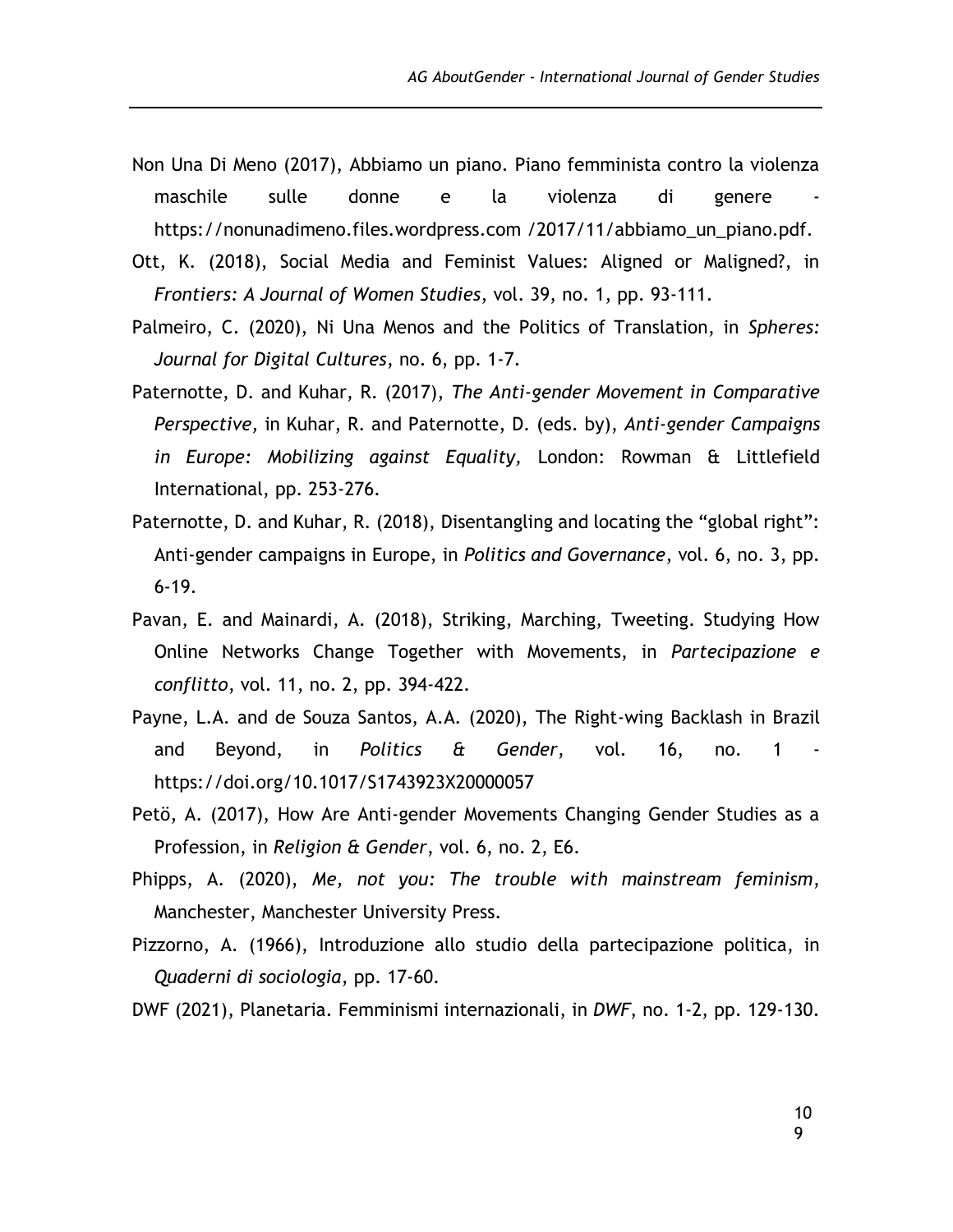Polletta, F. (2009), *It Was Like a Fever: Storytelling in Protest and Politics*, Chicago, University of Chicago Press.

\_\_\_\_\_\_\_\_\_\_\_\_\_\_\_\_\_\_\_\_\_\_\_\_\_\_\_\_\_\_\_\_\_\_\_\_\_\_\_\_\_\_\_\_\_\_\_\_\_\_\_\_\_\_\_\_\_\_\_\_\_\_\_\_\_\_\_\_\_\_\_\_\_\_\_\_\_\_\_\_\_\_\_\_\_\_\_\_

- Prearo, M. (2020), *L'ipotesi neocattolica: Politologia dei movimenti anti-gender*, Milano-Udine, Mimesis.
- Puar, J.K. (2007), *Terrorist Assemblages. Homonationalism in Queer Time*, Durham, Duke Univeristy Press.
- Puente, S.N. (2016), Activism trouble: Transfeminism and institutional feminism in Spain, in *Feminist Formations*, pp. 73-93.
- Ribeiro, D. (2017), *O que è: lugar de fala?*, Belo Horizonte, Feminismos Plurais.
- Rich, A. (2020), *Cartografie del silenzio*, Milano, Crocetti editore.
- Rockler, N.R. (2006), "Be your own windkeeper": Friends, feminism, and rhetorical strategies of depoliticization, in *Women's Studies in Communic*ation, vol. 29, no. 2, pp. 244-264.
- Rottenberg, C. (2018), *The Rise of Neoliberal Feminism*, Oxford, Oxford University Press.
- Rovetto, F.L. (2015), Violencia contra las mujeres: comunicación visual y acción política en "Ni Una Menos" y "Vivas Nos Queremos", in *Contratexto*, no. 24, pp. 13-34.
- Rupp, L. and Taylor, V. (1989), *Surviving in the Doldrums. The American Women's Rights Movement, 1945 to the 1960s,* Oxford, Oxford University Press.
- Russo, N.F. and Pirlott, A. (2006), Gender-Based Violence: Concepts, Methods, and Findings, in *Annals of the New York Academy of Sciences*, vol. 1087, no. 1, pp. 178-205.
- Salamon, G. (2008), "Transfeminism and the Future of Gender", in Scott, J.W. (ed. by), *Women's Studies on the Edge*, Durham, Duke University Press, pp. 115-136.
- Salleh, A. (2017), *Ecofeminism as politics: Nature, Marx and the postmodern*, London, Zed books.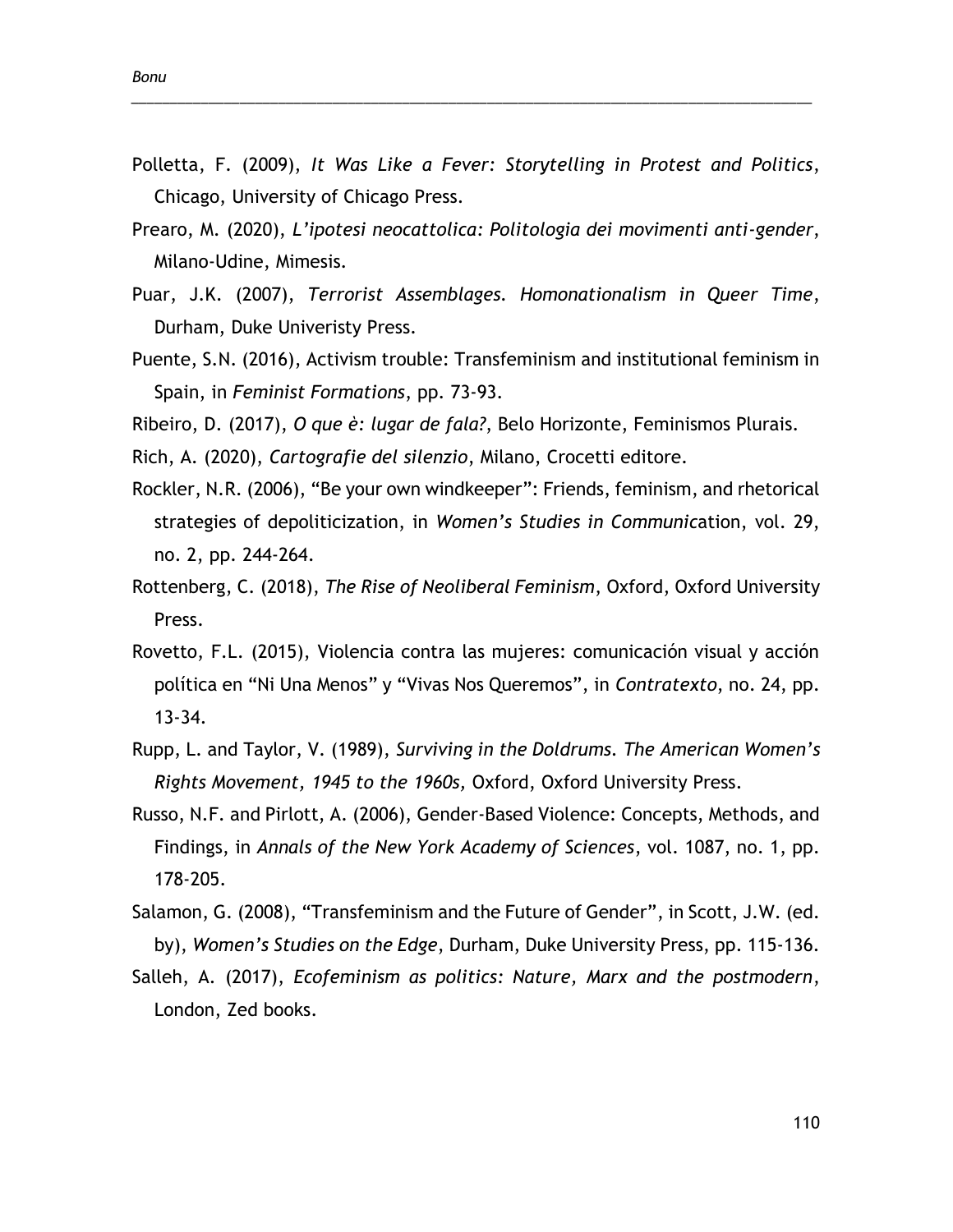- Sarachild, K. (2000), *A Program for Feminist Consciousness-raising*, in: Crow, B., *Radical Feminism: A Documentary Reader*, New York University Press, New York.
- Scarcia Amoretti, B. (2009), How to Place Women in History: Some Remarks on the Recent Shiite Interest in Women's Shrines, in *Oriente Moderno*, vol. 89, no. 1, pp. 1-12.
- Schiller, N.G., Basch, L. and Blanc-Szanton, C. (1992), Transnationalism: A new analytic framework for understanding migration, in *Annals of the New York Academy of Sciences*, vol. 645, no. 1, pp. 1-24.
- Serafini, P. (2020), "A Rapist in Your Path": Transnational Feminist Protest and Why (and How) Performance Matters, in *European Journal of Cultural Studies*, vol. 23, no. 2, pp. 290-295.
- Silva, J.M. and Ornat, M.J. (2016), Transfeminism and decolonial thought: The contribution of Brazilian travesties, in *Transgender Studies Quarterly*, vol. 3, no. 1-2, pp. 220-227.
- Stryker, S. (2004), Transgender Studies: Queer Theory's Evil Twin, in *GLQ A Journal of Lesbian and Gay Studies*, vol. 10, no. 2, pp. 212-215.
- Tarrow, S. (1998), *Power in Movement: Collective Action, Social Movements and Politics*, Cambridge, Cambridge University Press.
- Taylor, K.Y. (2017), *How We Get Free: Black Feminism and the Combahee River Collective*, Chicago, Haymarket Books.
- Taylor, V. (1989), Social Movement Continuity: The Women's Movement in Abeyance, in *American Sociological Review*, n0. 54, pp. 761-775.
- Taylor V. and Rupp L. J. (2002) Loving Internationalism: The Emotion Culture of Transnational Women's Organizations, 1888–1945. *Mobilization*, vol. 7, pp. 125– 144.
- Terzian, P. (2017), *The Ni Una Menos Movement in 21st Century Argentina: Combating More than Femicide*, Dickinson College Honors Theses.
- Tilly, C. (1986), *The Contentious French*, Cambridge, Harvard University Press.